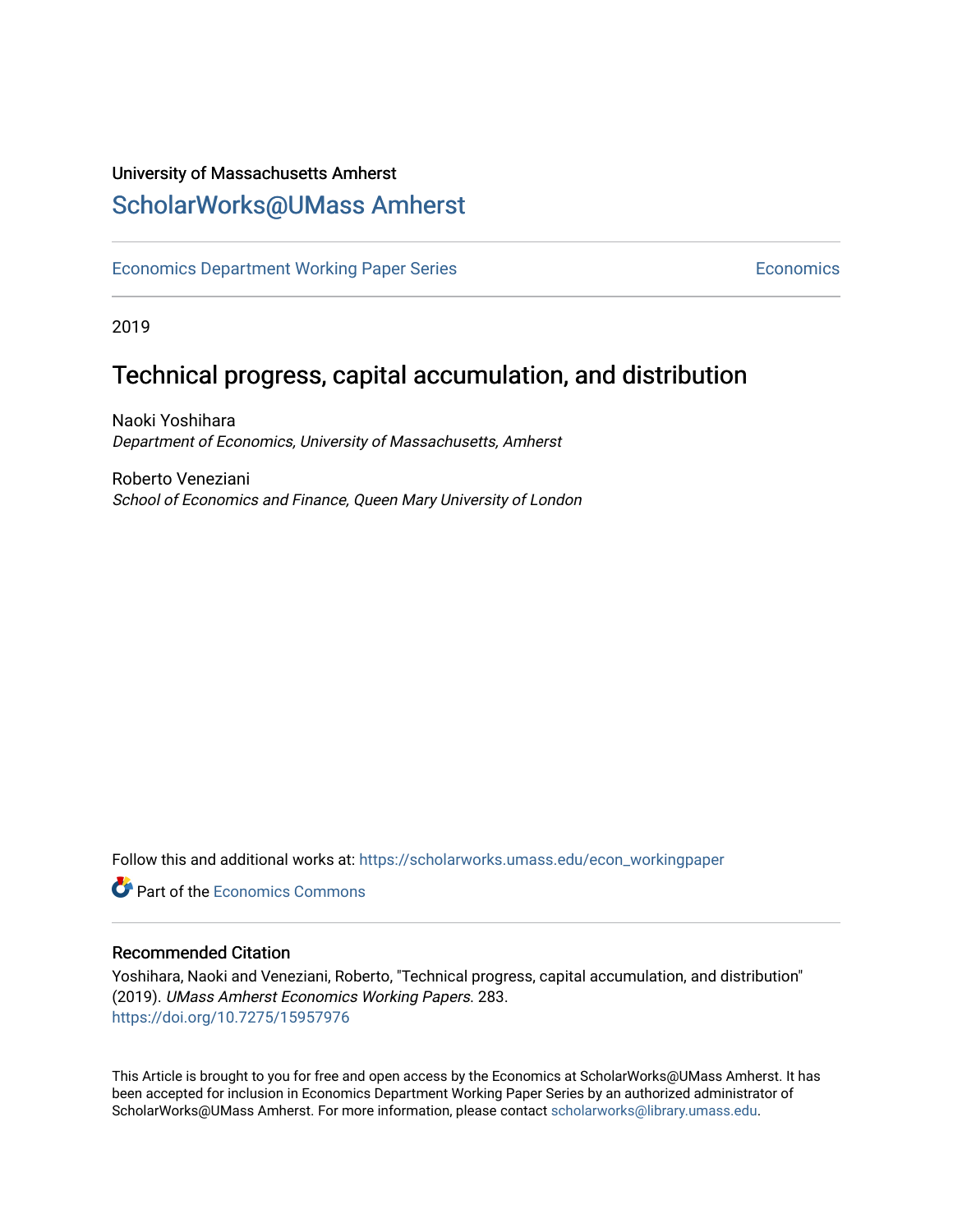# Technical progress, capital accumulation, and distribution<sup>∗</sup>

Naoki Yoshihara† Roberto Veneziani‡

November 22, 2019

#### Abstract

We study the effects of innovations on income distribution in capitalist economies characterised by a drive to accumulate. Consistent with the basic intuitions of Marx's theory of technical change, we show that there is no obvious relation between ex-ante profitable innovations and the income distribution that actually emerges in equilibrium, and individually rational choices of technique do not necessarily lead to optimal outcomes. Innovations may even cause the disappearance of all equilibria. Methodologically, it is not possible to fully understand the 'creative destruction' induced by innovations without capturing the dialectic between individual choices and aggregate outcomes, and the complex network of relations typical of capitalist economies.

JEL: O33; D33; B51.

Keywords: technical change, income distribution, profit rate.

<sup>∗</sup>We are grateful to Reiner Franke, Giacomo Corneo, Kazuhiro Kurose, Heinz Kurz, Woojin Lee, John Roemer, Yongsheng Xu, Nobusumi Sagara, Neri Salvadori, Bertram Schefold, Rajiv Sethi, Gil Skillman, Peter Skott, and audiences at Southern Economic Association 2016, UMass Amherst, Tohoku University, Toyama University, Queen Mary University of London, Seoul National University, Waseda University, Nagoya University, and Kyoto University for insightful comments on an earlier draft. The usual disclaimer applies.

<sup>†</sup>Department of Economics, University of Massachusetts Amherst, Crotty Hall, Amherst, MA, 01002, USA; The Institute of Economic Research, Hitotsubashi University, Naka 2-1, Kunitachi, Tokyo 186-0004, Japan; and School of Management, Kochi University of Technology, Tosayamada, Kami-city, Kochi 782-8502, Japan. (nyoshihara@econs.umass.edu)

<sup>‡</sup>School of Economics and Finance, Queen Mary University of London, Mile End Road, London E1 4NS, UK. (r.veneziani@qmul.ac.uk)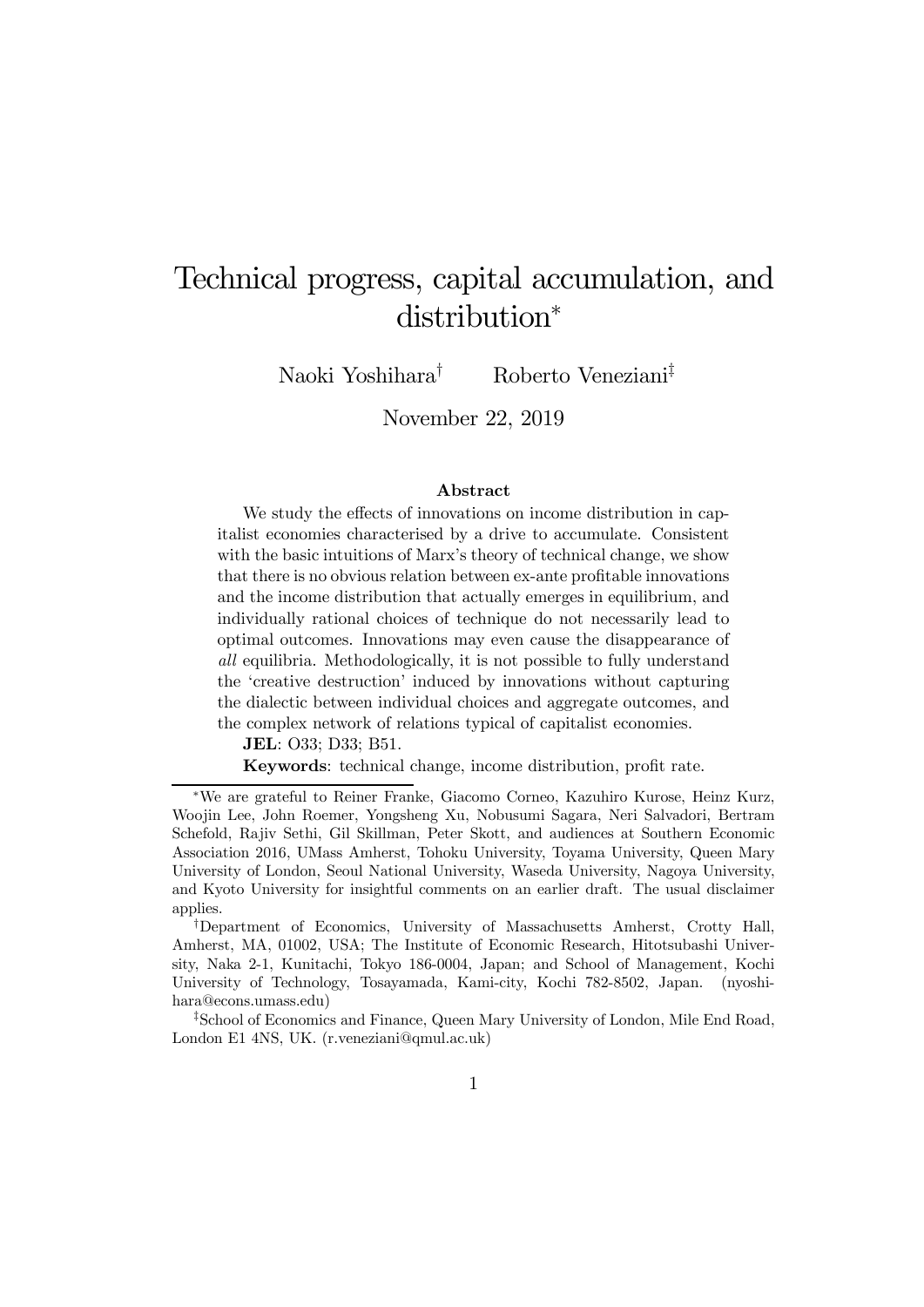# 1 Introduction

What is the relation between technical change and the distribution of income and wealth in capitalist economies? More specifically, is there a relation between innovation and the dynamics of profitability? Both questions have been central in the theorising of classical, as well as early neoclassical, economists.

According to Ricardo, Mill, and Walras, for example, the equilibrium rate of profit (or rate of interest) tends to fall because of decreasing returns to scale due to the scarcity of a primary production factor, such as land. Famously, Marx [12, 13] rejected this explanation and argued instead that the profit rate tends to fall whenever capital-using and labour-saving innovations — the kind of innovations that have characterised capitalist economies — are adopted. Even if such innovations are cost-reducing, the argument goes, once they are generally adopted they tend to lower the labour content of goods, and thus  $-$  in Marx's theory  $-$  prices and profits, which leads the profit rate to fall provided the real wage and the labour share are constant.

The classicals', and early neoclassicals', law of the falling rate of profit has been put into question. Starting at least from Schumpeter [21], countless authors have emphasised the role of innovation as the main driver of economic growth and as the key countervailing force avoiding rates of profit and interest to fall, thanks to the creation of temporary monopolies and abnormal profits.<sup>1</sup>

The most direct, and significant, criticism of Marx's theory of the falling rate of profit, however, has been developed by Nobuo Okishio [14] in a seminal paper. The so-called Okishio Theorem (henceforth, OT) shows that if the real wage rate is fixed at the (historically and culturally determined) subsistence level, then any cost-reducing technical change will necessarily increase the equilibrium profit rate. In other words, under a set of assumptions consistent with both Marx's and Schumpeter's theoretical framework, OT proves that the Marxian theory of the falling rate of profit is invalid.

This result has sparked substantial controversy and a vast literature. Some critics have rejected OT on exegetical grounds, arguing that the assumptions, definitions, or indeed the very mathematical approach adopted by Okishio are not Marx's. Others have provided 'refutations' of OT by constructing more or less plausible scenarios in which some profit rate is shown

<sup>&</sup>lt;sup>1</sup>More recent contributions in a Schumpeterian vein include, among the many others, Romer [16], Grossman and Helpman [8], Aghion and Howitt [3], and Acemoglu [1, 2].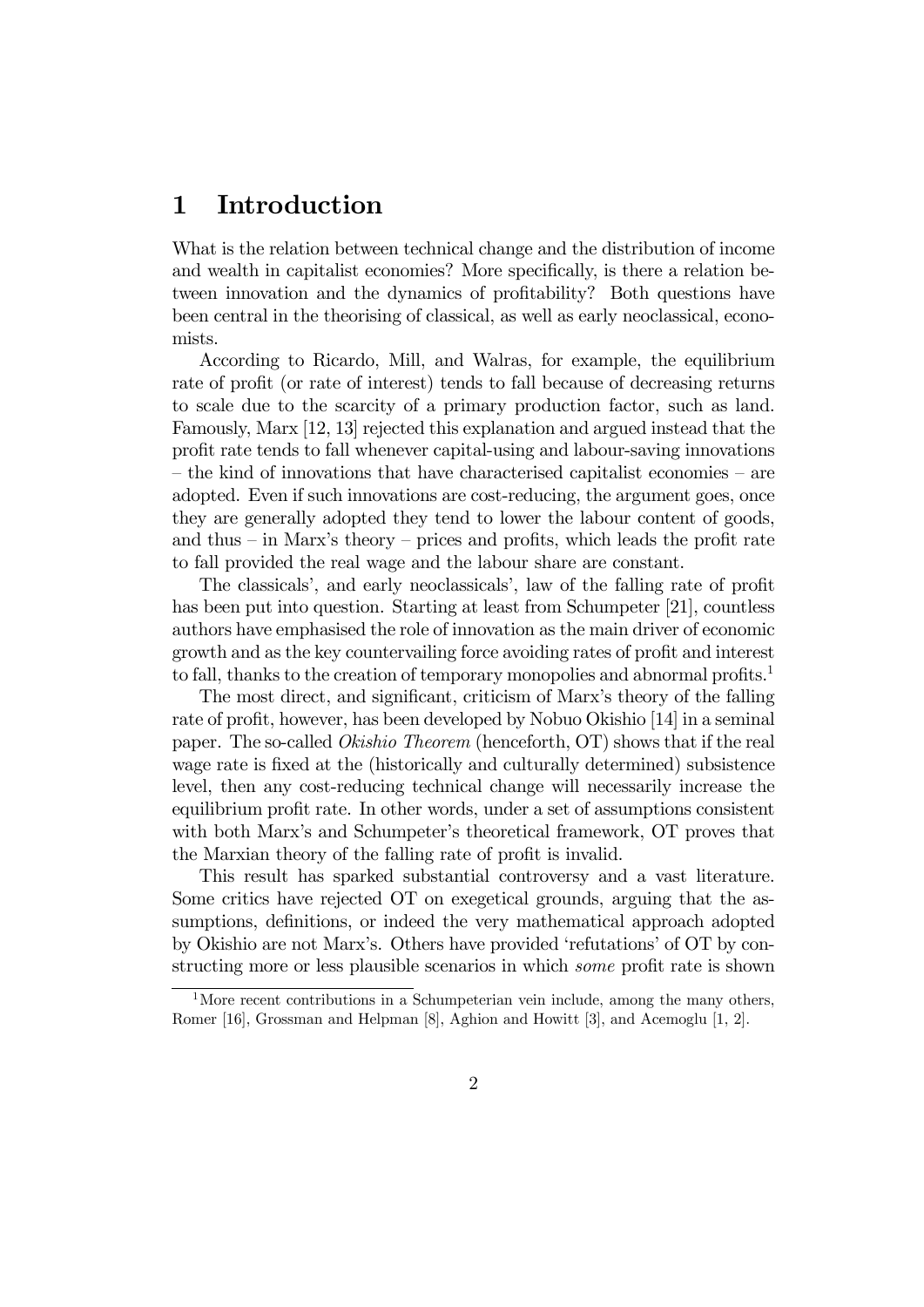to fall even if the wage rate remains constant.<sup>2</sup> Another strand of literature has shown that capital-using labour-saving innovations can lead to a falling profit rate if the wage share remains constant.3

The theoretical relevance of the conditions under which the profit rate is shown to fall in this literature is sometimes unclear. Perhaps more importantly, however, these contributions suffer from two general limitations, which they share with Okishio's [14] original analysis: both individual choices concerning the development and adoption of new techniques, and the structure of the economy, including the complex web of connections that characterise capitalist economies, are severely underspecified. Innovations are usually assumed to simply appear and, if they are cost-reducing, to be automatically and universally adopted. The economy is assumed to reach an equilibrium which is defined as simply requiring a uniform profit rate across sectors.

The problem with this conceptualisation is not its simplicity: all theoretical models — formal or otherwise — inevitably abstract from some features of social reality. The problem is that it misses some key features of the process of technical change in capitalist economies. First, at a general conceptual level, Marx has a dialectical view of capitalist economies in which aggregate outcomes are often the unintended consequence of individual actions. What is optimal ex ante for individuals is not necessarily optimal ex post at either the individual or the aggregate level. His theory of technical progress and of the effects of technical change on profitability is fundamentally based on this view of the complex relation between the micro and macro levels.

Second, and related, in both Marx's and Schumpeter's theories, innovations are not smoothly and automatically adopted in the economy even when they are cost-reducing at current prices. Technical progress has an inherently disruptive nature – it involves a process of 'creative destruction', in Schumpeter's words — in that consolidated practices are abandoned and old equilibria disappear. Innovations have general equilibrium effects that simple comparative statics exercises cannot really capture: technical progress leads to changes in equilibrium prices, which in turn feedback on individual decisions in potentially unpredictable ways.

Interestingly, in later contributions, Okishio [15] himself has raised some doubts on the relevance of OT as a characterisation of the long run tendencies

<sup>&</sup>lt;sup>2</sup>The literature is too vast for a comprehensive list of references. For a (partial) survey, see Veneziani [23, 24].

<sup>3</sup>See, for example, Franke [7] and the references therein.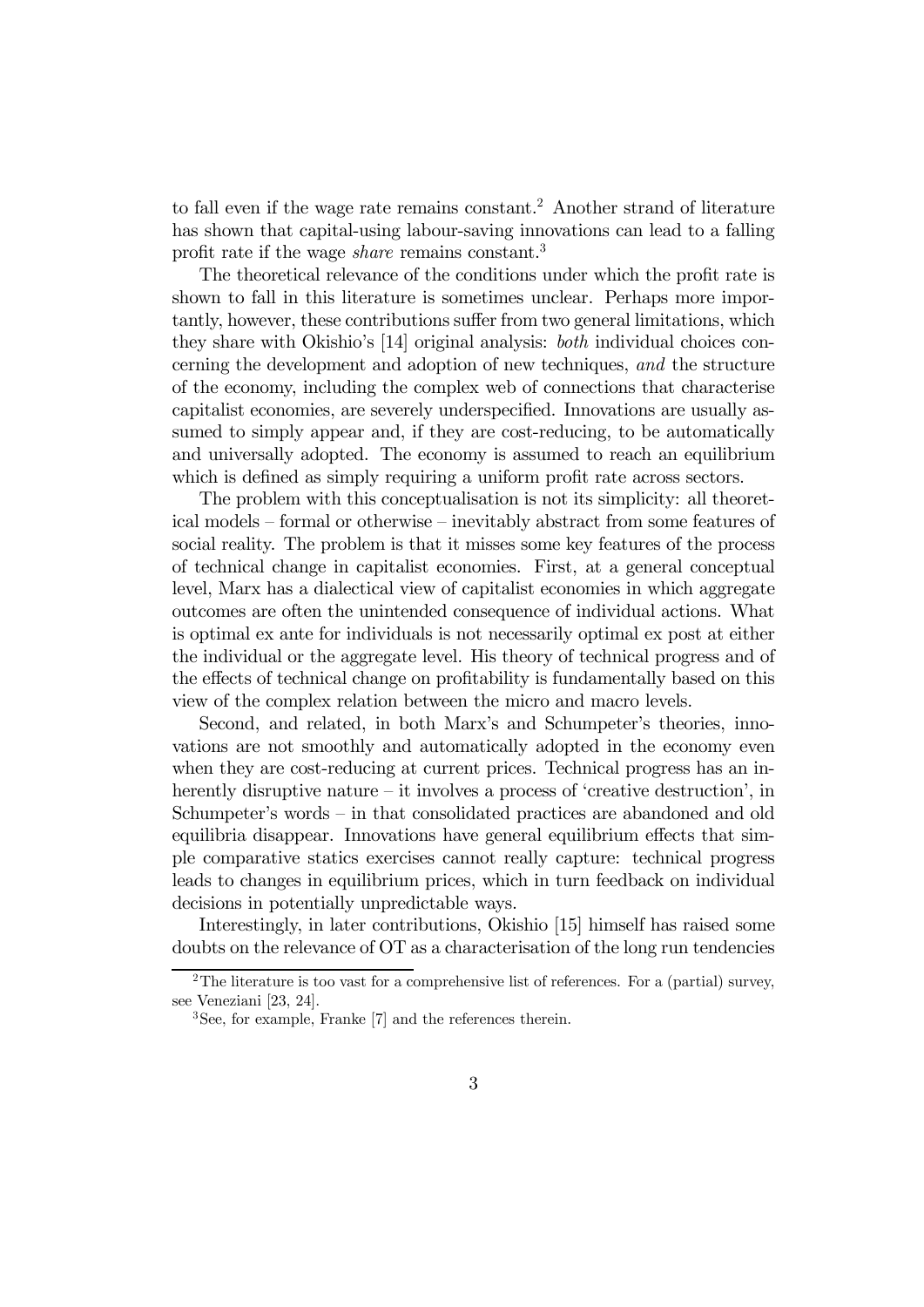of capitalist economies. On the one hand, he has argued that the assumption of a fixed (subsistence) wage seems empirically unrealistic and theoretically restrictive. For, in the dynamic process of capital accumulation, the real wage rate would increase unless population grew faster than capital. Further, Okishio [15] has acknowledged that OT is essentially a comparative statics result, which compares two equilibrium rates of profits (before and after the introduction of a new technique), but does not consider the complex transition from the old equilibrium to the new one.

In this paper, we build on Okishio's [15] insights and provide an alternative framework to analyse the interaction of innovation, capital accumulation, and factor income distribution. To be specific, we set up a dynamic general equilibrium model in which, in every period, agents exchange goods and services on a number of interrelated markets. Propertyless agents simply supply labour, while capitalists activate optimal production activities and adopt production techniques yielding the maximum rate of profit. Unlike in standard neoclassical models, production takes time. Hence, capital and labour are traded at the beginning of each production period, while consumption goods are exchanged after production has taken place.

We adopt a classical view of the functioning of capitalism and assume the economy to be driven by an accumulation motive,<sup>4</sup> and conceive of capital as a vector of reproducible commodities (rather than as a single aggregate factor, as in standard growth theory). A production technique, in this framework, is a blueprint describing how to combine a vector of produced inputs with labour in order to produce outputs. At the beginning of each production period, the production set consists of a set of known blueprints which agents can choose from in order to activate production. When innovations do emerge, they expand the production set by generating new blueprints that may be used first at the beginning of the next available production period.

As in the literature on OT, we do not explicitly consider R&D activities and the process of generating innovations. Unlike in the literature on OT, however, we provide an explicit, thorough analysis both of individual choices after a new technique is discovered, and of the general equilibrium effects of innovation on both prices and income distribution. We design a thought experiment by supposing the economy to start out on a balanced growth path characterised by an equilibrium price vector and an optimally chosen

<sup>4</sup> "Accumulate, accumulate! That is Moses and the prophets!" (Marx [12], Ch.24, Sect. 3).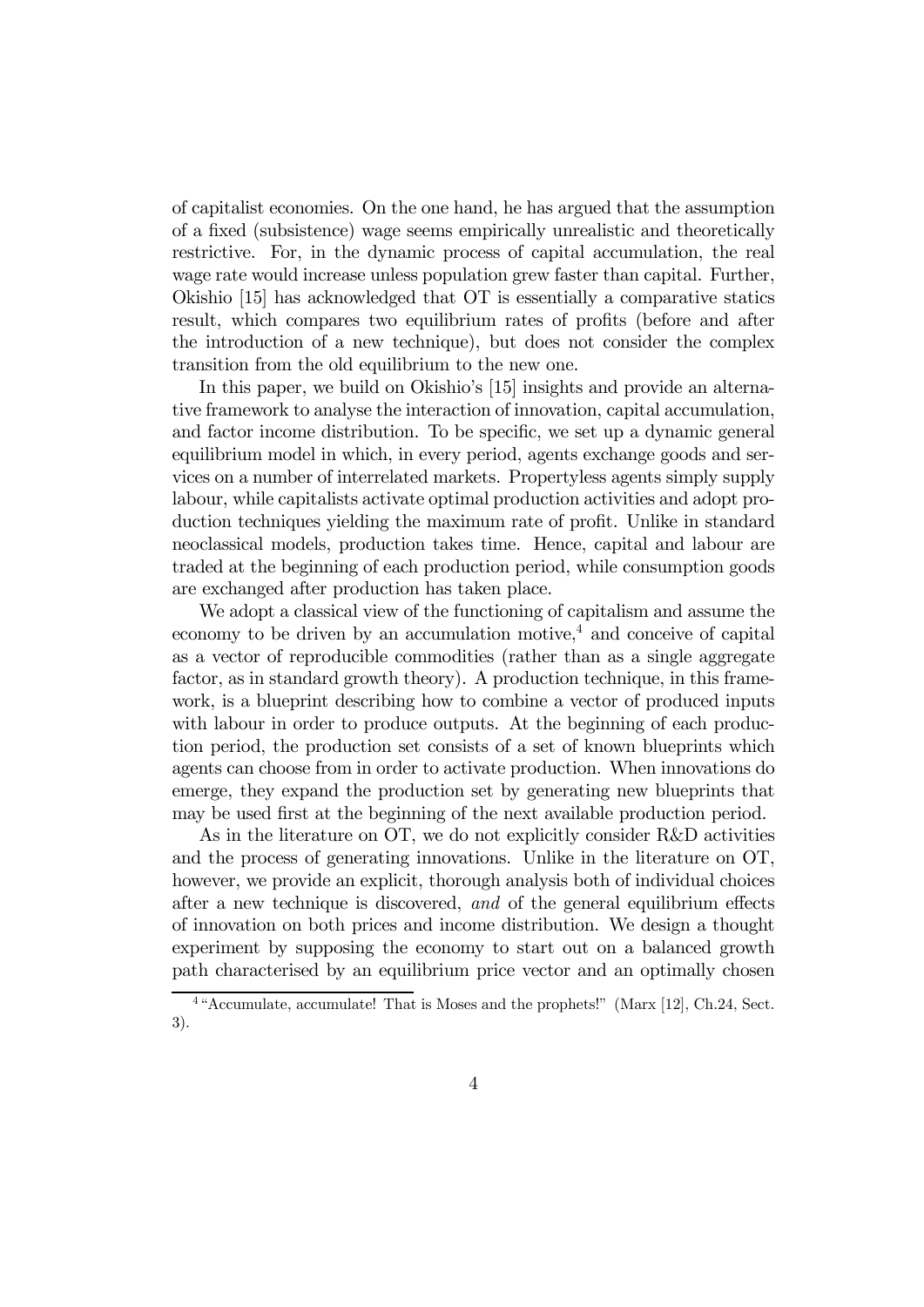technique that — absent any perturbations — would persist over time. What are the effects of profitable, cost reducing innovations in this context? If (i) a new equilibrium exists in which (ii) the new technique is adopted and (iii) the wage rate remains unchanged, then OT continues to hold (Theorem 2). Aside from this rather special case, however, our findings are much more nuanced and perhaps surprising, and at a broad theoretical level, they vindicate some of Marx's original intuitions.

First, innovations may have negative welfare effects in capitalist economies: while all cost-reducing capital-using and labour-saving innovations improve labour productivity (as measured by the Leontief employment multipliers), there exist profitable innovations which, if universally adopted in equilibrium, would unambiguously worsen labour productivity (Proposition 2).

Second, the distributive implications of technical progress depend on the general equilibrium effects of technical change. If innovations maintain, or create, a reserve army of the unemployed, then technical change leads to an increase in the equilibrium profit rate as predicted by OT (Theorem 6). This conclusion does not hold in general, though. If a new equilibrium with full employment of productive factors is reached, then the effect of innovation on distribution is a priori unclear, as there exist (infinitely) many profit rates and wage rates that can be supported in equilibrium. Indeed, it is even possible for either the equilibrium wage rate or the profit rate to decrease compared to the equilibrium with the old technology (Theorem 5). The actual distributional outcome depends on the equilibrium selection mechanism.<sup>5</sup>

Perhaps more surprisingly, a cost-reducing change of technique may yield a decrease in the equilibrium profit rate. If the new technique significantly increases labour productivity while it makes the present capital stock abundant relative to population, then its introduction drives the equilibrium profit rate to zero (Theorems 7 and 9). Contrary to OT, and much like in Marx's original intuition, an innovation that is profitable for individual capitalists at current prices yields, after it is universally adopted, a change in the equilibrium price vector – and consequently in individual behaviour – eventually leading the equilibrium profit rate to decrease. Indeed, the equilibrium profit

<sup>&</sup>lt;sup>5</sup>This result is reminiscent of the well known indeterminacy of the functional distribution of income in Sraffa's [22] system of production prices. Nonetheless, the indeterminacy in Theorem 5 is quite different: it is the result of the inter-period equilibrium transition triggered by innovations, and it obtains under a more general equilibrium notion which includes the standard excess demand conditions for all markets. For recent analyses of indeterminacy in Sraffian models, see Mandler [11] and Yoshihara and Kwak [26].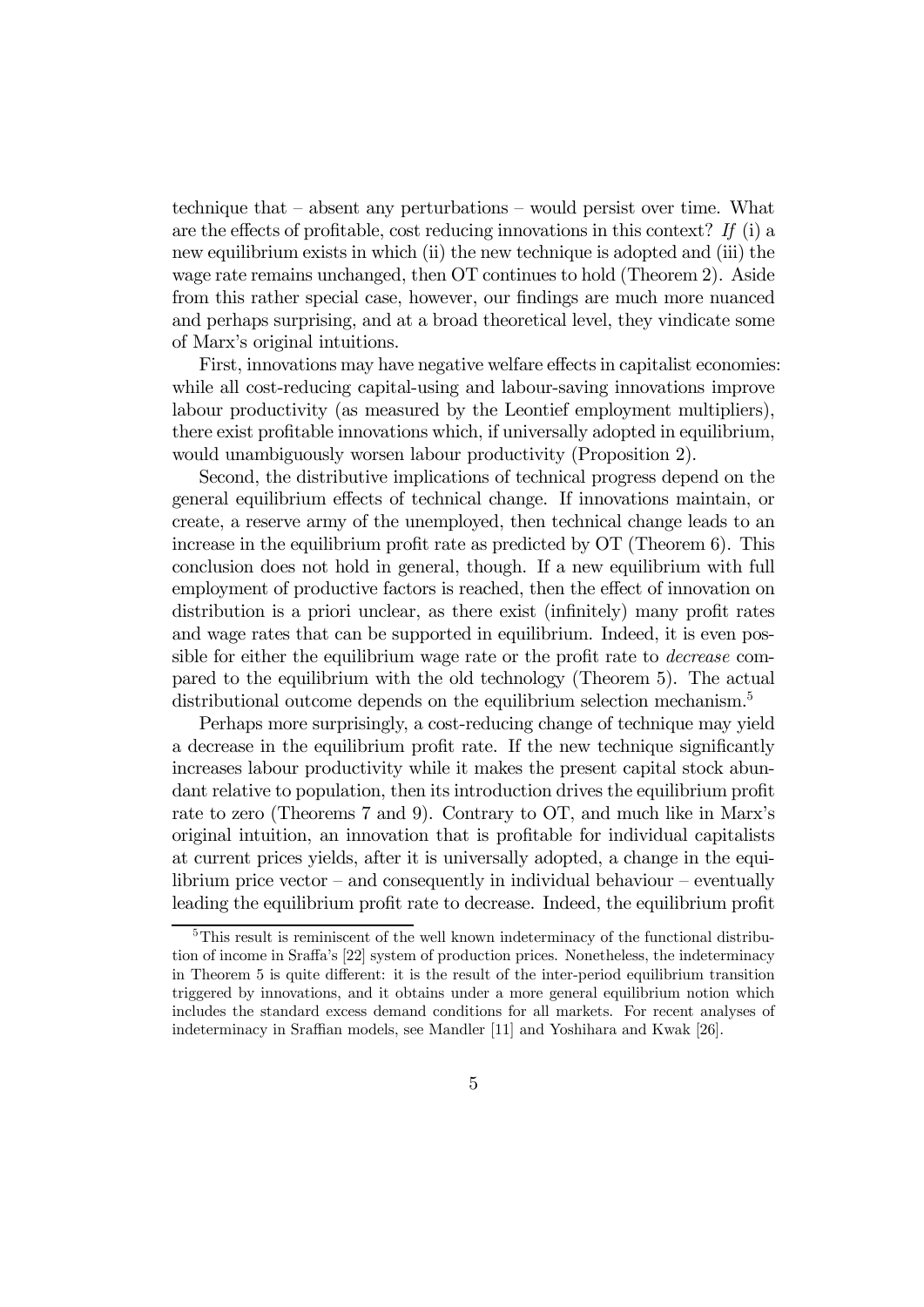rate falls (albeit not necessarily to zero) even if the new technique worsens labour productivity, though in this case the mechanism is subtler and less intuitive, as the innovation is not adopted: it has a pure general equilibrium effect leading to capitalists to opt for an older technique (Theorem 8).

Third, innovations can be highly disruptive and the process of 'creative destruction' is anything but smooth, as Schumpeter [21] emphasised. Unlike in the standard literature on OT, which assumes that any new technique improving profitability is adopted, we show that there exist cost-reducing, capital-saving and labour-using innovations that destroy the existing equilibrium and yet are not adopted in the new equilibrium (Theorem 3). Innovations may paradoxically lead older techniques to become profitable again, due to changes in equilibrium prices (Theorem 8). Even more radically, innovations may lead to the disappearance of equilibrium altogether: the process of creative destruction entails a disequilibrium dynamics.6

Finally, our analysis suggests that the falling rate of profit cannot be fully understood if capital is conceived of as a single, homogeneous factor of production, as in standard neoclassical models. In section 7 below, we highlight an interesting, novel connection between technical changes leading to a falling rate of profit and the so-called reswitching of techniques and capital reversing identified in classical capital theory (Sraffa [22]), which can be analysed only if capital is understood as a vector of produced inputs as argued in the Cambridge capital controversy.

The rest of the paper is structured as follows. Sections 2 and 3 present the economy and the equilibrium concept. Section 4 introduces the notion of profitable technical change and derives a generalisation of OT. Section 5 introduces a classification of the types of profitable changes of techniques. Section 6 examines various types of equilibrium transitions triggered by such changes of techniques. Section 7 characterises the conditions under which technical change leads to a falling rate of profit. Section 8 concludes.

 ${}^{6}$ In his analysis of choice of technique in linear economies with joint production, Bidard [4] defines an algorithm which ensures the convergence to an optimal technique in a given class of production sets. This suggests that, as in our model, outside of that class the algorithm may not converge leading to a disequilibrium dynamics. The mechanism underlying the non-existence of equilibrium is, however, different: in our model joint production is ruled out and non-convergence derives instead from the interaction between individually optimal choice of technique and the general equilibrium effects of innovations.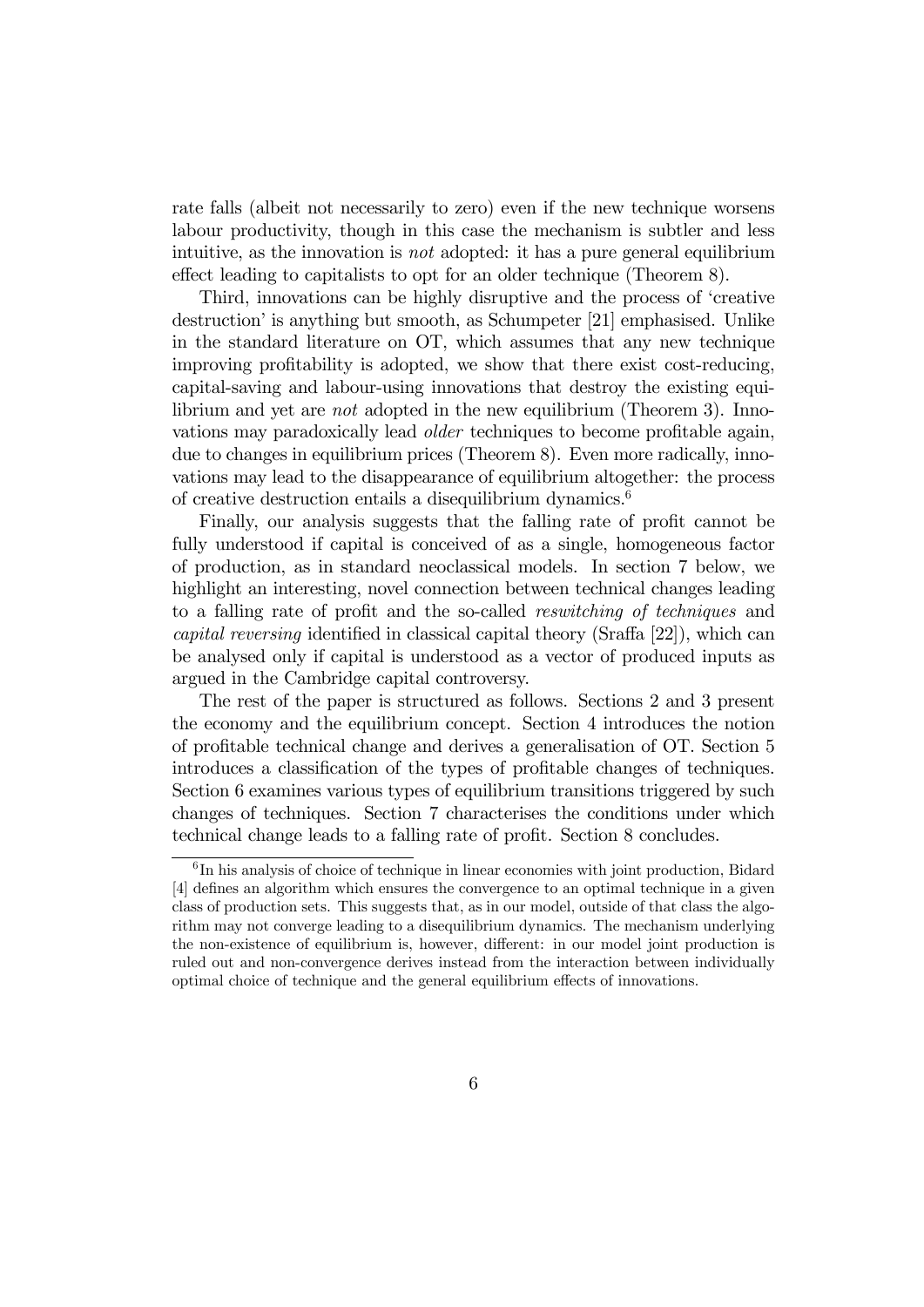# 2 The economy

Consider a closed economy with n commodities produced and consumed. In order to focus on the relation between technical change, optimal behaviour, and profitability we assume that the set of commodities is constant over time.

### 2.1 Technology, innovation, and knowledge

At the beginning of each production period  $t = 1, 2, \ldots$ , there is a finite set of production techniques  $B_t$ , the *base set*, which consists of Leontief techniques  $(A_t, L_t)$ , where  $A_t$  is a  $n \times n$  nonnegative, productive, and indecomposable matrix of material input coefficients, and  $L_t$  is a  $1 \times n$  positive vector of labour coefficients. The set of all available production techniques at  $t, \mathcal{P}_t$ , consists of all convex combinations of the techniques in  $\mathcal{B}_t$ , so that  $\mathcal{B}_t \subseteq \mathcal{P}_t$ .

The base set  $\mathcal{B}_t$  contains the blueprints that can be used at t to produce the  $n$  goods – the technically feasible ways of combining inputs in order to produce outputs.<sup>7</sup> The stock of knowledge does not depreciate: once a production technique is discovered, it remains available for agents to use. But knowledge can be accumulated. Formally,  $\mathcal{B}_{t-1} \subseteq \mathcal{B}_t$  holds in general, and technical progress takes place between period  $t-1$  and period t if and only if  $\mathcal{B}_{t-1} \subset \mathcal{B}_t$  and  $(A_t^*, L_t^*) \in \mathcal{B}_t \backslash \mathcal{B}_{t-1}$ :  $(A_t^*, L_t^*)$  is an *innovation*, which is available at the beginning of  $t$ <sup>8</sup>. Because we are interested in the effects of innovation on profitability in competitive market economies, we suppose that, at the beginning of t, information both about  $\mathcal{B}_{t-1}$  and about any new technique  $(A_t^*, L_t^*) \in \mathcal{B}_t \backslash \mathcal{B}_{t-1}$  is available to all agents in the economy.

At all t, for any  $(A_t, L_t) \in \mathcal{B}_t$ , let  $\delta(A_t) = \frac{1}{1 + \Pi(A_t)}$  denote the Frobenius eigenvalue of  $A_t$ . By the assumptions on  $\mathcal{B}_t$ ,  $\Pi(A_t) > 0$  and  $\delta(A_t) < 1$ .

## 2.2 Agents

We study some fundamental dynamic laws of capitalist economies characterised by a drive to accumulate, and assume that agents aim to maximise

<sup>7</sup>This is a generalisation of Jones's [9] model of 'ideas'.

<sup>8</sup> In discrete time models, there is always a degree of arbitrariness concerning the timing of decisions, and the economy analysed in this paper is no exception. Yet our key insights are robust to small perturbations in the timing of decisions. The assumption that only one new technique can emerge in a period is for simplicity and yields no loss of generality.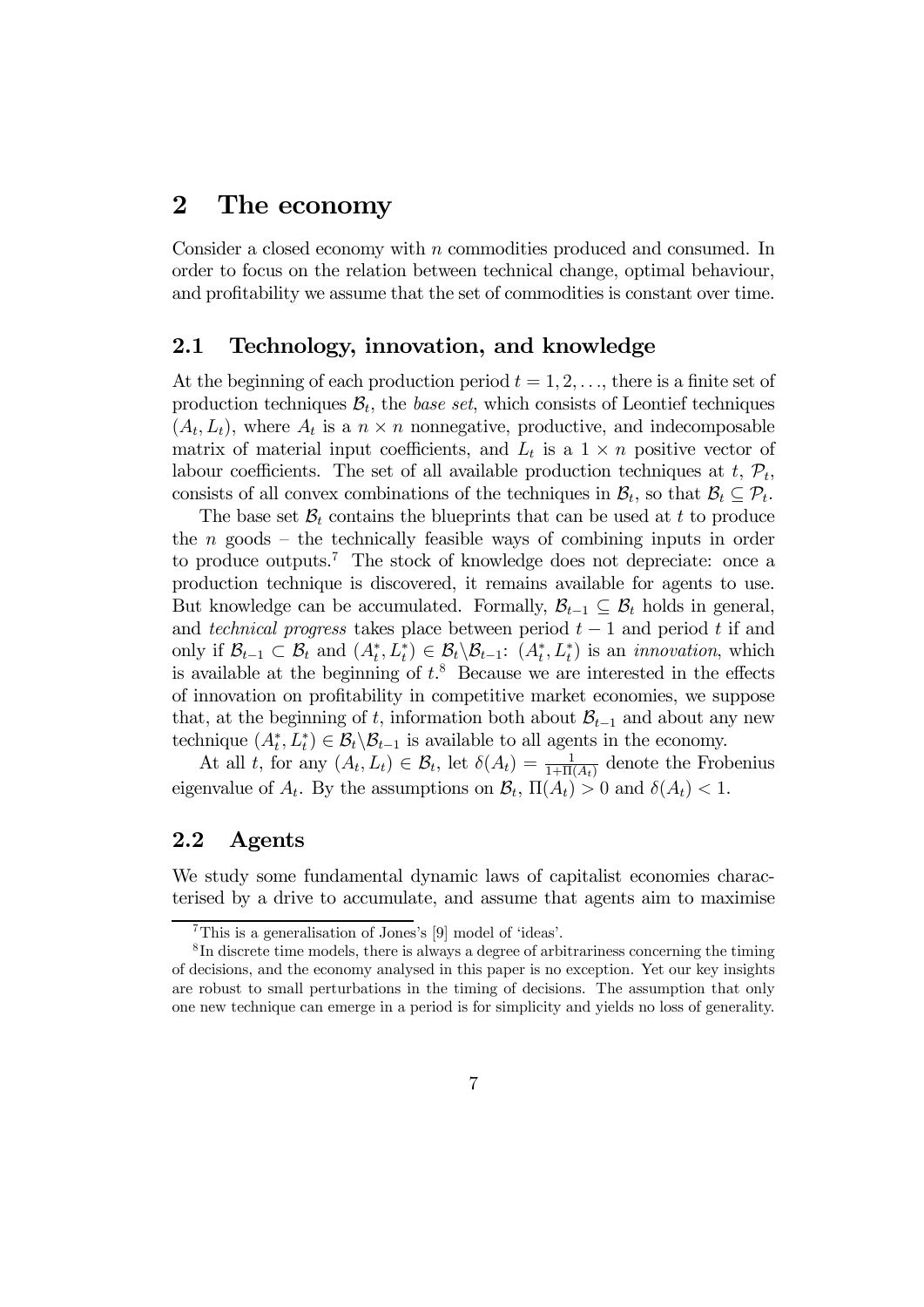their wealth subject to reaching a minimum consumption standard.<sup>9</sup>

Let  $\mathbb R$  (resp.,  $\mathbb R_+$ ) denote the sets of (resp., nonnegative) real numbers. In period t, let the set of agents be denoted by  $\mathcal{N}_t$ , with cardinality  $N_t$ and generic element  $\nu$ . At the beginning of each t, each agent  $\nu \in \mathcal{N}_t$ is endowed with a (possibly zero) vector of produced goods determined by past decisions,  $\omega_{t-1}^{\nu} \in \mathbb{R}_+^n$ , whose distribution in the economy is given by  $\Omega_{t-1} = (\omega_{t-1}^{\nu})_{\nu \in \mathcal{N}_t} \in \mathbb{R}_{+}^{nN_t}$ , and with one unit of labour.<sup>10</sup> Let  $\mathbf{0} = (0,\ldots,0)$ .

We follow Roemer [19, 20] in making the time structure of production explicit: "Production takes time. One enters inputs today and gets outputs tomorrow. Furthermore, capitalists, facing [today's prices], are constrained in their choice of activity levels by the value of their capital ... There is no credit market, and they must pay for inputs today" (Roemer [19], p.18). Within each period of production, market exchanges take place at two points in time: productive inputs are traded and labour contracts are signed at the beginning of the period; outputs are traded and wages are paid at the end.

Therefore let  $p_t^b \in \mathbb{R}_+^n$  be the vector of beginning-of-period commodity prices, and for every agent  $\nu \in \mathcal{N}_t$ , let  $(p_t^{ev}, w_t^{ev}) \in \mathbb{R}^{n+1}_+$  be agent  $\nu$ 's expectation about the vector of commodity prices and the nominal wage rate ruling at the end of period t, denoted by  $(p_t, w_t)$ . Because agents have the same preferences and possess the same information, in what follows we assume them to have identical expectations and drop the superscript  $\nu$  for simplicity. Formally,  $(p_t^{e\nu}, w_t^{e\nu}) = (p_t^{e\mu}, w_t^{e\mu}) = (p_t^e, w_t^e)$  for all  $\nu, \mu \in \mathcal{N}_t$ .

Given  $(p_t^b, p_t^e, w_t^e)$ , at the beginning of each t, every agent  $\nu \in \mathcal{N}_t$  chooses her labour supply,  $l_t^{\nu}$ , and uses wealth,  $W_t^{\nu} = p_t^b \omega_{t-1}^{\nu}$ , either to buy goods  $\delta_t^{\nu}$ (spending  $p_t^b \delta_t^{\nu}$ ) for sale at the end of the period or to finance production. In the latter case, each agent chooses a production technique,  $(A_t^{\nu}, L_t^{\nu}) \in$  $\mathcal{P}_t$ , which is activated at level  $x_t^{\nu}$  by investing (part of)  $W_t^{\nu}$  to finance the operating costs of the activities she activates,  $p_t^b A_t^{\nu} x_t^{\nu}$ , and by hiring workers  $L_t^{\nu} x_t^{\nu}$ , which are paid ex post the expected amount  $w_t^e L_t^{\nu} x_t^{\nu}$ .<sup>11</sup> Thus, expected gross revenue at the end of t is  $p_t^e x_t^{\nu} + w_t^e l_t^{\nu} + p_t^e \delta_t^{\nu}$ , which is used to pay wages

<sup>&</sup>lt;sup>9</sup>The model is a dynamic extension of Roemer's [20] accumulating economy with a labour market.

 $10$  In every period t, we take the distribution of endowments as exogenously given and abstract from all issues related to bequests and the endowment of newly born agents. This is without any loss of generality and none of our results depends on it.

<sup>&</sup>lt;sup>11</sup>The model can allow agents to operate production activities with their own capital as self-employed producers. Given the convexity of the optimisation programme  $MP_t^{\nu}$  below, this makes no difference to our results.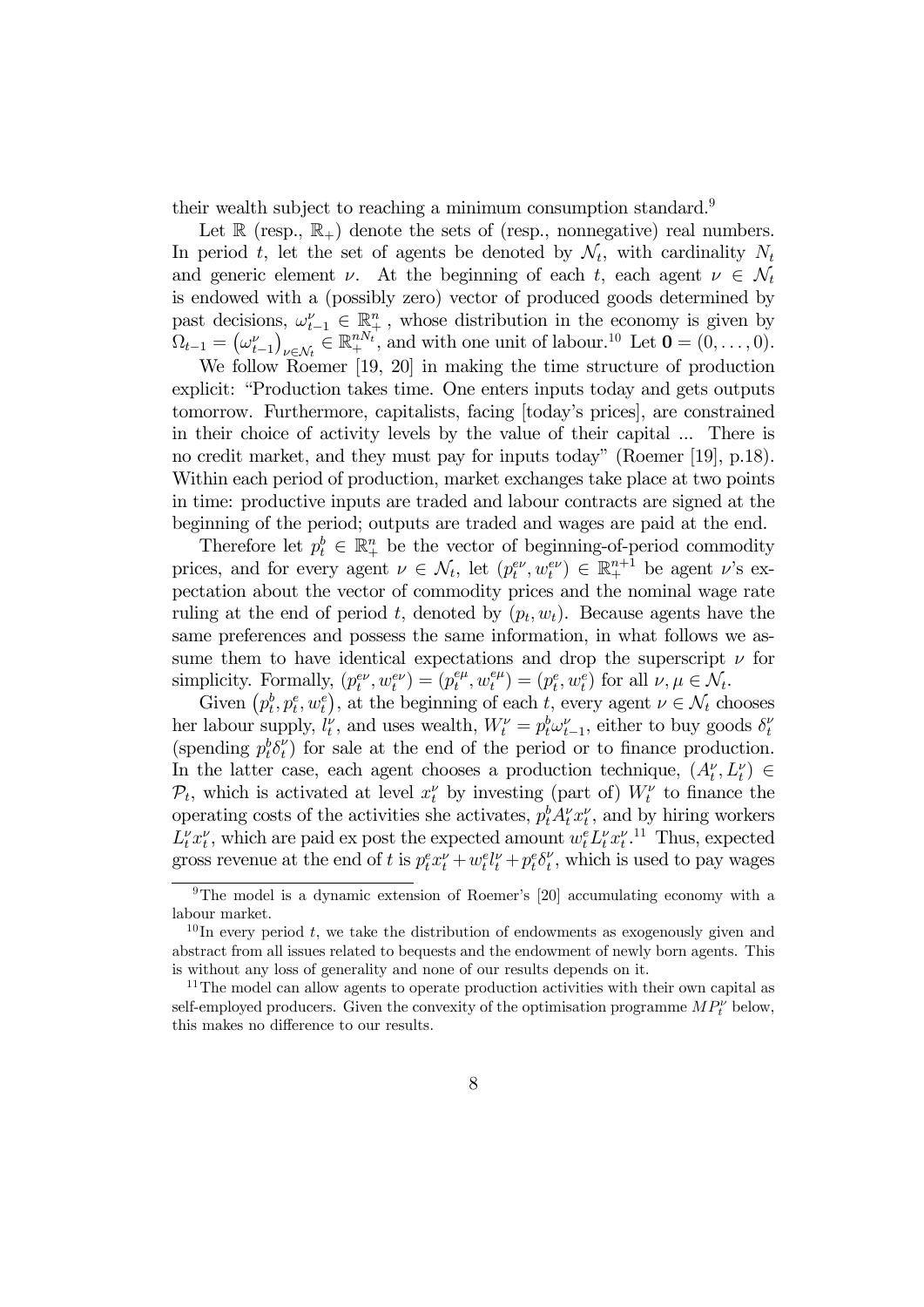and finance accumulation,  $p_t^e \omega_t^{\nu}$ , subject to purchasing a consumption bundle  $b \in \mathbb{R}^n_+$ ,  $b > 0$ , <sup>12</sup> per unit of labour performed.<sup>13</sup>

Let  $\triangle \equiv \{p \in \mathbb{R}^n_+ \mid pb = 1\}$ :  $\triangle$  is the set of normalised price vectors. Formally, in every period t, given  $(p_t^b, p_t^e, w_t^e) \in \triangle^2 \times \mathbb{R}_+$ , agents are assumed to choose  $(A_t^{\nu}, L_t^{\nu}), \xi_t^{\nu} \equiv (x_t^{\nu}, l_t^{\nu}, \delta_t^{\nu})$ , and  $\omega_t^{\nu}$  to solve:<sup>14</sup>

$$
MP_t^{\nu}: \max_{(A_t^{\nu}, L_t^{\nu}); \xi_t^{\nu}; \omega_t^{\nu}} p_t^e \omega_t^{\nu}
$$

subject to

$$
[p_t^e - w_t^e L_t^\nu] x_t^\nu + w_t^e l_t^\nu + p_t^e \delta_t^\nu = p_t^e b l_t^\nu + p_t^e \omega_t^\nu \tag{1}
$$

$$
p_t^b A_t^\nu x_t^\nu + p_t^b \delta_t^\nu = p_t^b \omega_{t-1}^\nu,\tag{2}
$$

$$
0 \leq l_t^{\nu} \leq 1,\tag{3}
$$

$$
(A_t^{\nu}, L_t^{\nu}) \in \mathcal{P}_t; \tag{4}
$$

$$
x_t^{\nu}, \delta_t^{\nu}, \omega_t^{\nu} \in \mathbb{R}_+^n. \tag{5}
$$

In other words, we focus on a temporary resource allocation problem whereby agents choose an optimal plan in each production period. The analysis of the transition process sparked by technical progress is developed in section 4 below, where we explicitly consider the change in production techniques occurring after the emergence of an innovation.

Finally, let  $v_t \equiv L_t (I - A_t)^{-1}$  denote the standard vector of employment multipliers. In the rest of the paper, we assume that for all  $(A_t, L_t) \in \mathcal{B}_t$ ,  $1 > v_t b$  holds: this is a basic condition for the productiveness of the economy.

# 3 Equilibrium

An accumulation economy at period t is a set of agents,  $\mathcal{N}_t$ , a set of production techniques,  $B_t$ , a consumption bundle, b, and a distribution of productive endowments,  $\Omega_{t-1}$ , and is denoted as  $E(\mathcal{N}_t; \mathcal{B}_t; b; \Omega_{t-1})$ . Let  $x_t \equiv \sum_{\nu \in \mathcal{N}_t} x_t^{\nu}$ and let a similar notation hold for  $\delta_t$ ,  $\omega_t$ , and  $l_t$ . Similar to Roemer [19, 20], the equilibrium notion of this economy can be defined.

<sup>&</sup>lt;sup>12</sup>Vector inequalities: for all  $x, y \in \mathbb{R}^n$ ,  $x \geq y$  if and only if  $x_i \geq y_i$   $(i = 1, ..., n)$ ;  $x \geq y$  if and only if  $x \geq y$  and  $x \neq y$ ;  $x > y$  if and only if  $x_i > y_i$   $(i = 1, ..., n)$ .

 $13$  Given our analytical focus on the relation between technical change and profitability, we do not explicitly analyse the agents' consumption choices and treat b as a parameter. This is without significant loss of generality.

<sup>14</sup>Constraints (1) and (2) are written as equalities without loss of generality.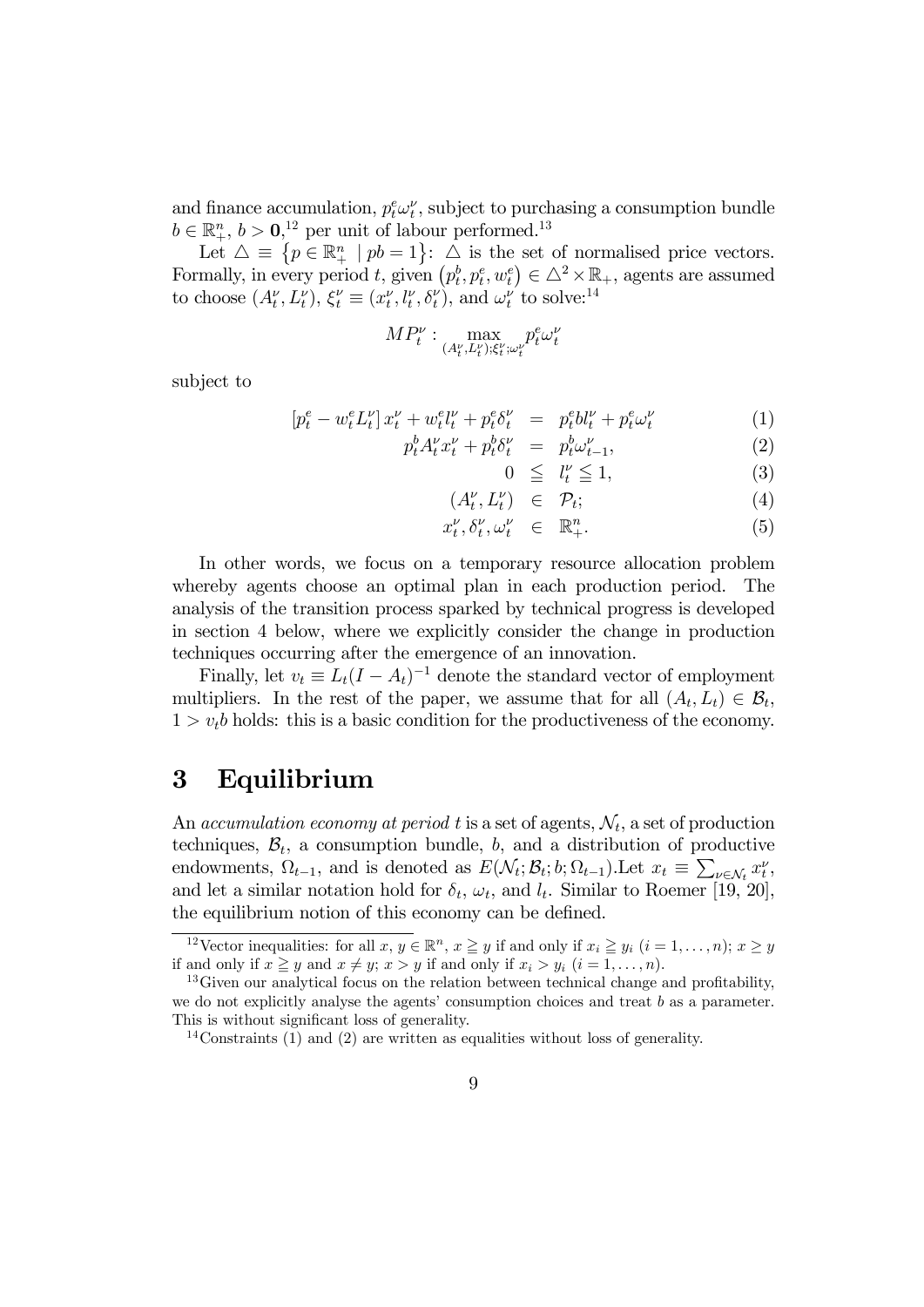**Definition 1:** A competitive equilibrium (CE) for  $E(\mathcal{N}_t; \mathcal{B}_t; b; \Omega_{t-1})$  is a vector  $(p_t^b, p_t, w_t) \in \Delta^2 \times \mathbb{R}_+$  and associated  $((A_t^{\nu}, L_t^{\nu}); \xi_t^{\nu}; \omega_t^{\nu})_{\nu \in \mathcal{N}_t}$  such that:

- (a)  $((A_t^{\nu}, L_t^{\nu}); \xi_t^{\nu}; \omega_t^{\nu})$  solves  $MP_t^{\nu}$ , for all  $\nu \in \mathcal{N}_t$  (individual optimality);
- (b)  $\sum_{\nu \in \mathcal{N}_t} A_t^{\nu} x_t^{\nu} + \delta_t \leq \omega_{t-1}$  (social feasibility of production);
- (c)  $\sum_{\nu \in \mathcal{N}_t} L_t^{\nu} x_t^{\nu} = l_t$  (labour market);
- (d)  $x_t + \delta_t \ge \sum_{\nu \in \mathcal{N}_t} b L_t^{\nu} x_t^{\nu} + \omega_t$  with  $x_t > 0$  (commodity markets);
- (e)  $p_t = p_t^e = p_t^b$  and  $w_t = w_t^e$  (realised expectations).

In other words, at a CE, (a) all agents optimise; (b) aggregate capital is sufficient for production plans; (c) the labour market is in equilibrium; (d) the total supply of commodities is sufficient for consumption and accumulation plans; and (e) agents' expectations are realised ex post,  $(p_t^e, w_t^e) = (p_t, w_t)$ . For the sake of notational simplicity, because at a CE expectations are realised and  $p_t = p_t^b = p_t^e$ , we shall write the price vector as  $(p_t, w_t) \in \Delta \times \mathbb{R}_+$ .

Several points should be noted about Definition 1. First, the concept of CE is a temporary equilibrium notion which focuses on each period in isolation. The dynamic evolution of the economy can thus be conceived of as a sequence of temporary equilibria. Second, it focuses on non-trivial allocations with a positive gross output vector,  $x_t > 0$ . This is without loss of generality because agents will optimally activate all sectors if the profit rate is positive; and even if the profit rate is zero,  $x_t > 0$  can always be the product of optimal choices, consistent with such a CE.

Third, following Roemer [19, 20], we assume that agents have stationary expectations,  $p_t^e = p_t^b$ . Although there are infinitely many ways of predicting end-of-period prices, we assume agents to adopt the simplest possible heuristics and suppose that beginning-of-period commodity prices will also rule at the end of the period. Thus, we are endowing agents with an extremely weak form of rationality in expectation formation in line with a large literature on bounded rationality and behavioural economics.

It is now possible to derive some preliminary results. First of all, it is immediate to prove that for any  $(p_t, w_t) \in \Delta \times \mathbb{R}_+$ , if  $((A_t^{\nu}, L_t^{\nu}); \xi_t^{\nu}; \omega_t^{\nu})$  solves  $MP_t^{\nu}$  then  $(A_t^{\nu}, L_t^{\nu})$  must yield the maximum profit rate. Formally,

$$
(A_t^{\nu}, L_t^{\nu}) \in \arg \max_{(A, L) \in \mathcal{P}_t} \max_{i=1,...,n} \pi_{it} = \frac{p_{it} - p_t A_i - w_t L_i}{p_t A_i},
$$

where  $p_{it}$  is the *i*-th entry of  $p_t$  and  $A_i$  is the *i*-th column of  $A^{15}$ . For any

<sup>&</sup>lt;sup>15</sup>The set arg max<sub> $(A,L) \in \mathcal{P}_t$ </sub> max $_{i=1,...,n}$   $\pi_{it}$  is non-empty, as  $\mathcal{B}_t$  is finite.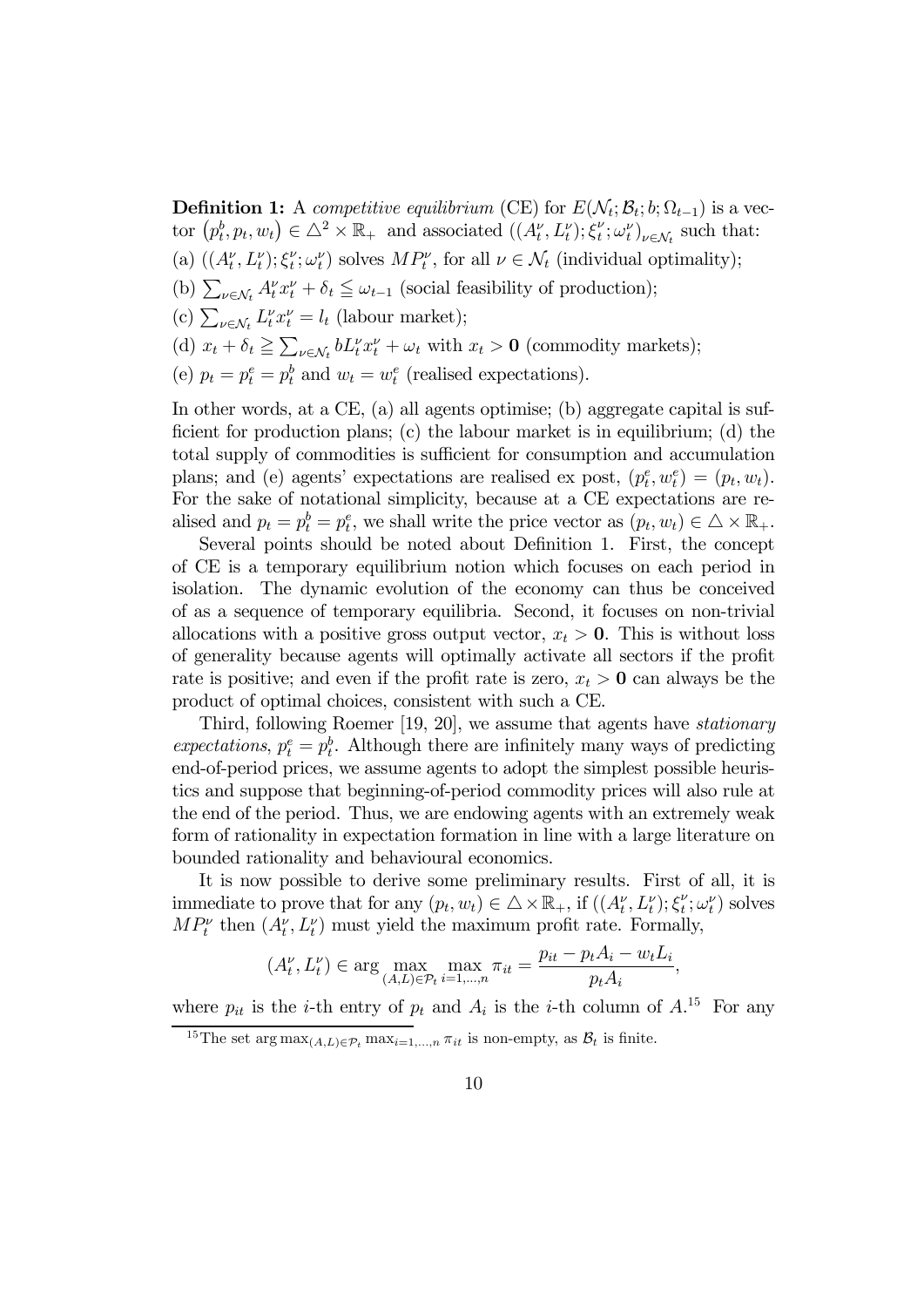$(p_t, w_t) \in \Delta \times \mathbb{R}_+$ , let the maximum profit rate associated with a technique  $(A, L) \in \mathcal{P}_t$  be  $\pi_t(A, L) = \max_{i=1,\dots,n} \pi_{it}$ , and let  $\pi_t^{\max} = \max_{(A, L) \in \mathcal{P}_t} \pi_t(A, L)$ denote the maximum profit rate attainable with the existing techniques.<sup>16</sup>

In principle, in equilibrium there may be various optimal production techniques. However, as they will all yield the same (maximum) rate of profit, in what follows we assume without loss of generality that all agents who activate some production process opt for the same  $(A_t, L_t)$ , and drop the agent's superscript from production techniques.

Next, by constraints  $(1)-(2)$ , it immediately follows that, at a CE the following equation holds for all  $\nu \in \mathcal{N}_t$ :

$$
p_t \omega_t^{\nu} = [p_t - p_t A_t - w_t L_t] x_t^{\nu} + (w_t - p_t b) l_t^{\nu} + p_t \omega_{t-1}^{\nu}, \tag{6}
$$

Then, Lemma 1 derives some properties of the optimal solution to  $MP_t^{\nu}$ .<sup>17</sup>

**Lemma 1:** Let  $((p_t, w_t), ((A_t, L_t); \xi_t^{\nu}; \omega_t^{\nu})_{\nu \in \mathcal{N}_t})$  be a CE for  $E(\mathcal{N}_t; \mathcal{B}_t; b; \Omega_{t-1})$ . For all  $\nu \in \mathcal{N}_t$ : if  $\pi_t^{\max} > 0$ , then  $p_t A_t x_t^{\nu} = p_t \omega_{t-1}^{\nu}$  and if  $w_t > p_t b$ , then  $l_t^{\nu} = 1$ .

Lemma 2 proves that equilibrium prices are strictly positive and competition leads to the equalisation of sectoral profit rates in equilibrium.

**Lemma 2:** Let  $((p_t, w_t), ((A_t, L_t); \xi_t^{\nu}; \omega_t^{\nu})_{\nu \in \mathcal{N}_t})$  be a CE for  $E(\mathcal{N}_t; \mathcal{B}_t; b; \Omega_{t-1})$ . Then  $\pi_t^{\max} \geq 0$ ,  $p_t = (1 + \pi_t^{\max}) p_t A_t + w_t L_t$ ,  $p_t > 0$ , and  $w_t \geq p_t b$ .

Lastly, Theorem 1 derives some key properties of competitive equilibria.<sup>18</sup>

**Theorem 1:** Let  $((p_t, w_t), ((A_t, L_t); \xi_t^{\nu}; \omega_t^{\nu})_{\nu \in \mathcal{N}_t})$  be a CE for  $E(\mathcal{N}_t; \mathcal{B}_t; b; \Omega_{t-1})$ . (i) If  $\pi_t^{\max} > 0$  and  $w_t > p_t b$ , then  $N_t = l_t = L_t A_t^{-1} \omega_{t-1}$ . (ii) If  $N_t > L_t A_t^{-1} \omega_{t-1}$ , then  $w_t = p_t b$ ; (iii) If  $N_t < L_t A_t^{-1} \omega_{t-1}$ , then  $\pi_t^{\max} = 0$ .

<sup>&</sup>lt;sup>16</sup>It is immediate to show that for all  $(p_t, w_t) \in \Delta \times \mathbb{R}_+$  such that  $w_t \leqq p_t b$ ,  $1 > v_t b$ implies  $\pi_t(A_t, L_t) > 0$  and, a fortiori,  $\pi_t^{\max} > 0$ .

policies  $\pi_t(A_t, L_t) > 0$  and, a fortiori,  $\pi_t^{\max} > 0$ .<br><sup>17</sup>The results in this section follow rather straightforwardly from  $MP_t^{\nu}$  and Definition 1 and their proofs are therefore omitted. (See the Addendum.)

<sup>&</sup>lt;sup>18</sup>Theorem 1 only provides necessary conditions for the existence of a CE: this is all we need in the analysis of technical change in the next sections. A complete characterisation of the necessary and sufficient conditions for the existence of equilibrium is provided in the Addendum.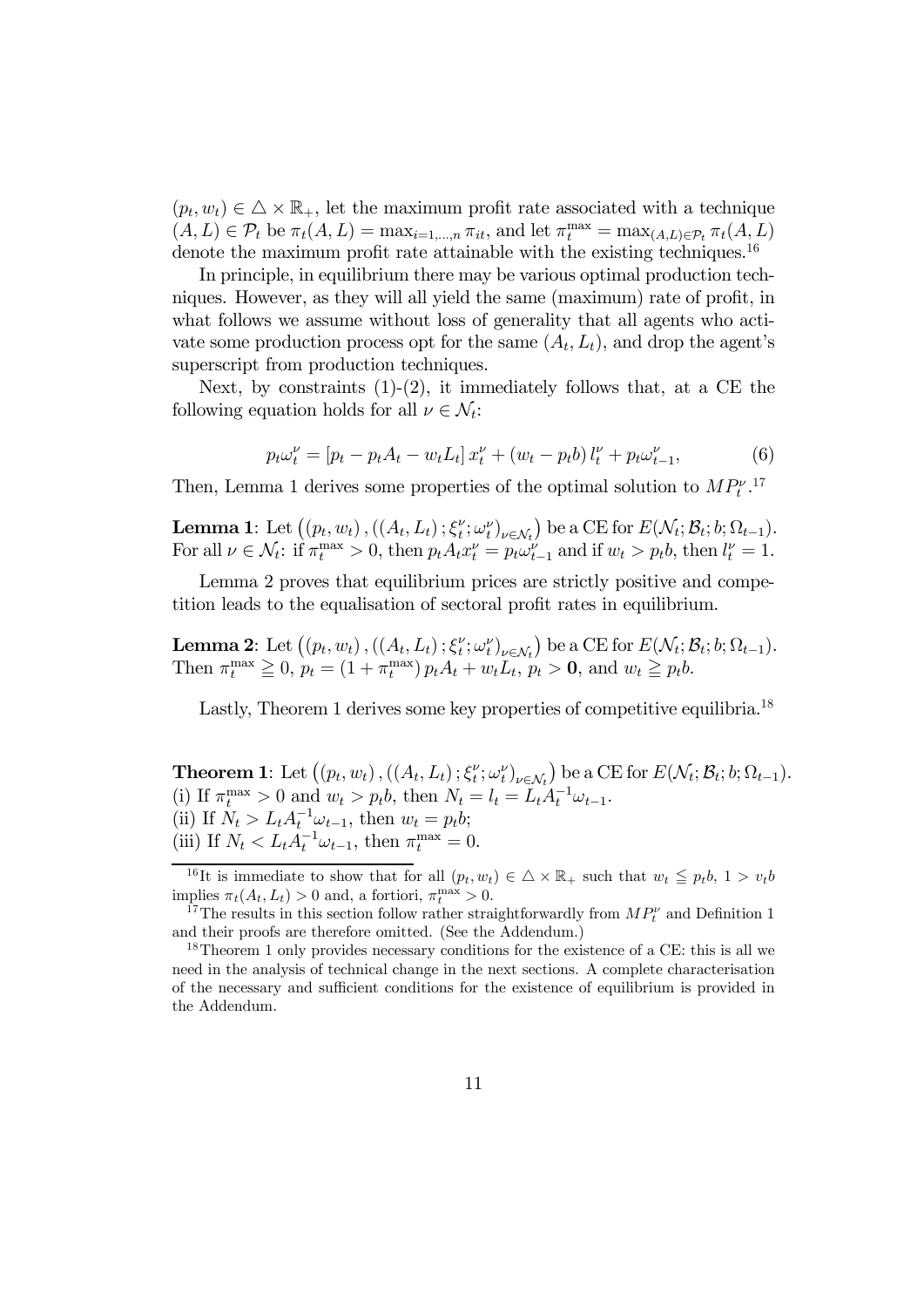Finally, given an economy  $E(\mathcal{N}_t; \mathcal{B}_t; b; \Omega_{t-1})$  with aggregate capital stock  $\omega_{t-1} \in \mathbb{R}^n_+\backslash \{0\}$ , we define the set of feasible production techniques  $(A, L)$ such that, given  $\omega_{t-1}$ , all agents can reach subsistence b:

 $\mathcal{B}_{t}(\omega_{t-1};b) \equiv \{(A,L) \in \mathcal{B}_{t} \mid \exists A^{-1} \text{ s.t. } A^{-1}\omega_{t-1} > \mathbf{0} \text{ and } (I-bL) A^{-1}\omega_{t-1} \geq \mathbf{0}\}\.$ 

In other words, if  $(A, L) \in \mathcal{B}_t(\omega_{t-1}; b)$  is adopted, then there exists a profile of actions  $(x_t^{\nu}; l_t^{\nu}; \delta_t^{\nu}; \omega_t^{\nu})_{\nu \in \mathcal{N}_t}$  satisfying Definitions 1(b)-(d).

# 4 Technical progress and technical change

We are interested in the effects of technical progress on distribution. When do innovations induce changes in production methods? More precisely, in the context of our model: when does the appearance of a new technique force a change in the equilibrium of the economy over time? How do innovations alter the equilibrium distribution of income between profits and wages?

Recall that within every given period t the production set  $\mathcal{B}_t$ , population  $\mathcal{N}_t$ , and aggregate capital stocks  $\omega_{t-1}$  are constant, and they are given in the determination of equilibrium prices and actions in  $t^{19}$  Demographic changes, accumulation, and technical innovations may, however, occur after the end of period t, potentially leading to a new equilibrium, with different prices and different production methods adopted.

Suppose, for example, that at  $t-1$  there was an excess supply of labour pushing the wage down to the subsistence level and leading to the adoption of a certain technique of production (Theorem  $1(ii)$ ). Given the high profits, this may lead to overaccumulation such that in period  $t$  a new equilibrium emerges in which the economy is labour constrained, wages increase, and producers adopt a different production technique (Theorem 1(iii)).

In this paper, we abstract from changes in equilibrium prices and actions induced by accumulation or demographic factors, and focus on inter-period changes of technique from  $(A_{t-1}, L_{t-1})$ , which is chosen in period  $t-1$ , to another technique available in  $B_t$  due to technical progress, and their effect on the equilibrium distribution of income.

In order to abstract from other factors, and analyse the equilibrium effects of inter-period change of technique due to technical progress, we shall

<sup>&</sup>lt;sup>19</sup>This reflects the fact that the production of commodities – including capital stocks – takes time and the assumption of a closed economy with no external source of labour.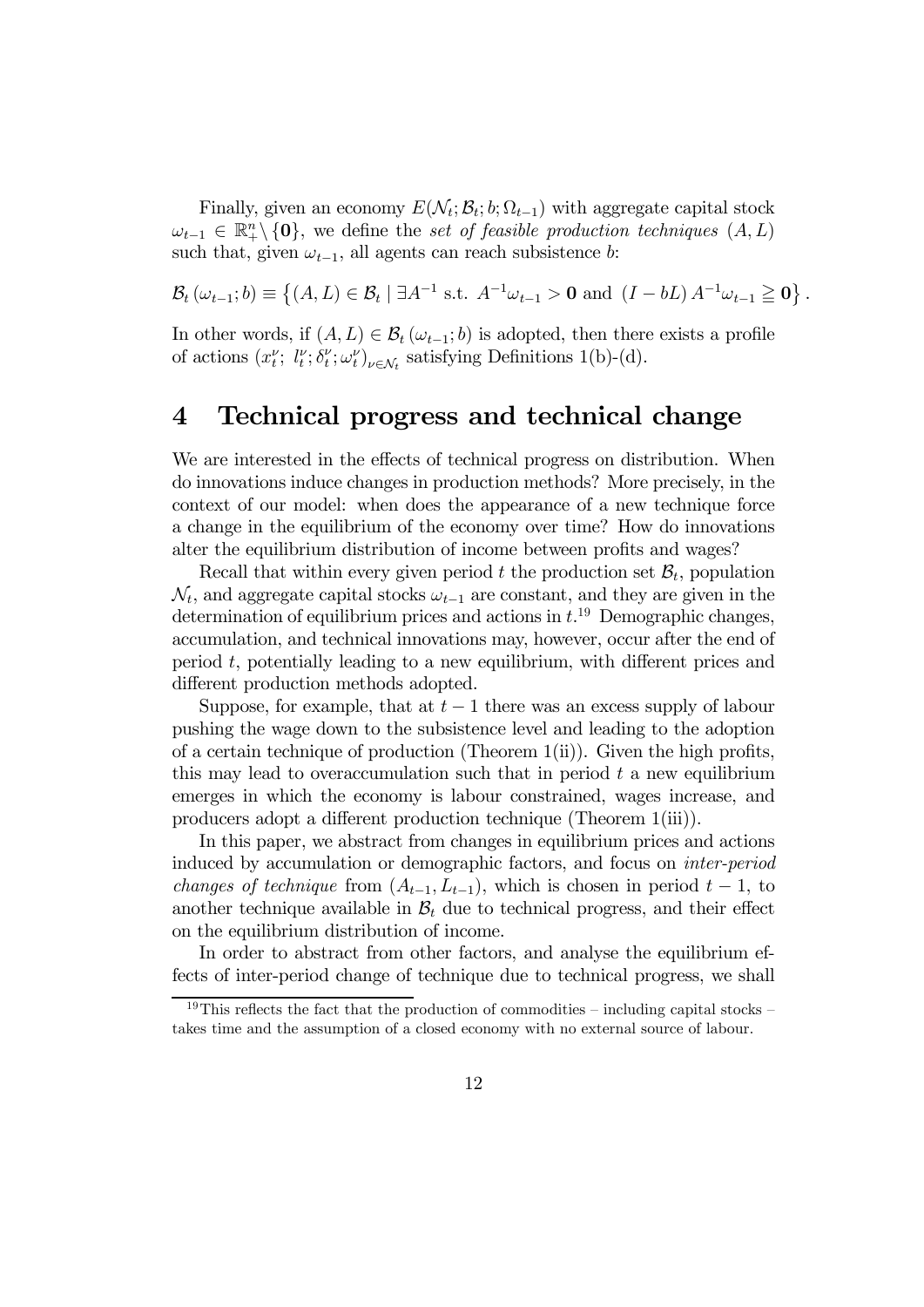consider a subset of equilibria such that, absent any innovation, equilibrium prices would be invariant across two periods. Formally:

Definition 2: Let  $((p_{t-1}, w_{t-1}), ((A_{t-1}, L_{t-1}); \xi_{t-1}^{\nu}; \omega_{t-1}^{\nu})$  $\nu \in \mathcal{N}_{t-1}$ ) be a CE for  $E(\mathcal{N}_{t-1}; \mathcal{B}_{t-1}; b; \Omega_{t-2})$ . Then, the CE is *persistent* if and only if there exists a profile of individual actions in period t,  $(\xi_t^{\nu}; \omega_t^{\nu})_{\nu \in \mathcal{N}_t}$ , such that  $((p_{t-1}, w_{t-1}), ((A_{t-1}, L_{t-1}); \xi_t^{\nu}; \omega_t^{\nu})_{\nu \in \mathcal{N}_t})$  is a CE for  $E(\mathcal{N}_t; \mathcal{B}_{t-1}; b; \Omega_{t-1})$  with  $\omega_{t-1} = \sum_{\nu \in \mathcal{N}_{t-1}} \omega_{t-1}^{\nu}.$ 

In other words, if a CE for the period  $t-1$  economy is persistent, then neither equilibrium prices  $(p_{t-1}, w_{t-1})$  nor the production technique  $(A_{t-1}, L_{t-1})$ need to vary in period  $t$ , as long as no technical progress takes place between the two periods. Therefore, the notion of persistent CE is primarily an analytical device to examine the effect of technical progress in isolation, and it describes a potentially counterfactual allocation that would emerge at t if the economy had the same production set as at  $t-1$ ,  $B_t = B_{t-1}$ .

Absent technical progress, the conditions for the persistence of a CE are not particularly strong, as they basically require capital accumulation to appropriately adjust to changes in demographic conditions. Formally: $^{20}$ 

Proposition 1: Let  $((p_{t-1}, w_{t-1}), ((A_{t-1}, L_{t-1}); \xi_{t-1}^{\nu}; \omega_{t-1}^{\nu})$  $\nu \in \mathcal{N}_{t-1}$ ) be a CE for  $E(\mathcal{N}_{t-1}; \mathcal{B}_{t-1}; b; \hat{\Omega}_{t-2})$ . Then, given  $\mathcal{N}_t = \{1, \ldots, N_t\},$ (i) if  $\pi_{t-1}^{\max} > 0$  and  $w_{t-1} > p_{t-1}b$ , then this CE is persistent if and only if  $A_{t-1}^{-1}\omega_{t-1} > 0$  and  $N_t = L_{t-1}A_{t-1}^{-1}\omega_{t-1};$ (ii) if  $\pi_{t-1}^{\max} > 0$  and  $w_{t-1} = p_{t-1}b$ , then this CE is persistent if and only if  $A_{t-1}^{-1}\omega_{t-1} > 0$  and  $N_t \geq L_{t-1}A_{t-1}^{-1}\omega_{t-1};$ (iii) if  $\pi_{t-1}^{\max} = 0$  and  $w_{t-1} > p_{t-1}b$ , then this CE is persistent if and only if there exists  $\delta \ge 0$  such that  $A_{t-1}^{-1}(\omega_{t-1} - \delta) > 0$  and  $N_t = L_{t-1}A_{t-1}^{-1}(\omega_{t-1} - \delta)$ .

The concept of CE allows us to analyse the emergence of what may be thought of as Schumpeterian innovations: new techniques that create unforeseen profit opportunities, disrupt existing production processes, and cause fundamental shifts in the distribution of income. To see this, suppose that the economy is at a persistent CE in period  $t-1$  and technical progress

<sup>&</sup>lt;sup>20</sup>The conditions in Proposition 1 would be satisfied if, for example, the economy was on a balanced growth path with a given  $(A_{t-1}, L_{t-1})$  and the growth rate of capital was equal to the growth rate of population.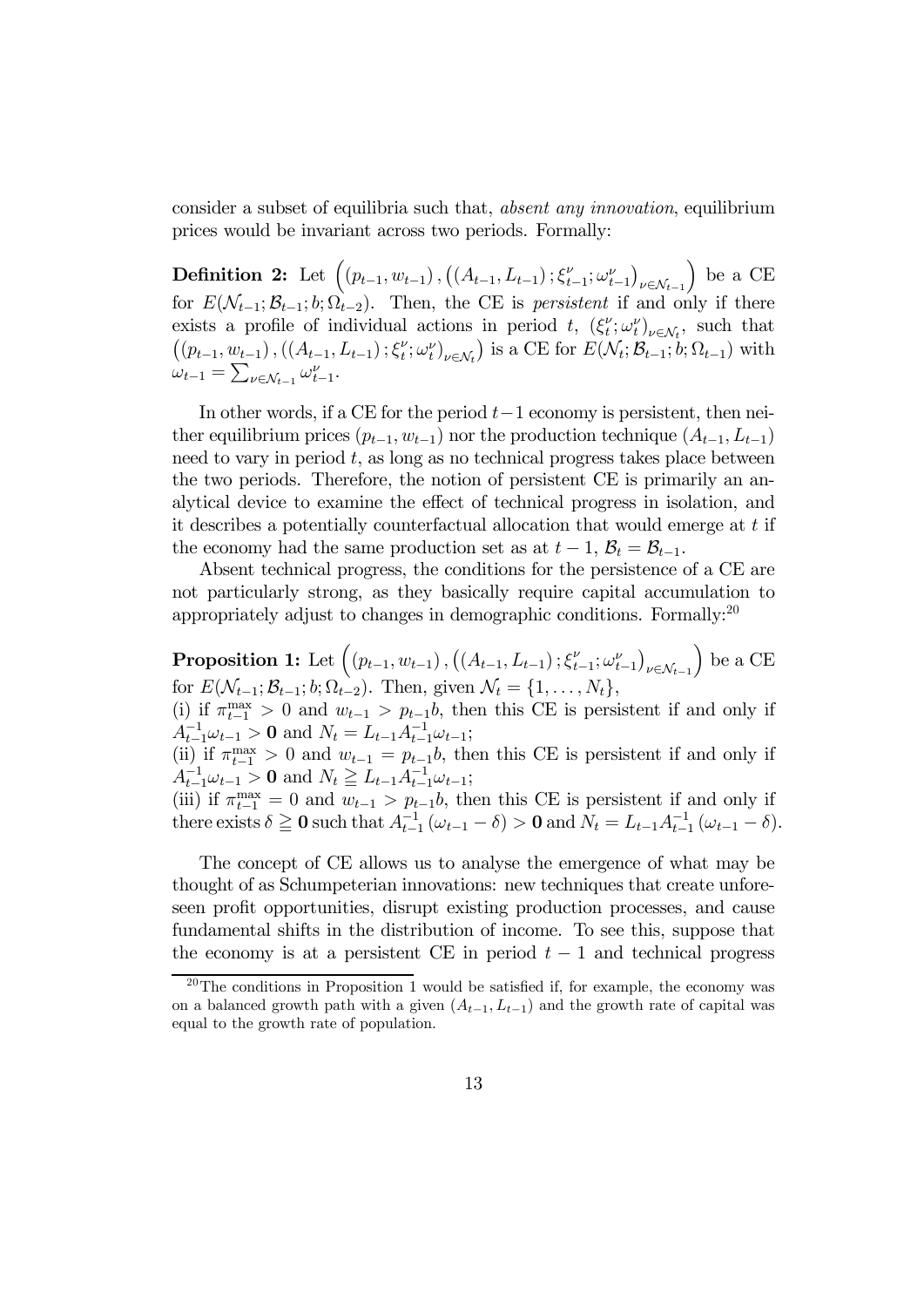occurs after production has taken place in  $t-1$ , but before productive inputs are bought and production starts in period  $t$ . Under what conditions will the emergence of an innovation  $(A^*, L^*) \in \mathcal{B}_t \backslash \mathcal{B}_{t-1}$  alter incentives and lead agents to deviate from the persistent CE?

Clearly, if  $\pi_{t-1}(A^*, L^*) \leq \pi_{t-1}^{\max} = \pi_{t-1}(A_{t-1}, L_{t-1})$  holds, then  $(p_{t-1}, w_{t-1})$ and  $(A_{t-1}, L_{t-1})$  would still constitute a CE in period t. This motivates our focus on innovations that are profitable in the following sense:

Definition 3: Let  $((p_{t-1}, w_{t-1}), ((A, L); \xi_{t-1}^{\nu}; \omega_{t-1}^{\nu}))$  $\nu \in \mathcal{N}_t$ ) be a persistent CE for  $E(\mathcal{N}_{t-1}; \mathcal{B}_{t-1}; b; \Omega_{t-2})$ . Let  $(A^*, L^*) \in \mathcal{B}_t \backslash \mathcal{B}_{t-1}$  be a new technique. Inter-period change of technique from  $(A, L)$  to  $(A^*, L^*)$  is profitable if and only if the following condition holds:

$$
\left(1+\pi_{t-1}^{\max}\right)p_{t-1}A^* + w_{t-1}L^* \leq \left(1+\pi_{t-1}^{\max}\right)p_{t-1}A + w_{t-1}L.
$$

In other words, a new technique is profitable if at prices  $(p_{t-1}, w_{t-1})$ , a producer can expect *extra profits* by switching from  $(A, L)$  to  $(A^*, L^*)$ . Thus, Definition 3 characterises a necessary condition for the persistent CE to disappear: if the change from  $(A, L)$  to  $(A^*, L^*)$  is profitable, then capitalists will never adopt  $(A, L)$  at  $(p_{t-1}, w_{t-1})$ .

Three points are worth noting about Definition 3. First, the premise that the economy is at a persistent CE in period  $t-1$  is crucial. If the CE were not persistent, then Definition 3 would not capture a relevant condition for innovation to disrupt behaviour, as the economy may move to a different equilibrium because of demographic factors and/or due to capital accumulation. Similarly, the fact that the new technique would have been profitable at last period's prices would be immaterial for today's decisions.

Second, and most important for our analysis, Definition 3 per se does not tell us anything, a priori, about the effect of technical progress on distribution and profits. For, on the one hand, the condition in Definition 3 is not sufficient to guarantee that the new production technique will indeed be adopted in equilibrium. If it is profitable to switch from  $(A, L)$  to  $(A^*, L^*)$ , then the old technique will be abandoned, but this in turn means that equilibrium prices will not, in general, remain the same. After the change in prices, nothing guarantees that  $(A^*, L^*)$  will yield the highest profit rate in  $\mathcal{P}_t$ , and therefore, it will not necessarily be used at the new CE.<sup>21</sup>

<sup>21</sup>We shall return to this issue below in more detail.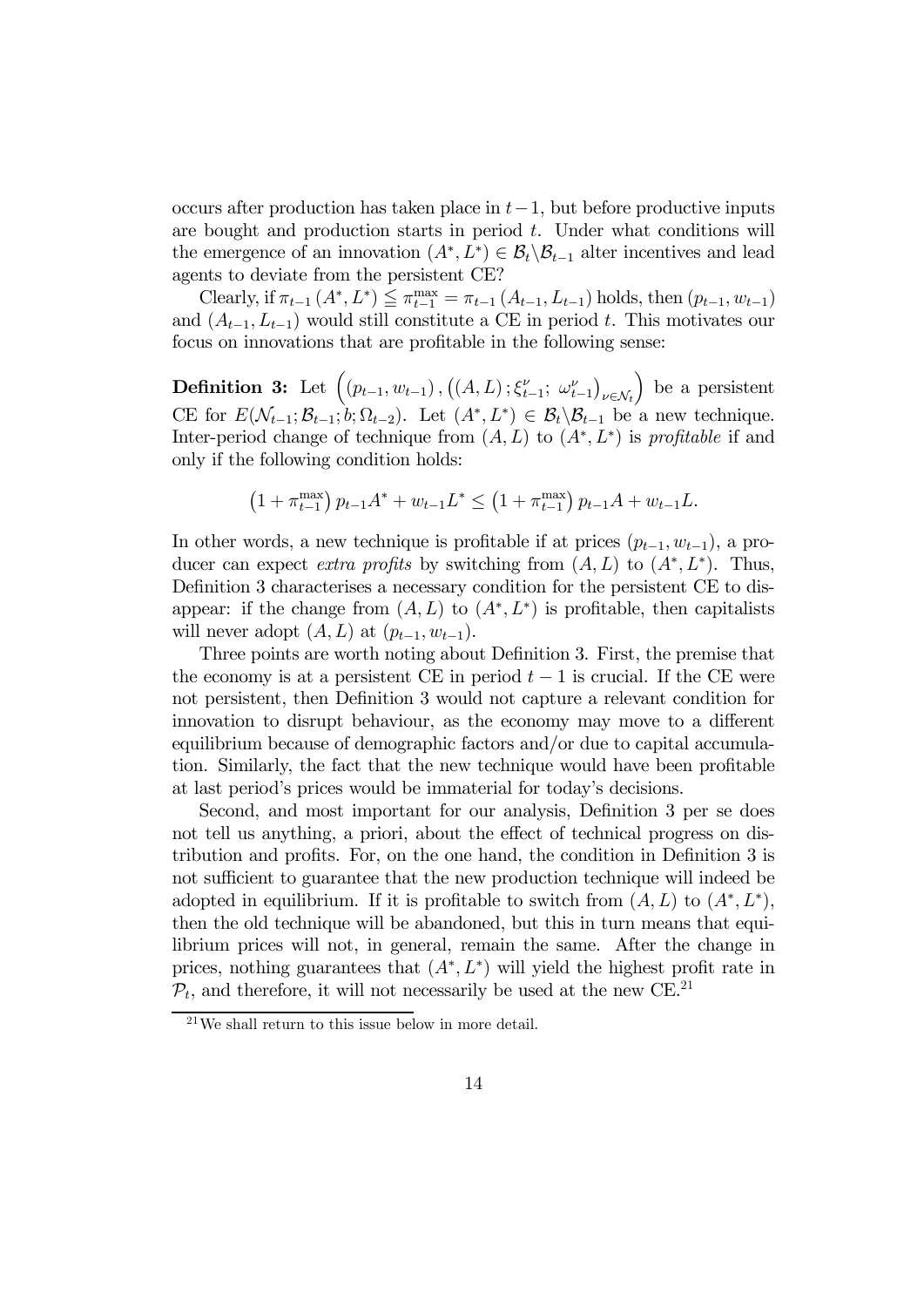On the other hand, even if the new technique  $(A^*, L^*)$  is indeed optimal at the new equilibrium prices  $(p_t^*, w_t^*)$  in period t, and therefore yields the highest profit rate,  $\pi_t^*$ <sup>max</sup>, among all techniques in  $\mathcal{P}_t$ ,  $\pi_t^*$ <sup>max</sup> may be higher or lower than the profit rate  $\pi_{t-1}^{\max}$  associated with the old technique at the equilibrium prices in  $t-1$ . Therefore it is unclear whether technical progress has a positive effect on profitability, as Schumpeter suggested, or rather it drives the tendency of equilibrium profit rates to fall, as Marx argued.

In his seminal contribution, Okishio [14] has shown that if the wage rate is fixed at the subsistence level, then the equilibrium profit rate always increases, thus casting doubts on the law of the falling rate of profit. Theorem 2 extends the Okishio Theorem (OT) by assuming that wages are paid ex post and by allowing the wage rate to be higher than the subsistence level.

**Theorem 2:** Let  $((p_{t-1}, w_{t-1}), ((A, L); \xi_{t-1}^{\nu}; \omega_{t-1}^{\nu}))$  $\nu \in \mathcal{N}_{t-1}$ ) be a persistent CE for  $E(\mathcal{N}_{t-1}; \mathcal{B}_{t-1}; b; \Omega_{t-2})$ . Let  $(A^*, L^*) \in \mathcal{B}_t \backslash \mathcal{B}_{t-1}$  be a new technique such that inter-period change of technique from  $(A, L)$  to  $(A^*, L^*)$  is profitable. If  $((p_t^*, w_t^*), ((A^*, L^*), \xi_t^{\nu}; \omega_t^{\nu})_{\nu \in \mathcal{N}_t})$  is a CE for  $E(\mathcal{N}_t; \mathcal{B}_t; b; \Omega_{t-1})$  with  $w_t^* = w_{t-1}$ , then  $\pi_t^{*} \geq \pi_{t-1}^{\max}$ .

**Proof:** By Lemma 2,  $p_{t-1} = (1 + \pi_{t-1}^{\max}) p_{t-1} A + w_{t-1} L$  and  $p_t^* = (1 + \pi_t^*^{\max}) p_t^* A^* +$  $w_{t-1}L^*$ . Since the change of technique is profitable,  $p_{t-1} \geq (1 + \pi_{t-1}^{\max}) p_{t-1}A^* +$  $w_{t-1}L^*$  holds. Then, we have

$$
p_{t-1} = w_{t-1} L \left[ I - \left( 1 + \pi_{t-1}^{\max} \right) A \right]^{-1} \ge w_{t-1} L^* \left[ I - \left( 1 + \pi_{t-1}^{\max} \right) A^* \right]^{-1} . \tag{7}
$$

where  $[I - (1 + \pi_{t-1}^{\text{max}}) A^*]^{-1} > 0$ . Post-multiplying both sides of equation (7) by  $b > 0$  and recalling that  $p_{t-1} \in \Delta$ , we obtain

$$
1 = w_{t-1}L \left[ I - \left( 1 + \pi_{t-1}^{\max} \right) A \right]^{-1} b > w_{t-1}L^* \left[ I - \left( 1 + \pi_{t-1}^{\max} \right) A^* \right]^{-1} b.
$$

Since  $p_t^* = w_t^* L^* [I - (1 + \pi_t^*^{\max}) A^*]^{-1}, w_t^* = w_{t-1}$ , and  $p_t^* \in \Delta$ , we also have

$$
1 = w_{t-1}L^* \left[ I - \left( 1 + \pi_t^{*} \right) A^* \right]^{-1} b > w_{t-1}L^* \left[ I - \left( 1 + \pi_{t-1}^{\max} \right) A^* \right]^{-1} b.
$$

The result then follows noting that  $L^* [I - (1 + \pi) A^*]^{-1}$  is increasing in  $\pi$ .

Theorem 2 is far from obvious. As Roemer ([17], p.409) put it: "Clearly if a capitalist introduces a cost-reducing technical change his short-run rate of profit rises. This, however, produces a disequilibrium; what the theorem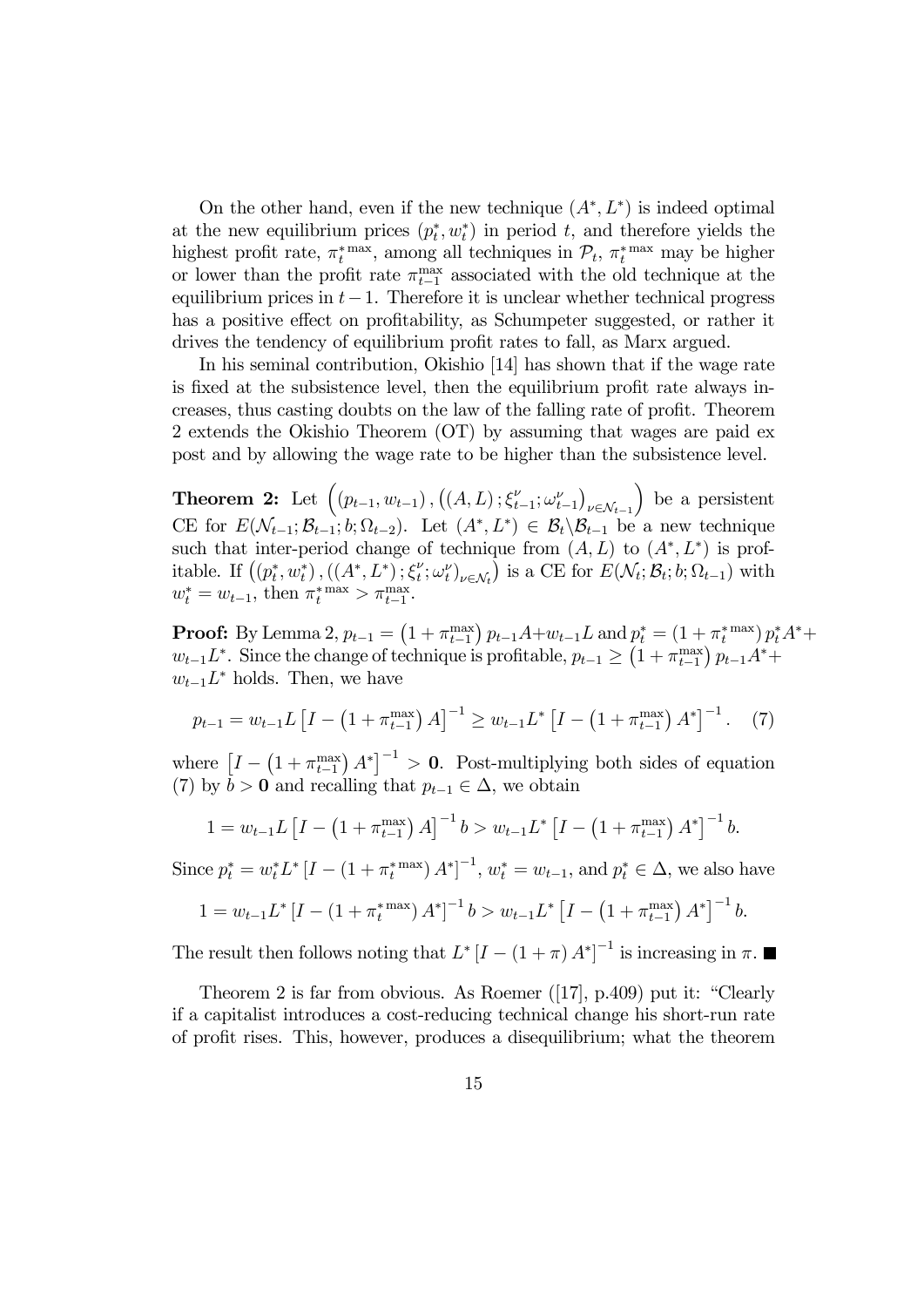says is that after prices have readjusted to equilibrate the rate of profit again, the new rate of profit will be higher than the old rate." Theorem 2 is actually more general than standard versions of OT in that we adopt a general equilibrium concept which implies, but does not reduce to, the equalisation of sectoral profit rates.

# 5 Technical progress and equilibrium profits

One of the main advantages of the capitalist economic system, according to both Marx and Schumpeter, is that profit-seeking behaviour and capitalist competition induce permanent technical innovations, which in turn result in a steady improvement in human welfare thanks to labor productivity increases. Is this claim true in general? Is it possible to prove that any cost-reducing technical change is actually progressive? In order to examine this issue, we follow Roemer [17] and define two types of technical changes that are relevant to understand innovation in capitalist economies. $^{22}$ 

Definition 4: Let  $((p_{t-1}, w_{t-1}), ((A, L); \xi_{t-1}^{\nu}; \omega_{t-1}^{\nu}))$  $\nu \in \mathcal{N}_{t-1}$ ) be a persistent CE for  $E(\mathcal{N}_{t-1}; \mathcal{B}_{t-1}; b; \Omega_{t-2})$ . Let  $(A^*, L^*) \in \mathcal{B}_t \backslash \mathcal{B}_{t-1}$  be a new technique. Inter-period change of technique from  $(A, L)$  to  $(A^*, L^*)$  is:

(i) capital-using and labour-saving (CU-LS) if and only if  $A^* \geq A$  and  $L^* \leq L$ , and there exists at least one sector i such that  $A_i^* \geq A_i$  and  $L_i^* < L_i$ ; (ii) capital-saving and labour-using (CS-LU) if and only if  $A^* \leq A$  and  $L^* \geq$ 

L, and there exists at least one sector i such that  $A_i^* \leq A_i$  and  $L_i^* > L_i$ .

Two features of Definition 4 are worth stressing. First, different types of inter-period change of technique are defined in physical, rather than monetary terms in order to abstract from the general equilibrium effects of technical change on prices. Second, only technical changes that are weakly monotonic in all produced inputs are considered. Although this may seem restrictive in an n-good space, it is in line with the definitions used in the literature (and in policy debates), and with intuitive notions of the mechanisation process that has characterised much of capitalist development.

The next Definition classifies different types of changes of technique based on their effect on labour multipliers and on labour productivity.

 $22$ See also Flaschel et al. [6] and Yoshihara and Veneziani [27].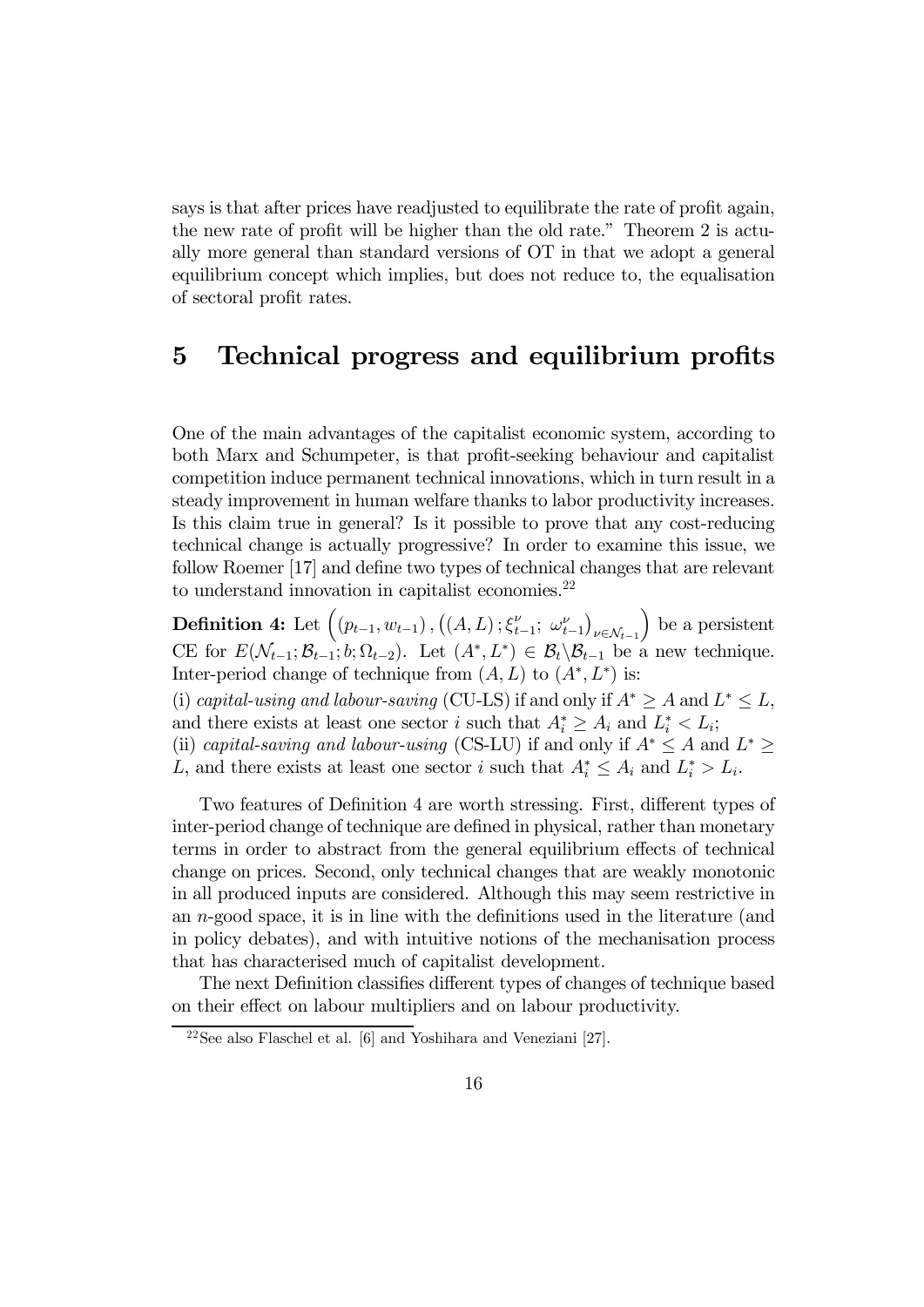Definition 5: Let  $((p_{t-1}, w_{t-1}), ((A, L); \xi_{t-1}^{\nu}; \omega_{t-1}^{\nu}))$  $\nu \in \mathcal{N}_{t-1}$ ) be a persistent CE for  $E(\mathcal{N}_{t-1}, \mathcal{N}_t; \mathcal{B}_{t-1}; b; \Omega_{t-2})$ . Let  $(A^*, L^*) \in \mathcal{B}_t \backslash \mathcal{B}_{t-1}$  be a new technique. Inter-period change of technique from  $(A, L)$  to  $(A^*, L^*)$  is:

(a) *progressive* if and only if  $v^* < v$ ;

- (b) *neutral* if and only if  $v^* = v$ ;
- (c) regressive if and only if  $v^* > v$ .

In other words, the adoption of a new technique is progressive if it leads to a uniform decrease in employment multipliers, and therefore to an increase in labour productivity. Regressive technical changes have the opposite effect.<sup>23</sup>

Given Definitions 4 and 5, we can derive a generalisation of some standard results in the literature.<sup>24</sup>

**Proposition 2** (Roemer [17]): Let  $((p_{t-1}, w_{t-1}), ((A, L); \xi_{t-1}^{\nu}; \omega_{t-1}^{\nu}))$  $\nu \in \mathcal{N}_{t-1}$ ´ be a persistent CE for  $E(\mathcal{N}_{t-1}; \mathcal{B}_{t-1}; b; \Omega_{t-2})$ . Let  $(A^*, L^*) \in \mathcal{B}_t \backslash \mathcal{B}_{t-1}$  be a new technique. Suppose that inter-period change of technique from  $(A, L)$ to  $(A^*, L^*)$  is profitable. Then, (i) if it is CU-LS, then it is progressive; while (ii) if it is CS-LU with  $v(A - A^*) \leq (L^* - L)$ , then it is regressive.

Proposition 2 states that not all forms of 'creative destruction' have unambiguously beneficial effects. While cost-reducing innovations that substitute capital for labour expand the economy's production possibility frontier, other types of profitable technical change may be incompatible with the improvement of human welfare in terms of a decrease in toil and effort.

Although Proposition 2 provides some insights on the welfare effects of technical progress, it only tells part of the story, because it does not say anything about its distributive effects. In the rest of this section, we start to address this issue by characterising equilibria in which innovations are adopted. In order to derive the next results, we impose more structure on technical progress and focus on technical changes whose main effect is on labour, rather than on capital inputs. Formally:

**Definition 6:** Let inter-period change of technique from  $(A, L)$  to  $(A^*, L^*)$ 

<sup>&</sup>lt;sup>23</sup>Definition 5 focuses on changes of technique that modify all employment multipliers in the same direction. As Roemer  $([17], p.410)$  notes, this is without any loss of generality if one considers changes of technique of the type described in Definition 4.

<sup>&</sup>lt;sup>24</sup>The proof of Proposition 2 is a straightforward extension of the proof of Theorems  $1-2$ in Flaschel et al [6] and is therefore omitted. (See Addendum.)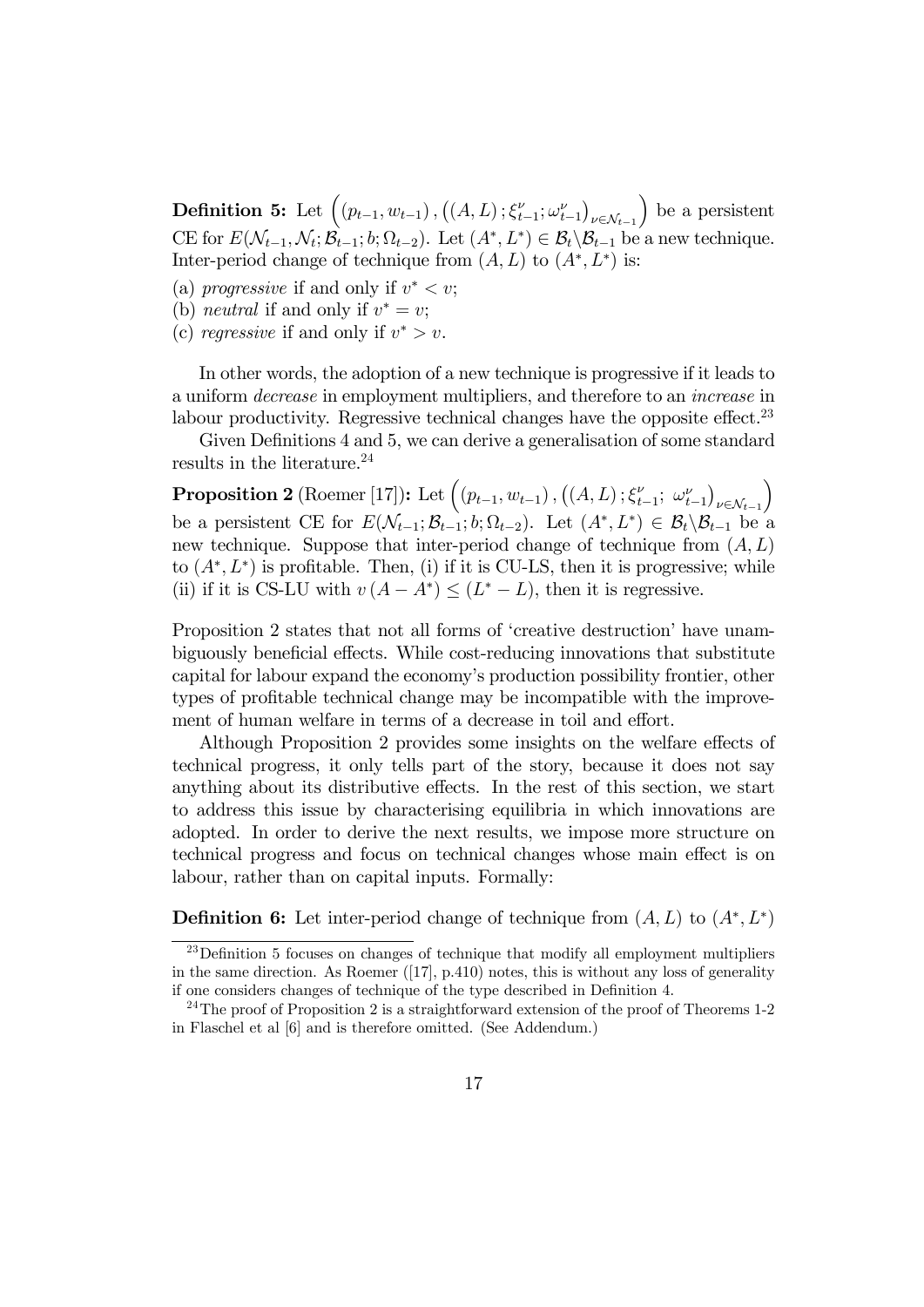take place in sector *i* such that  $A_i \neq A_i^*$ . Then, the change of technique is labour inelastic if and only if  $|L_i - L_i^*| > |LA^{-1}(A_i - A_i^*)|$ .

Definition 6 identifies innovations whose main effect is on labour, rather than produced inputs. The intuition is straightforward in a one-good economy: an inter-period change of technique is labour inelastic if the percentage change in produced input is smaller than the percentage change in labour input. In an *n*-good economy,  $(A_i - A_i^*)$  is the change in the vector of commodity inputs necessary to produce one unit of good  $i$ . Definition 6 uses the linear operator  $LA^{-1}$  to transform the units of physical goods into labour:  $LA^{-1}(A_i - A_i^*)$  represents the amount of direct labour demand necessary for the operation of the variational commodity inputs. Then, Definition 6 states that a change of technique is labour inelastic if and only if the change in the profile of commodity inputs measured in labour units is smaller than the change of direct labour input necessary to produce one unit of good i.

We can now derive the following result:

**Theorem 3:** Let  $((p_{t-1}, w_{t-1}), ((A, L); \xi_{t-1}^{\nu}; \omega_{t-1}^{\nu}))$  $\nu \in \mathcal{N}_{t-1}$ ) be a persistent  $\text{CE with } \pi_{t-1}^{\max} > 0 \text{ and } w_{t-1} > p_{t-1}b \text{ for } E(\mathcal{N}_{t-1}; \mathcal{B}_{t-1}; b; \Omega_{t-2})$ . Let  $(A^*, L^*) \in$  $B_t\setminus B_{t-1}$  be a new technique, and let inter-period change of technique from  $(A, L)$  to  $(A^*, L^*)$  be profitable and labour inelastic. Then:

(i) if the change of technique is CU-LS and it results in a CE  $((p_t^*, w_t^*), ((A^*, L^*); \xi_t^{* \nu}; \omega_t^{* \nu})_{\nu \in \mathcal{N}_t})$ for  $E(\mathcal{N}_t; \mathcal{B}_t; b; \Omega_{t-1}),$  then  $w_t^* = p_t^*b$  and  $\pi_t^{* \max} > \pi_{t-1}^{\max}$  whenever  $A^*x_t^* =$  $\omega_{t-1}$ ; otherwise,  $\pi_t^*$ <sup>max</sup> = 0;

(ii) if the change of technique is CS-LU and it results in a CE  $((p_t^*, w_t^*), ((A^*, L^*); \xi_t^{*\nu}; \omega_t^{*\nu})_{\nu \in \mathcal{N}_t})$ for  $E(\mathcal{N}_t; \mathcal{B}_t; b; \Omega_{t-1})$ , then  $\pi_t^{*}$ <sup>max</sup> = 0 <  $\pi_{t-1}^{\max}$ ;

(iii) if the change of technique is CS-LU and regressive, then there is no CE in t in which  $(A^*, L^*)$  is adopted.

**Proof:** As  $((p_{t-1}, w_{t-1}), ((A, L); \xi_{t-1}^{\nu}; \omega_{t-1}^{\nu}))$  $\nu \in \mathcal{N}_{t-1}$ ) is a persistent CE with  $\pi_{t-1}^{\max} > 0$  and  $w_{t-1} > p_{t-1}b$ , Proposition 1 implies that  $N_t = LA^{-1}\omega_{t-1}$ , and there exist  $(\xi_t^{\nu})_{\nu \in \mathcal{N}_t} = (x_t^{\nu}; 1; 0)_{\nu \in \mathcal{N}_t}$  and  $(\omega_t^{\nu})_{\nu \in \mathcal{N}_t}$  such that  $x_t > 0$  with  $Ax_t =$  $\omega_{t-1}$ , and  $((p_{t-1}, w_{t-1}), ((A, L); \xi_t^{\nu}; \omega_t^{\nu})_{\nu \in \mathcal{N}_t})$  is a CE for  $E(\mathcal{N}_t; \mathcal{B}_{t-1}; b; \Omega_{t-1})$ .

Part (i). For  $(A^*, L^*) \in \mathcal{B}_t \setminus \mathcal{B}_{t-1}$ , let there be no  $x' \in \mathbb{R}_+^n$  such that  $A^*x' =$  $\omega_{t-1}$  holds. As  $((p_t^*, w_t^*), ((A^*, L^*); \xi_t^{*\nu}; \omega_t^{*\nu})_{\nu \in \mathcal{N}_t})$  is a CE for  $E(\mathcal{N}_t; \mathcal{B}_t; b; \Omega_{t-1}),$ there exists an aggregate production activity vector  $x_t^* \in \mathbb{R}_+^n$  such that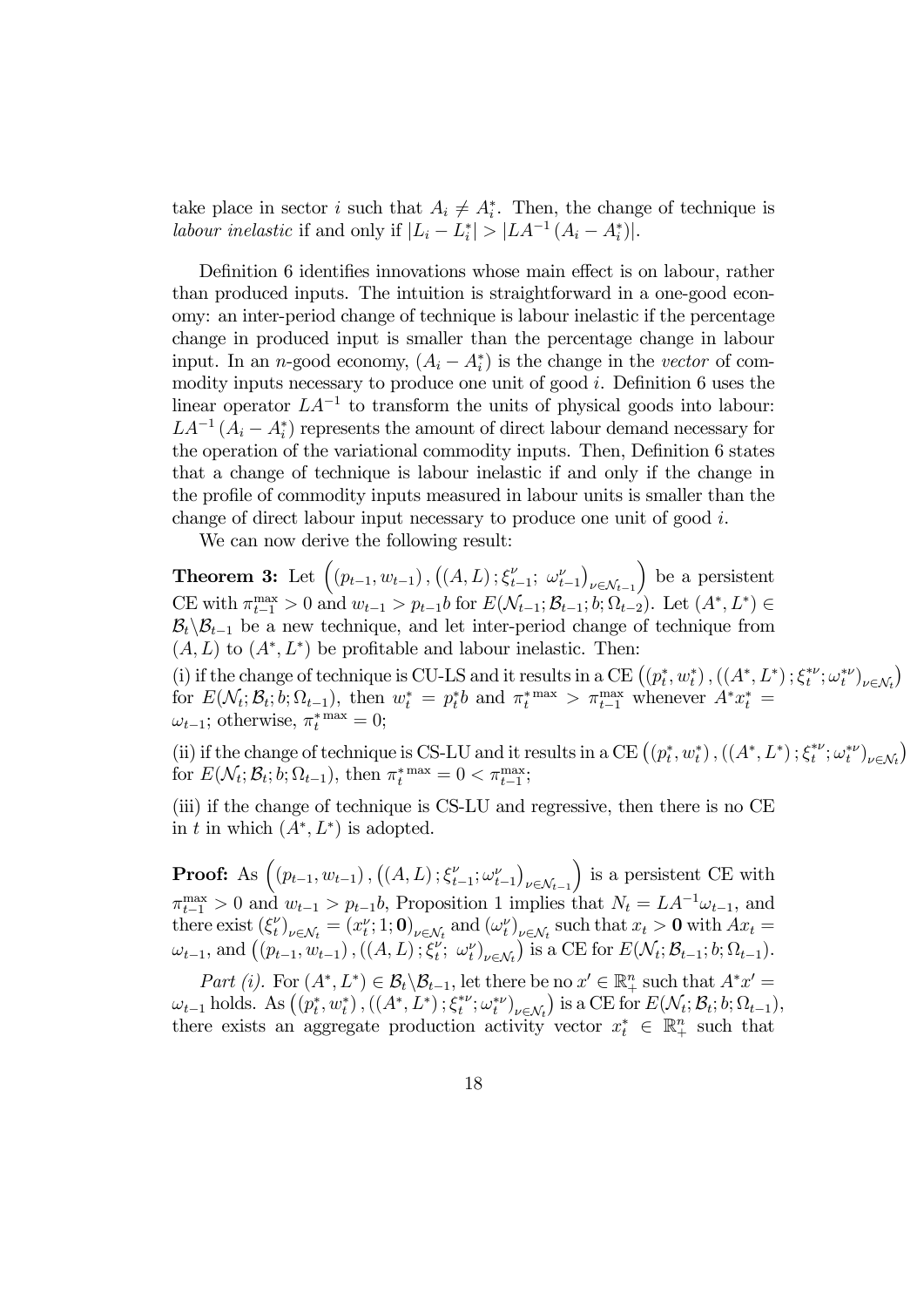$A^*x_t^* \leq \omega_{t-1}$  holds. In this case, as  $p_t^* > 0$  by Lemma 2, we have  $p_t^*A^*x_t^* <$  $p_t^* \omega_{t-1}$ . Then, by Lemma 1,  $\pi_t^*^{\max} = 0$  holds.

Let the change of technique from  $(A, L)$  to  $(A^*, L^*)$  take place, and let  $((p_t^*, w_t^*), ((A^*, L^*); \xi_t^{*\nu}; \omega_t^{*\nu})_{\nu \in \mathcal{N}_t})$  be a CE for  $E(\mathcal{N}_t; \mathcal{B}_t; b; \Omega_{t-1})$  in which there exists an aggregate production activity vector  $x_t^* \in \mathbb{R}_+^n$  such that  $A^*x_t^* = \omega_{t-1}$  holds. Because this change of technique is CU-LS,  $A^*x_t \geq$  $Ax_t = \omega_{t-1}$  and  $L^*x_t < Lx_t = N_t$ . Therefore, since  $A^*x_t^* = \omega_{t-1}$ , we obtain  $A^*(x_t - x_t^*) \geq 0$ . We consider two cases.

Case 1:  $0 < x_t^* \leqq x_t$ .

Clearly,  $L^*x_t^* < Lx_t = N_t$ , so that  $w_t^* = p_t^*b$  follows from Lemma 1 and Definition  $1(c)$ .

Let  $\pi' \in [0, \Pi(A^*))$  be such that  $\rho(\pi') \equiv w_{t-1}L^* [I - (1 + \pi')A^*]^{-1} b = 1$ . To see that such  $\pi'$  exists, observe that  $\lim_{\pi'\to\Pi(A^*)}\rho(\pi') = \infty$ , while  $\rho(0) =$  $w_{t-1}v^*b$  and  $1 = p_{t-1}b \geq w_{t-1}vb > w_{t-1}v^*b$  holds, where the latter inequality follows from Proposition 2(i). Therefore, as  $\rho(\pi')$  is a continuous function, the existence of  $\pi' \in [0, \Pi(A^*))$  follows from the intermediate value theorem.

Then, setting  $p' \equiv w_{t-1}L^*[I-(1+\pi')A^*]^{-1}$ , we have  $(p', w_{t-1}) \in \triangle \times$  $\mathbb{R}_+$  with  $p' = (1 + \pi') p' A^* + w_{t-1} L^* > 0$ . Using the same argument as in the proof of Theorem 2, it can be proved that  $\pi' > \pi_{t-1}^{\max}$ . However, since  $p_t^* = (1 + \pi_t^{*} \max) p_t^* A^* + w_t^* L^*$  and  $w_t^* = p_t^* b < w_{t-1}, \pi_t^{*} \max > \pi'$  holds, which implies  $\pi_t^*$ <sup>max</sup> >  $\pi_{t-1}^{\max}$ .

## Case 2:  $x_t^* \nleq x_t$ .

We only need to show  $L^*x_t^* < Lx_t$ , for then the argument for case 1 can be used to conclude the proof of part (i). Suppose, by way of contradiction, that  $L^*x_t^* \geq Lx_t = N_t$ . By Definition 1(c), this implies  $L^*x_t^* = N_t$ . Then, as  $A^* x_t^* = \omega_{t-1},$ 

$$
LA^{-1}A^*x_t^* = Lx_t = N_t \text{ by } Ax_t = \omega_{t-1}
$$
  
\n
$$
\Leftrightarrow LA^{-1}(A + \Delta_A) x_t^* = N_t \text{ where } \Delta_A \equiv (A^* - A)
$$
  
\n
$$
\Leftrightarrow Lx_t^* + LA^{-1}\Delta_A x_t^* = N_t
$$
  
\n
$$
\Rightarrow L^*x_t^* + LA^{-1}\Delta_A x_t^* < N_t \text{ by } L^* \le L \text{ and } x_t^* > 0.
$$

As  $L^*x_t^* = N_t$ , the last inequality implies  $LA^{-1}\triangle_A x_t^* = LA^{-1}(A^* - A)x_t^* <$ 0. Because technical change is labour inelastic, it follows that  $(L^* - L) x_t^* <$  $LA^{-1}(A^* - A)x_t^* = LA^{-1}A^*x_t^* - Lx_t^*$ , which implies  $L^*x_t^* < LA^{-1}A^*x_t^*$ . The desired contradiction then follows noting that  $L^* x_t^* = N_t$  and by  $LA^{-1} A^* x_t^* =$  $N_t$ . Therefore we conclude that  $L^*x_t^* < Lx_t$  holds, as sought.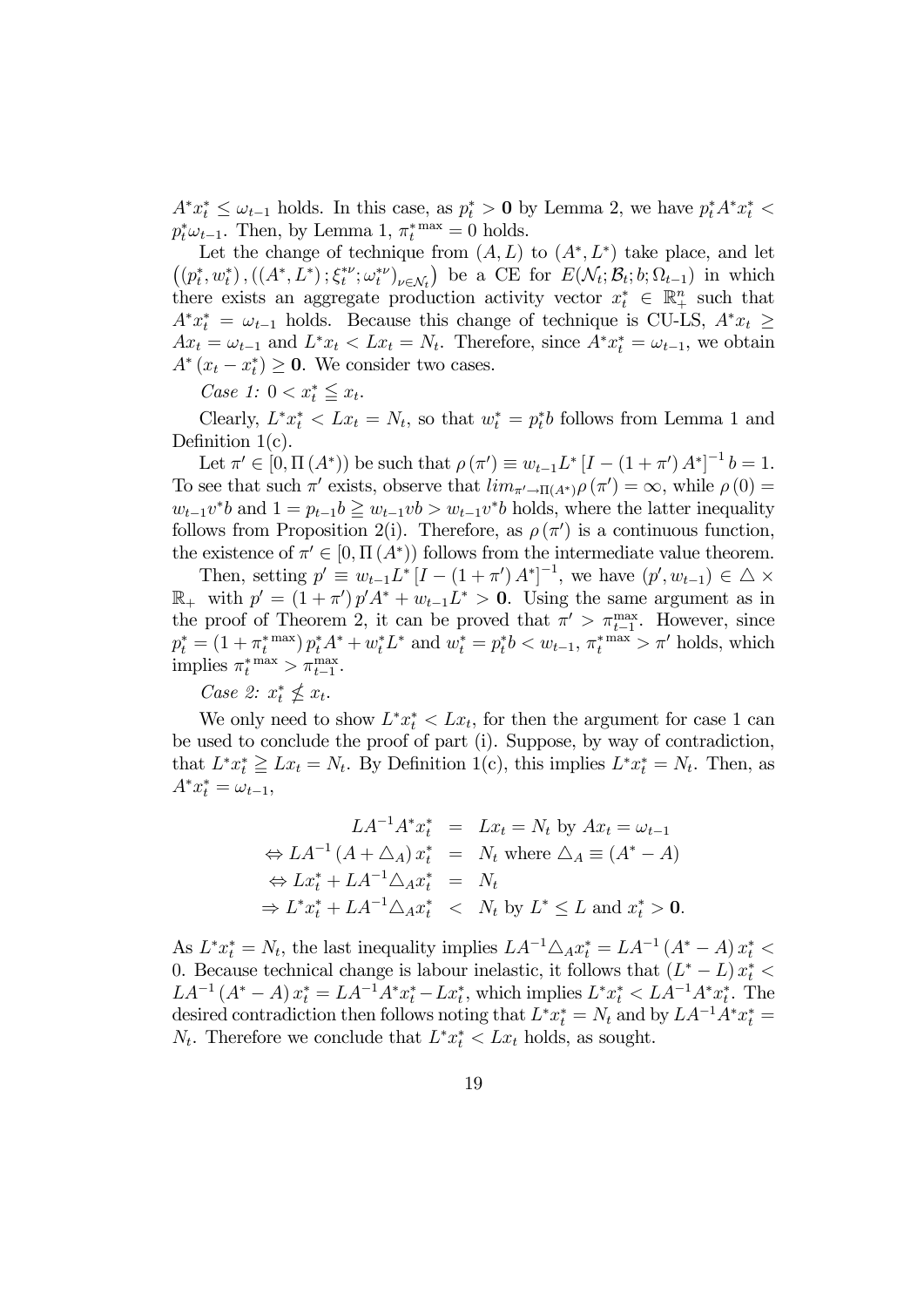Part (ii). Let the change of technique from  $(A, L)$  to  $(A^*, L^*)$  be profitable and CS-LU, and let  $((p_t^*, w_t^*), ((A^*, L^*); \xi_t^{*\nu}; \omega_t^{*\nu})_{\nu \in \mathcal{N}_t})$  be a CE for  $E(\mathcal{N}_t; \mathcal{B}_t; b; \Omega_{t-1})$ . Suppose, ad absurdum, that  $\pi_t^{*}$ <sup>max</sup> > 0. By Lemma 1, at the optimal solution  $\xi_t^{*\nu}$  it must be  $\delta_t^{*\nu} = \mathbf{0}$  and  $p_t^* A^* x_t^{*\nu} = p_t^* \omega_{t-1}^{\nu}$ , for all  $\nu \in \mathcal{N}_t$ . Since  $p_t^* > 0$ , then by Definition 1(b),  $A^* x_t^* = \omega_{t-1} = Ax_t$ . Hence  $Lx_t = LA^{-1}\omega_{t-1} = N_t$  and  $\omega_{t-1} = A^*x_t^*$  imply  $LA^{-1}A^*x_t^* = N_t$ . Therefore

$$
Lx_t^* + LA^{-1}\triangle_A x_t^* = N_t \text{ where } \triangle_A \equiv (A^* - A)
$$
  
\n
$$
\Rightarrow L^*x_t^* + LA^{-1}\triangle_A x_t^* > N_t \text{ by } L^* \ge L \text{ and } x_t^* > 0,
$$
  
\n
$$
\Rightarrow Lx_t + LA^{-1}\triangle_A x_t^* > N_t \text{ by } L^*x_t^* \le Lx_t = N_t.
$$

As  $Lx_t = N_t$ , the last inequality implies  $LA^{-1}\triangle_A x_t^* = LA^{-1}(A^* - A)x_t^* > 0$ . Because technical change is labour inelastic,  $(L^* - L)x_t^* > LA^{-1}(A^* - A)x_t^* =$  $N_t - Lx_t^*$ , which implies  $L^*x_t^* > N_t = Lx_t$ , a contradiction.

Part (iii). Suppose, contrary to the statement, that  $((p_t^*, w_t^*), ((A^*, L^*); \xi_t^{* \nu}; \omega_t^{* \nu})_{\nu \in \mathcal{N}_t})$ is a CE for  $E(\mathcal{N}_t; \mathcal{B}_t; b; \Omega_{t-1})$ . Then, by the proof of Part (ii),  $\pi_t^{*}$ <sup>max</sup> = 0 holds. Thus,  $(p_t^*, w_t^*) = \left(\frac{v^*}{v^*b}, \frac{1}{v^*b}\right)$  holds. As  $(A^*, L^*)$  is optimal at prices  $(p_t^*, w_t^*)$ , it follows that  $v^* \leq v^*A+L$ . Thus,  $v^* \leq v$  holds. This contradicts the fact that technical change is regressive. Therefore, the new technique  $(A^*, L^*)$  cannot be optimally chosen in a CE for  $E(\mathcal{N}_t; \mathcal{B}_t; b; \Omega_{t-1})$ .

A key assumption in Theorem 3 is that the CE in period  $t-1$  is characterised by the full employment of labour  $(w_{t-1} > p_{t-1}b)$  and capital  $(\pi_{t-1}^{\max} >$ 0), and that it is persistent. This implies that aggregate capital stocks accumulated in  $t-1$  would be sufficient to guarantee the full employment of labour at t at the same price vector  $(p_{t-1}, w_{t-1})$  and using the same production technique  $(A, L)$ , if no new technique emerged and  $\mathcal{B}_t = \mathcal{B}_{t-1}$ .

Suppose, however, that a new technique  $(A^*, L^*) \in \mathcal{B}_t \backslash \mathcal{B}_{t-1}$  does appear, possibly as the product of successful R&D, right after period  $t - 1$ . If the change from  $(A, L)$  to  $(A^*, L^*)$  is profitable and CU-LS, then Theorem 3(i) shows that if the new technique is adopted in equilibrium, then it leads the profit rate to increase and the wage rate to fall to the subsistence level, due to the emergence of an excess supply of labour and unemployment.<sup>25</sup>

If technical change is profitable and CS-LU, then the effect on factor income distribution is less clear-cut. If the new technique is adopted in

<sup>25</sup>This is the Marxian "industrial reserve army of the unemployed". Together, Theorem 1, Proposition 1, and Theorem 3 may be interpreted as illustrating Marx's [12] general law of capitalist accumulation.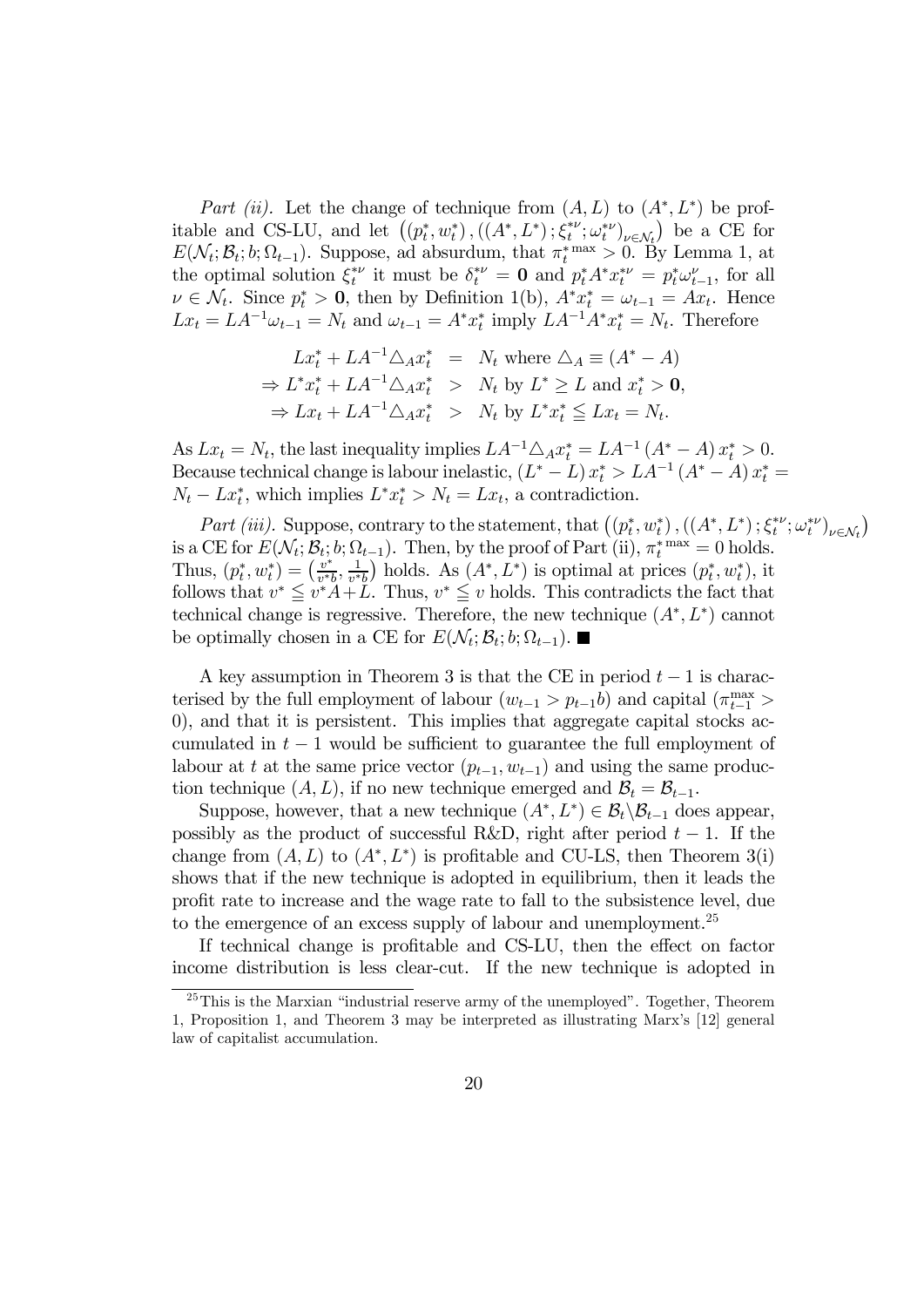equilibrium, then the equilibrium profit rate falls to zero, as the shift to the new technique makes aggregate capital abundant relative to the labour force (Theorem 3(ii)). If, however, the CS-LU change of technique is regressive, then the dynamic transition from the CE at  $t-1$  does not lead the economy to a new equilibrium associated with this new technique at  $t$  (Theorem 3(iii)).

Next, Theorem 4 characterises equilibria with a new technique when the aggregate capital stock at  $t$  is not sufficient to allow for the full employment of labour using the old production technique  $(N_t > LA^{-1}\omega_{t-1})$ :

Theorem 4: Let  $((p_{t-1}, w_{t-1}), ((A, L); \xi_{t-1}^{\nu}; \omega_{t-1}^{\nu}))$  $\nu \in \mathcal{N}_{t-1}$ ) be a persistent CE with  $Ax_{t-1} = \hat{\omega}_{t-2}$  and  $Lx_{t-1} < N_{t-1}$  for  $E(\mathcal{N}_{t-1}; \mathcal{B}_{t-1}; b; \Omega_{t-2})$ . Let  $(A^*, L^*) \in \mathcal{B}_t \backslash \mathcal{B}_{t-1}$  be a new technique, and inter-period change of technique from  $(A, L)$  to  $(A^*, L^*)$  be profitable. Suppose it results in a CE  $((p_t^*, w_t^*), ((A^*, L^*); \xi_t^{*\nu}; \omega_t^{*\nu})_{\nu \in \mathcal{N}_t})$  for  $E(\mathcal{N}_t; \mathcal{B}_t; b; \Omega_{t-1})$ . If the change of technique is (i) CU-LS and labour inelastic, then  $w_t^* = p_t^* b$  and  $\pi_t^{* \max} > \pi_{t-1}^{\max}$ whenever  $A^*x_t^* = \omega_{t-1}$ ; otherwise,  $\pi_t^*$ <sup>max</sup> = 0. If it is (ii) CS-LU with sufficiently small  $(A - A^*, L^* - L)$ , then  $w_t^* = p_t^* b$  and  $\pi_t^{* \max} > \pi_{t-1}^{\max}$ .

**Proof:** As the CE in period  $t - 1$  is persistent, Proposition 1 implies that  $N_t \geq LA^{-1}\omega_{t-1}$ , and there exist  $\xi_t^{\nu} = (x_t^{\nu}; 1; \mathbf{0})_{\nu \in \mathcal{N}_t}$  and  $(\omega_t^{\nu})_{\nu \in \mathcal{N}_t}$  such that  $x_t > 0$  with  $Ax_t = \omega_{t-1}$  and  $((p_{t-1}, w_{t-1}), ((A, L); \xi_t^{\nu}; \omega_t^{\nu})_{\nu \in \mathcal{N}_t})$  is a CE for  $E(\mathcal{N}_t; \mathcal{B}_{t-1}; b; \Omega_{t-1}).$ 

Part (i). Consider a CU-LS and labour inelastic change of technique that is adopted at a CE  $((p_t^*, w_t^*), ((A^*, L^*); \xi_t^{*\nu}; \omega_t^{*\nu})_{\nu \in \mathcal{N}_t})$  for  $E(\mathcal{N}_t; \mathcal{B}_t; b; \Omega_{t-1}).$ Suppose, first, that  $A^*x^* = \omega_{t-1}$ . Then, using an argument similar to that used in the proof of Theorem 3(i):

$$
Lx_t^* + LA^{-1}\triangle_A x_t^* = Lx_t \text{ where } \triangle_A \equiv (A^* - A)
$$
  
\n
$$
\Rightarrow L^*x_t^* + LA^{-1}\triangle_A x_t^* < Lx_t \text{ by } L^* \leq L \text{ and } x_t^* > 0.
$$

Suppose  $L^*x_t^* \geqq Lx_t$ . Then, the above inequalities imply  $LA^{-1}\Delta_A x_t^* < 0$ , and since technical change is labour inelastic, it follows that  $(L^* - L)x_t^* <$  $LA^{-1}\triangle_A x_t^* \leq 0.$  As  $LA^{-1}\triangle_A x_t^* = Lx_t - Lx_t^*$ ,  $(L^* - L)x_t^* \leq Lx_t - Lx_t^*$ implies that  $L^*x_t^* < Lx_t$ , yielding the desired contradiction. Thus,  $L^*x_t^* <$  $Lx_t \leq N_t$ . Therefore, Theorem 1(ii) implies  $w_t^* = p_t^*b$ , which in turn implies  $\pi_t^*$ <sup>max</sup> >  $\pi_{t-1}^{\max}$  by Theorem 2.

Suppose, next, that  $A^*x_t^* \leq \omega_{t-1} = Ax_t$ . Then, as  $p_t^* > 0$  by Lemma 2, we have  $p_t^* A^* x_t^* < p_t^* \omega_{t-1}$ , and so  $\pi_t^{*} \text{max} = 0$  holds by Lemma 1.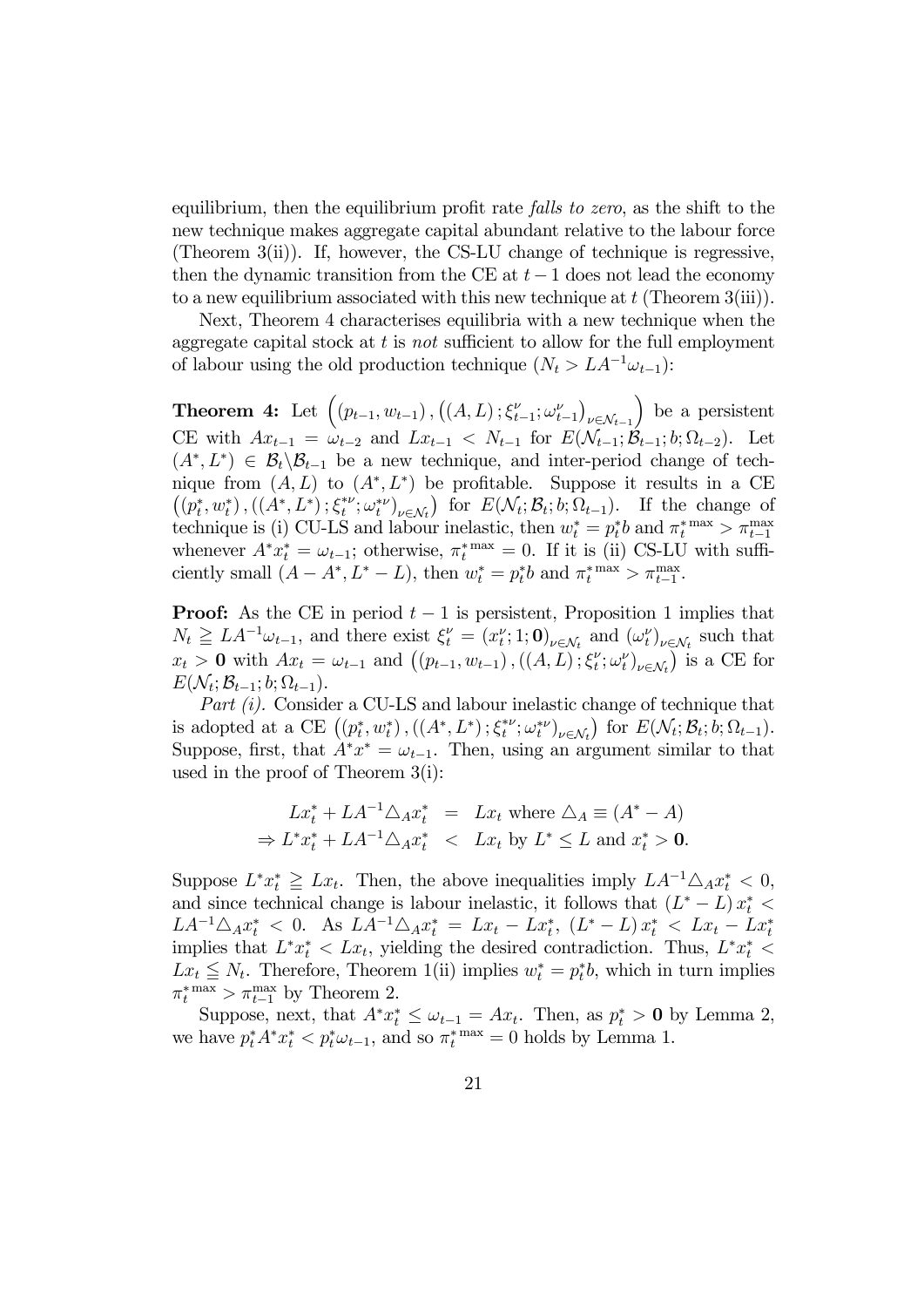Part (ii). Since  $(A - A^*, L^* - L)$  is sufficiently small,  $L^* A^{*-1} \omega_{t-1}$  is sufficiently close to  $LA^{-1}\omega_{t-1}$ , which implies that  $N_t > L^*A^{*-1}\omega_{t-1}$  holds. Then,  $w_t^* = p_t^*b$  follows from Theorem 1(ii), and by Theorem 2,  $\pi_t^{*} \geq \pi_{t-1}^{\max}$ .

Theorems 3 and 4 provide a comprehensive analysis of the effects of innovation on the equilibrium income distribution.<sup>26</sup> More precisely, they characterise the new factor income distribution between the capitalist class and the working class, if the economy moves to a new equilibrium with the new technique. Yet, they are silent on whether the different types of technical change actually lead to a new equilibrium in which the new technique is adopted. To this topic we turn next.

# 6 The transition to new equilibria

In this section, and the next, we analyse whether innovations lead to a new equilibrium in which a new technique is adopted. In the standard literature on OT (e.g. Okishio [14]; Roemer [17, 18, 19]; Franke [7]; Flaschel et al [6]), a profitable new technique is assumed to be adopted, as it leads to disequilibrium profits that are eventually competed away. In our framework, the interaction of technical progress, labour market conditions and maximising behaviour leads to a more complex, and arguably more realistic picture.

For each  $(A, L) \in \mathcal{B}_t$ , let

$$
F(\pi; (A, L)) = \begin{cases} \frac{1}{L[I - (1 + \pi)A]^{-1}b} & \text{if } \pi \in [0, \Pi(A)), \\ 0 & \text{if } \pi = \Pi(A). \end{cases}
$$

Let  $F^{-1}(\cdot; (A, L))$  be the inverse function of  $F(\cdot; (A, L))$ , which is welldefined since  $F(\cdot; (A, L))$  is strictly decreasing at every  $\pi \in [0, \Pi(A)]$ .

The wage-profit curve associated with  $(A, L)$  can be defined as follows:

$$
\pi w(A, L) \equiv \{ (\pi, w) \in \mathbb{R}^2_+ \mid w = F(\pi; (A, L)) \text{ for } \pi \in [0, \Pi(A)] \}.
$$

The wage-profit frontier associated with  $B_t$  is the envelope of the various

<sup>&</sup>lt;sup>26</sup>In both theorems, we focus on persistent CEs such that at the beginning of t, if the period  $t-1$  optimal technique  $(A, L)$  was adopted, then  $N_t \geq L A^{-1} \omega_{t-1}$  would hold. In other words, we rule out dynamic paths that end up with an excess supply of capital. This is theoretically reasonable, given our focus on the growth path of capitalist economies.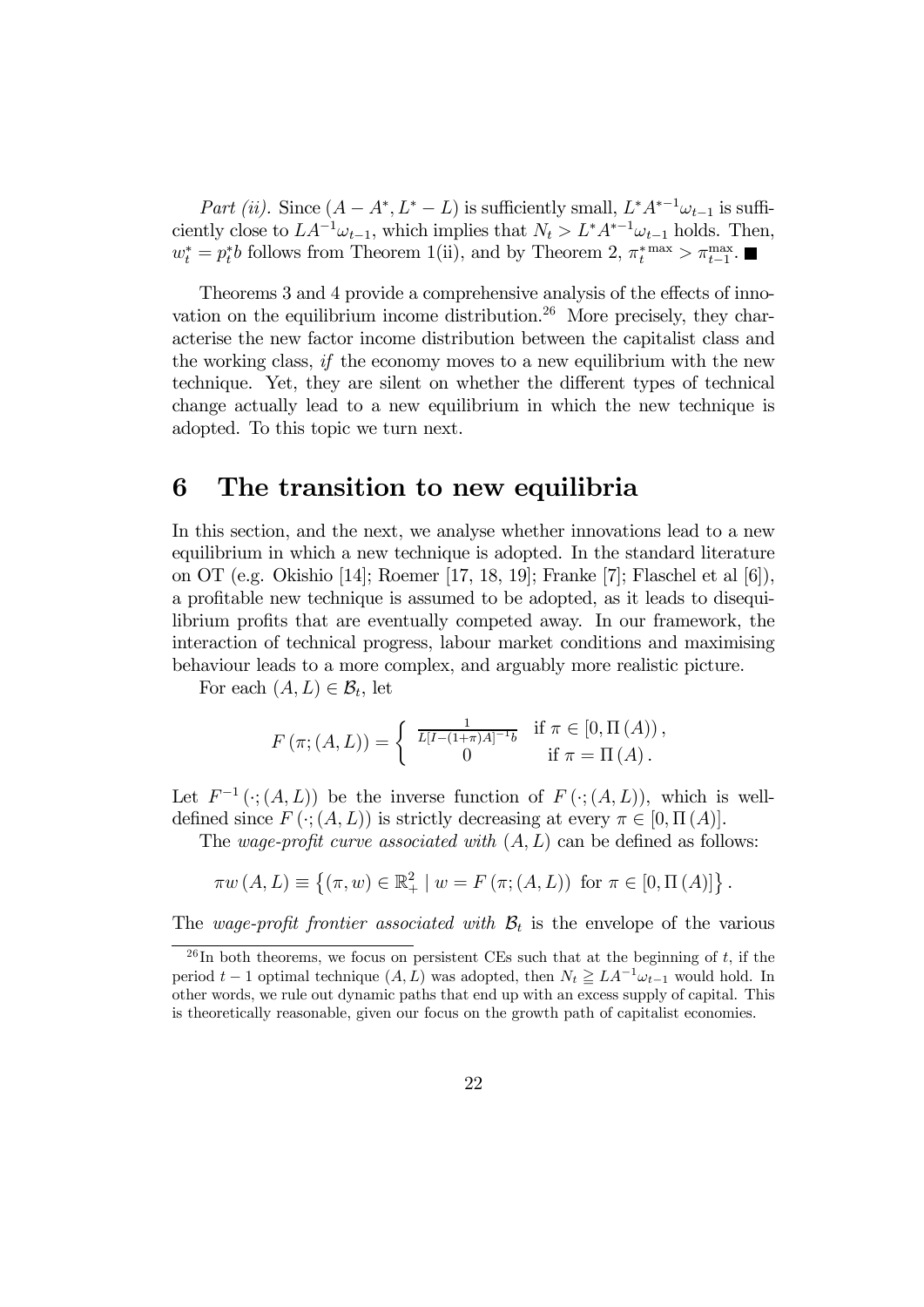wage-profit curves and can be defined as follows:

$$
\pi w\left(\mathcal{B}_{t}\right) \equiv \left\{ \left(\pi, w\right) \in \mathbb{R}_{+}^{2} \mid \exists \left(A, L\right) \in \mathcal{B}_{t} : \left(\pi, w\right) \in \pi w\left(A, L\right) \right\} \& \forall \left(A', L'\right) \in \mathcal{B}_{t}, \forall \left(\pi', w'\right) \in \pi w\left(A', L'\right) : w' = w \Rightarrow \pi' \leq \pi \right\}.
$$

The concepts of wage-profit curve and wage-profit frontier provide the analytical tools to examine optimal choice of technique and the interaction between technical progress and distribution. For in equilibrium only techniques that lie on  $\pi w(\mathcal{B}_t)$  will be adopted. Formally:

**Lemma 3:** A technique  $(A^*, L^*) \in \mathcal{B}_t$  with  $p^* = (1 + \pi^*) p^* A^* + w^* L^*$  for some  $(p^*, w^*) \in \Delta \times \mathbb{R}^2_+$  minimises production costs at the rate of profit  $\pi^*$ if and only if  $(\pi^*, w^*) \in \pi w(\mathcal{B}_t)$ .

**Proof:** See Kurz and Salvadori ([10]; Theorem 5.1).

In other words, a technique  $(A^*, L^*)$  is adopted if no other technique in  $\mathcal{B}_t$ allows for a wage rate higher than  $w^*$  for  $\pi = \pi^*$ .

For each  $(A, L)$ , the intercepts of  $\pi w(A, L)$  on the vertical axis and on the horizontal axis are, respectively, the points  $(0, \frac{1}{vb})$  and  $(\Pi(A), 0)$ . Therefore, for any  $(A, L), (A', L') \in \mathcal{B}_t$ , if  $v > v'$  and  $A \leq A'$ , then  $(0, \frac{1}{vb}) \leq (0, \frac{1}{v'b})$  and  $(\Pi(A), 0) \geq (\Pi(A'), 0)$  and the wage-profit curves  $\pi w(A, L), \pi w(A', L')$ intersect at least once, and quite possibly more than once, given the rather complicated polynomial form of wage-profit curves.

Finally, given a wage-profit curve  $\pi w(A, L)$  and given  $(\pi, w) \in \mathbb{R}^2_+$ , let  $\pi w(A, L; (\pi, w)) \equiv \{ (\pi', w') \in \pi w(A, L) \mid (\pi', w') \ge (\pi, w) \}.$ 

## 6.1 Full employment

In the analysis of the interaction between technical progress and the equilibrium income distribution, it is natural to start from innovations which allow for the full employment of all factors of production. Theorem 5 shows that in this special case, the distributive effects of technical change are difficult to predict and may not be Pareto-improving.

Theorem 5: Let  $((p_{t-1}, w_{t-1}), ((A, L); \xi_{t-1}^{\nu}; \omega_{t-1}^{\nu}))$  $\nu \in \mathcal{N}_{t-1}$ ) be a persistent CE for  $E(\mathcal{N}_{t-1}; \mathcal{B}_{t-1}; b; \Omega_{t-2})$ . Let  $(A^*, L^*) \in \mathcal{B}_t(\omega_{t-1}, b) \setminus \mathcal{B}_{t-1}$  be a new technique with  $N_t = L^* A^{*-1} \omega_{t-1}$ . Let inter-period change of technique from  $(A, L)$  to  $(A^*, L^*)$  be profitable. Then, there exists a non-empty  $\pi w\left(A^*, L^*; \left(\pi_{t-1}^{\max}, w_{t-1}\right)\right)$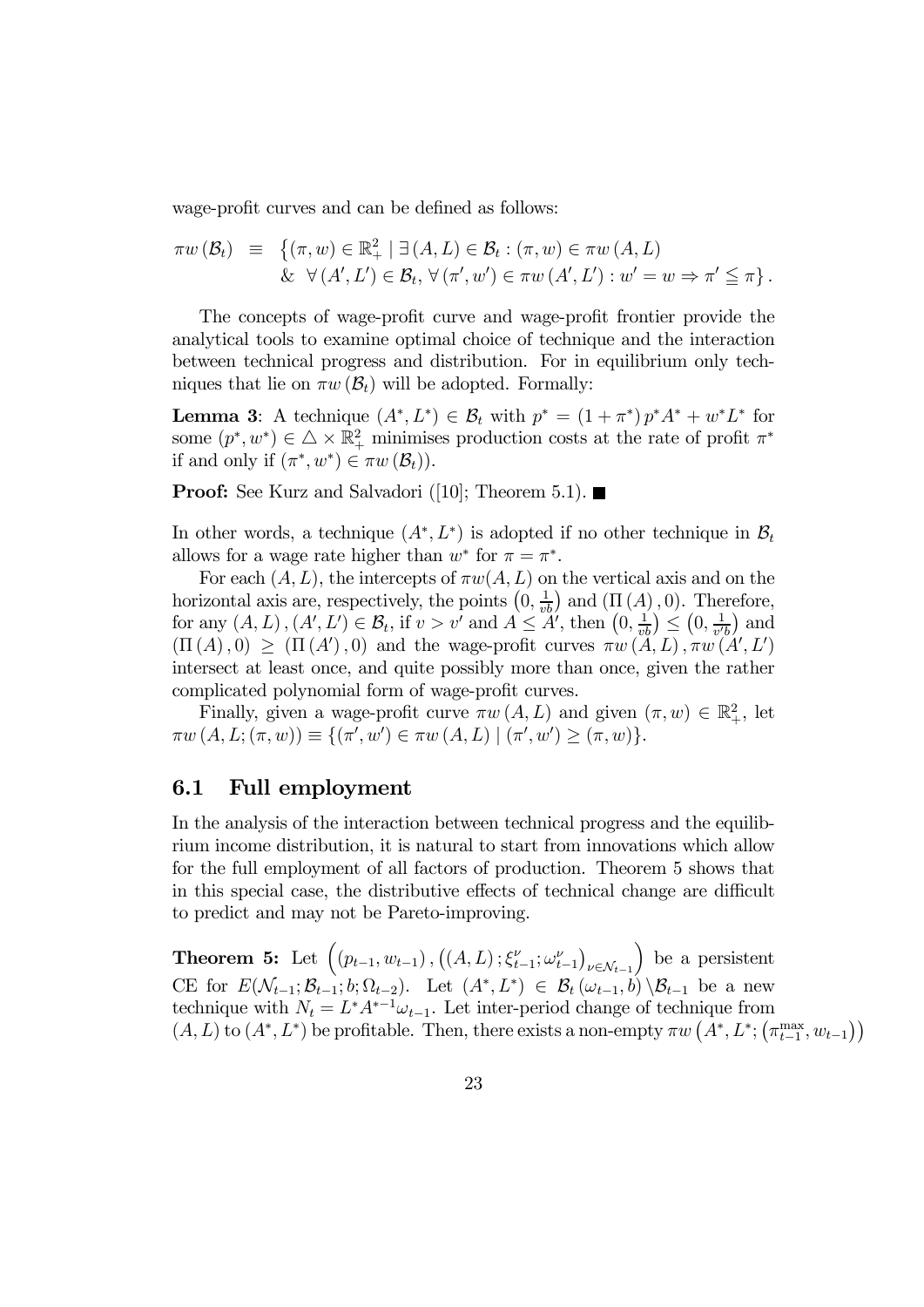such that for any  $(\pi', w') \in \pi w(A^*, L^*; (\pi_{t-1}^{\max}, w_{t-1})),$  there exists a CE  $((p_t^*, w_t^*), ((A^*, L^*); \xi_t^{\nu}; \omega_t^{\nu})_{\nu \in \mathcal{N}_t})$  for  $E(\mathcal{N}_t; \mathcal{B}_t; b; \Omega_{t-1})$  with  $w_t^* = w'$  and  $\pi_t^*$  max  $=$  $\pi'$ . Furthermore, if  $N_t = LA^{-1}\omega_{t-1}$ ,  $\pi_{t-1}^{\max} > 0$ , and  $w_{t-1} > p_{t-1}b$ , then there exist CEs with either  $\pi_t^*$ <sup>max</sup>  $\lt \pi_{t-1}^{\max}$  or  $w_t^* \lt w_{t-1}$ .

### Proof:

Case 1. Let  $N_t = LA^{-1}\omega_{t-1}$ .

1. Because  $((p_{t-1}, w_{t-1}), ((A, L); \xi_{t-1}^{\nu}; \omega_{t-1}^{\nu})$  $\nu \in \mathcal{N}_{t-1}$ ) is a persistent CE for  $E(\mathcal{N}_{t-1}; \mathcal{B}_{t-1}; b; \Omega_{t-2}), (A, L) \in \arg \max_{(A', L') \in \mathcal{P}_{t-1}} \pi_{t-1}(A', L')$ . Then, by Lemma 3,  $(\pi_{t-1}^{\max}, w_{t-1}) \in \pi w(\mathcal{B}_{t-1})$  with  $\pi_{t-1}^{\max} = \pi_{t-1}(A, L)$ . Moreover, since the change from  $(A, L)$  to  $(A^*, L^*)$  is profitable at  $(p_{t-1}, w_{t-1})$ , by Proposition 5.1 in Kurz and Salvadori [10], there exists a technique  $(A^{**}, L^{**}) \in \mathcal{P}_t$  such that for some  $(p^{**}, w^{**}) \in \triangle \times \mathbb{R}_+$  with  $w^{**} > w_{t-1}, p^{**} = (1 + \pi_{t-1}^{\max}) p^{**} A^{**} +$  $w^{**}L^{**}$ <sup>27</sup> However, because  $(A, L)$  is the most profitable technique in  $\mathcal{P}_{t-1}$ at  $(p_{t-1}, w_{t-1})$  and  $\{(A^*, L^*)\} = \mathcal{B}_t \setminus \mathcal{B}_{t-1}$ , then  $(A^{**}, L^{**}) = (A^*, L^*)$  holds, without loss of generality.

Clearly,  $(\pi_{t-1}, w^{**}) \in \pi w(A^*, L^*)$  and  $(\pi_{t-1}, w^{**}) \in \pi w(\mathcal{B}_t) \setminus \pi w(\mathcal{B}_{t-1}).$ Then, noting that  $\pi w(A^*, L^*)$  and  $\pi w(\mathcal{B}_{t-1})$  are both downward sloping, it follows that there is a continuum of points  $(\pi^*, w^*) \in \pi w(A^*, L^*)$  with  $(\pi^*, w^*) \geq (\pi_{t-1}^{\max}, w_{t-1}),$  and for any such point,  $(\pi^*, w^*) \in \pi w(\mathcal{B}_t)$  holds.

#### Insert Figure 1 around here.

2. Consider any  $(\pi', w') \in \pi w(\mathcal{B}_t)$  such that  $(\pi', w') \geq (\pi_{t-1}^{\max}, w_{t-1})$ . By Lemma 3, there is a  $p^* \in \triangle$  such that  $p^* = w'L^* [I - (1 + \pi') A^*]^{-1} > 0$  and  $(A^*, L^*)$  is optimal at  $(p^*, w')$ . Hence, since  $N_t = L^* A^{*-1} \omega_{t-1}$  and  $(A^*, L^*) \in$  $\mathcal{B}_t(\omega_{t-1},b)$ , there exists a suitable assignment of capital stocks  $(\omega_t^{\nu})_{\nu \in \mathcal{N}_t}$ and production activities  $(\xi_t^{\nu})_{\nu \in \mathcal{N}_t} = (x_t^{\nu}; l_t^{\nu}; \delta_t^{\nu})_{\nu \in \mathcal{N}_t}$  such that  $\sum_{\nu \in \mathcal{N}_t} x_t^{\nu} =$  $A^{*-1}\omega_{t-1}, p^*A^*x_t^{\nu} = p^*\omega_{t-1}^{\nu}$  for all  $\nu \in \mathcal{N}_t$ , and  $(\tilde{l}_t^{\nu}, \delta_t^{\nu}) = (1, 0)$  that solve  $MP_t^{\nu}$  for all  $\nu \in \mathcal{N}_t$ . Then,  $((p_t^*, w_t^*), ((A^*, L^*); \xi_t^{\nu}; \omega_t^{\nu})_{\nu \in \mathcal{N}_t})$  is a CE for  $E(\mathcal{N}_t; \mathcal{B}_t; b; \Omega_{t-1})$  with  $p_t^* = p^*$ ,  $w_t^* = w'$ , and  $\pi_t^{*}$ <sup>max</sup> =  $\pi'$ .

3. If  $\pi_{t-1}^{\max} > 0$ , and  $w_{t-1} > p_{t-1}b$  then the argument in step 1 can be used to show that there exists a sufficiently small  $\varepsilon > 0$  such that if, for some  $(\pi^*, w^*) \in \pi w(A^*, L^*),$  either  $0 < \pi_{t-1}^{\max} - \pi^* < \varepsilon$ , or  $0 < w_{t-1} - w^* < \varepsilon$ , then  $(\pi^*, w^*) \in \pi w(\mathcal{B}_t)$  still holds. The argument in step 2 can then be applied to prove the existence of a CE.

 $27$  For a statement of Proposition 5.1 in Kurz and Salvadori [10] see the Addendum.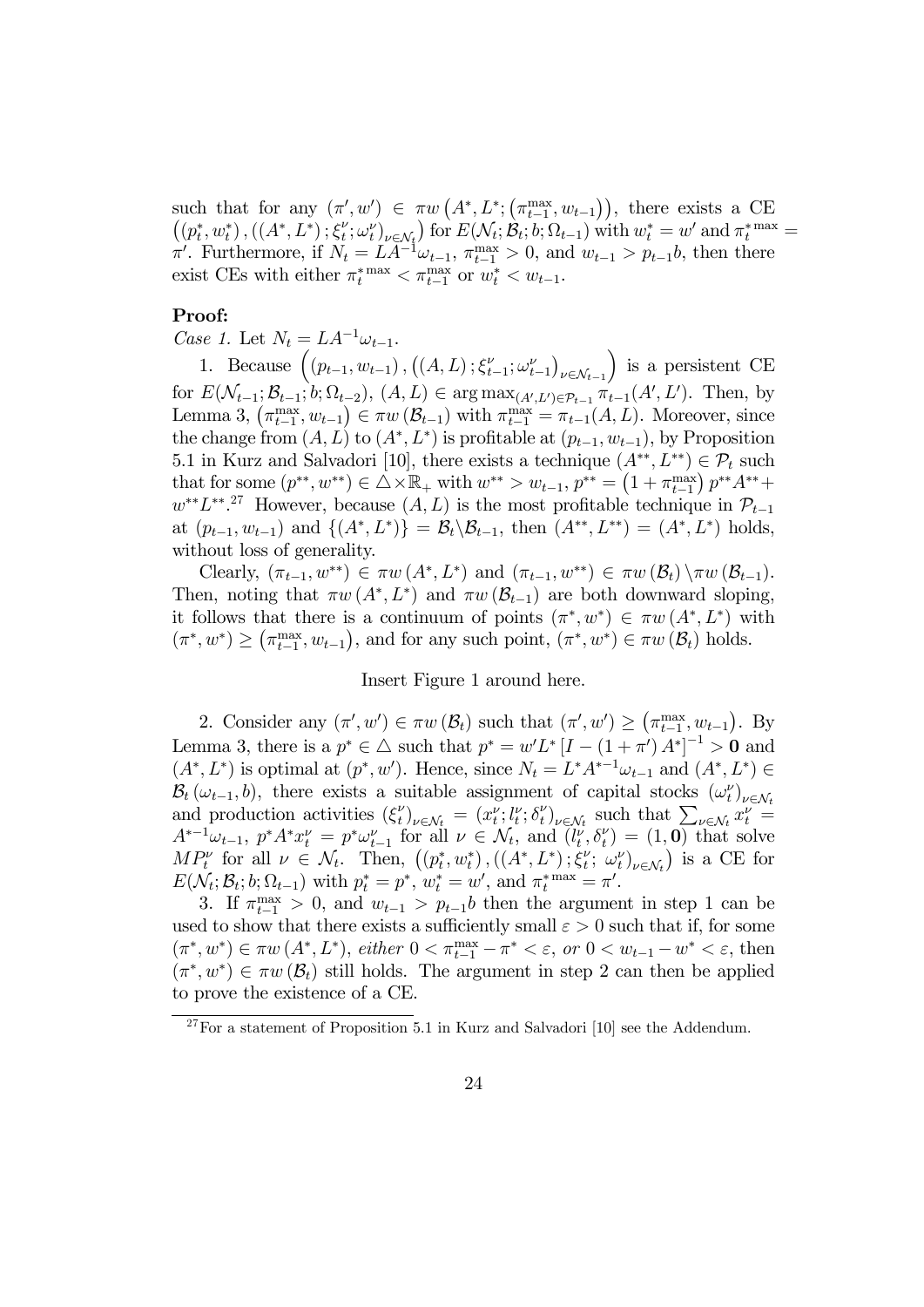Case 2. Let  $N_t < LA^{-1}\omega_{t-1}$ .

By Proposition 1, at  $t-1$  it must be  $\pi_{t-1}^{\max} = 0$  and  $w_{t-1} = \frac{1}{vb}$ . However, by applying the same reasoning as in Case 1, for any  $(\pi^*, w^*) \in \pi w(A^*, L^*)$  with  $(\pi^*, w^*) \geq (\pi_{t-1}^{\max}, w_{t-1}), (\pi^*, w^*) \in \pi w(B_t) \text{ holds. Therefore, } \pi w(A^*, L^*; (\pi_{t-1}^{\max}, w_{t-1})) \subsetneq$  $\pi w(\mathcal{B}_t)$  is non-empty. Moreover, as  $N_t = L^* A^{*-1} \omega_{t-1}$  holds, for any  $(\pi', w') \in$  $\pi w\left(A^*, L^*; (\pi_{t-1}^{\max}, w_{t-1})\right),$  there exists a CE  $((p_t^*, w_t^*), ((A^*, L^*); x_t^{\nu}; \, l_t^{\nu}; \delta_t^{\nu})_{\nu \in \mathcal{N}_t})$ for  $E(\mathcal{N}_t; \mathcal{B}_t; b; \Omega_{t-1})$  with  $w_t^* = w'$  and  $\pi_t^{*} = \pi'.$ 

Case 3. Let  $N_t > LA^{-1}\omega_{t-1}$ .

By Proposition 1, at  $t-1$  it must be  $\pi_{t-1}^{\max} > 0$  and  $w_{t-1} = p_{t-1}b$ . Again, by applying the same reasoning as in Case 1,  $\pi w\left(A^*, L^*; \left(\pi_{t-1}^{\max}, w_{t-1}\right)\right) \subset \mathbb{R}$  $\pi w(\mathcal{B}_t)$  is non-empty. Thus, for any  $(\pi', w') \in \pi w(A^*, L^*, (\pi^{\max}_{t-1}, w_{t-1})),$ there exists a CE  $((p_t^*, w_t^*), ((A^*, L^*); x_t^{\nu}; \, l_t^{\nu}; \delta_t^{\nu})_{\nu \in \mathcal{N}_t})$  for  $E(\mathcal{N}_t; \mathcal{B}_t; b; \Omega_{t-1})$ with  $w_t^* = w'$  and  $\pi_t^*^{\max} = \pi'.$ 

Theorem 5 suggests that when a profitable change of technique guarantees the full employment of both labour and capital, then a new equilibrium emerges at  $t$  in which the new technique is indeed adopted. The effect of innovation on distribution is not clear a priori, however, because of the (infinitely) many profit rates and wage rates that can be supported in equilibrium. Interestingly, technical progress may even make either capitalists or workers strictly worse off as there exist equilibria at t with either  $\pi_t^{* \max} < \pi_{t-1}^{\max}$  or  $w_t^*$  <  $w_{t-1}$ . The distributional outcome will depend on the actual equilibrium selection mechanism.<sup>28</sup> Yet, by Theorem 2, we know that if  $w_t^* = w_{t-1}$ , then  $\pi_t^{*}$ <sup>max</sup> >  $\pi_{t-1}^{\text{max}}$  and so, absent a strong distributional shift towards labour, technical change will tend to increase profitability.

### 6.2 Technological unemployment

Theorem 3(i) characterises the implications of profitable CU-LS technical change on distribution if the new technique is adopted. It is not clear, however, whether the technological shift toward the new technique will indeed take place in equilibrium: while the new technique is profitable at the equilibrium prices ruling at  $t - 1$ , the very introduction of the new technique is likely to cause disequilibrium in commodity markets and in the labour market, which in turn would cause prices to change.

<sup>28</sup>One possible solution to this indeterminacy is to consider some form of bargaining over distributive outcomes. See, e.g., Cogliano et al. [5] and Yoshihara and Kaneko [25].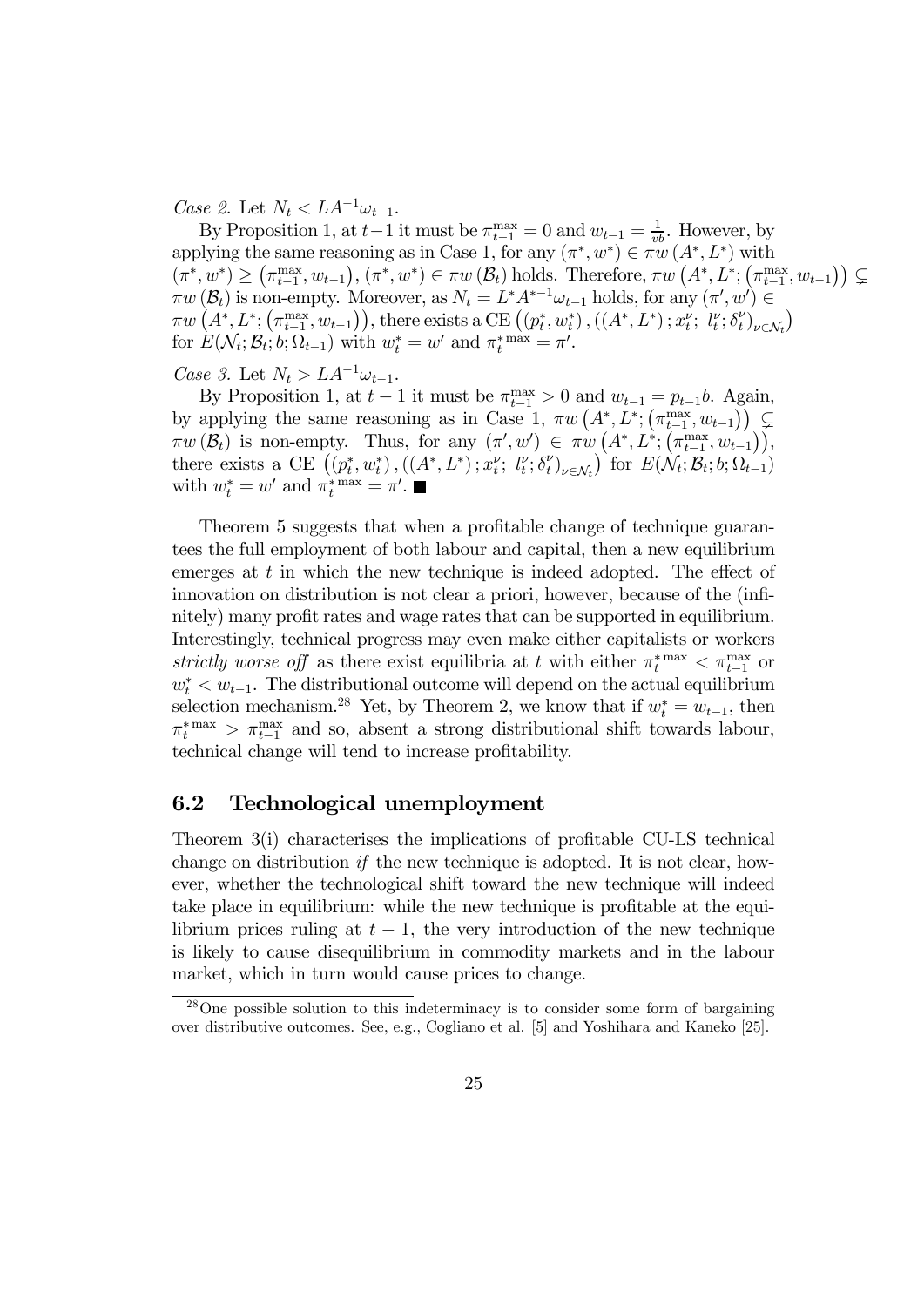Theorem 6 derives the conditions under which profitable, CU-LS technical change leads to a new CE in which the newly discovered technique is adopted:

**Theorem 6:** Let  $((p_{t-1}, w_{t-1}), ((A, L); \xi_{t-1}^{\nu}; \omega_{t-1}^{\nu}))$  $\nu \in \mathcal{N}_{t-1}$ ) be a persistent CE with  $\pi_{t-1}^{\max} > 0$  and sufficiently small  $w_{t-1} - p_{t-1}b \geq 0$  for  $E(\mathcal{N}_{t-1}; \mathcal{B}_{t-1}; b; \Omega_{t-2})$ . Let  $(A^*, L^*) \in \mathcal{B}_t(\omega_{t-1}, b) \setminus \mathcal{B}_{t-1}$  be a new technique. If inter-period change of technique from  $(A, L)$  to  $(A^*, L^*)$  is profitable, CU-LS, and labour inelastic, then it results in a new CE  $((p_t^*, w_t^*), ((A^*, L^*); \xi_t^{*\nu}; \omega_t^{*\nu})_{\nu \in \mathcal{N}_t})$  with  $\xi_t^{*\nu} = (x_t^{*\nu}; l_t^{*\nu}; \mathbf{0})_{\nu \in \mathcal{N}_t}, w_t^* = p_t^* b$ , and  $\pi_t^{*\max} > \pi_{t-1}^{\max}$  for  $E(\mathcal{N}_t; \mathcal{B}_t; b; \Omega_{t-1}^{\text{max}})$ .

**Proof:** 1. Let  $((p_{t-1}, w_{t-1}), ((A, L); \xi_{t-1}^{\nu}; \omega_{t-1}^{\nu}))$  $\nu \in \mathcal{N}_{t-1}$ ) be a persistent CE with  $\pi_{t-1}^{\max} > 0$  and sufficiently small  $w_{t-1} - p_{t-1}b \geq 0$  for  $E(\mathcal{N}_{t-1}; \mathcal{B}_{t-1}; b; \Omega_{t-2})$ . Then, by Proposition 1,  $N_t \geq LA^{-1}\omega_{t-1}$ . Let  $(A^*, L^*) \in \mathcal{B}_t(\omega_{t-1}, b) \setminus \mathcal{B}_{t-1}$  be a new technique and let the change of technique from  $(A, L)$  to  $(A^*, L^*)$  be profitable. Then, as in step 1 of the proof of Theorem 5, it follows that for  $\text{any } (\pi^*, w^*) \in \pi w \ (A^*, L^*) \text{ with } (\pi^*, w^*) \geq (\pi^{\max}_{t-1}, w_{t-1}), (\pi^*, w^*) \in \pi w \ (\mathcal{B}_t).$ 

2. Since both  $\pi w(\mathcal{B}_{t-1})$  and  $\pi w(A^*, L^*)$  are strictly downward sloping, there exists a sufficiently small  $\epsilon > 0$  such that for any  $(\pi', w') \in \pi w(\mathcal{B}_{t-1})$ with  $\epsilon \geq w_{t-1} - w' \geq 0$ , there exists  $w'^* > w_{t-1}$  with  $(\pi', w'^*) \in \pi w(A^*, L^*)$ Then, as in step 1 of the proof of Theorem 5, it follows that for any  $(\pi^*, w^*) \in$  $\pi w(A^*, L^*)$  with  $(\pi^*, w^*) \geq (\pi', w')$ ,  $(\pi^*, w^*) \in \pi w(\mathcal{B}_t)$ . Thus, there exists  $\pi'^* > \pi'$  such that  $(\pi'^*, w') \in \pi w(A^*, L^*) \cap \pi w(B_t)$ , and, by Lemma 3, there is a price vector  $p' \in \triangle$  such that  $p' = w'L^* [I - (1 + \pi'^*) A^*]^{-1} > 0$  and  $(A^*, L^*)$  is optimal with respect to  $(p', w')$ . If  $\epsilon \geq w_{t-1} - p_{t-1}b \geq 0$ , then we can set  $w' = 1 = p_{t-1}b$ , and  $(A^*, L^*)$  is optimal at  $(p_t^*, w_t^*)$  with  $w_t^* = p_t^*b = 1$ and  $w_t^* L^* = p_t^* [I - (1 + \pi_t^{*} \max) A^*].$ 

3. Since  $(A^*, L^*) \in \mathcal{B}_t(\omega_{t-1}, b), x_t^* \equiv A^{*-1}\omega_{t-1} > 0$ . Then the argument used in the proof of Theorem 3(i) for the case with  $A^* x_t^* = \omega_{t-1}$  can be used to prove that  $N_t \geq LA^{-1}\omega_{t-1} > L^*A^{*-1}\omega_{t-1}$ . Since  $(A^*, L^*) \in$  $\mathcal{B}_t(\omega_{t-1}, b)$ ,  $(I - bL^*) A^{*-1} \omega_{t-1} \geq 0$  holds, so that for  $x_t^* \equiv A^{*-1} \omega_{t-1}$ , we have  $x_t^* = bLx_t^* + \omega_t$  with  $\omega_t \equiv x_t^* - bLx_t^* \geq 0$ . Then, there exists a suitable assignment of capital stocks  $(\omega_t^{*\nu})_{\nu \in \mathcal{N}_t}$  and production activities  $(\xi_t^{*\nu})_{\nu \in \mathcal{N}_t} = (x_t^{*\nu}; l_t^{*\nu}; \mathbf{0})_{\nu \in \mathcal{N}_t}$  such that  $\sum_{\nu \in \mathcal{N}_t} x_t^{*\nu} = x_t^*$ ,  $p_t^* A^* x_t^{*\nu} = p_t^* \omega_{t-1}^{\nu}$ and  $(l_t^{*\nu}, \delta_t^{*\nu}) \in [0, 1] \times \{0\}$  for all  $\nu \in \overline{\mathcal{N}_t}$  such that  $\sum_{\nu \in \mathcal{N}_t} l_t^{*\nu} = L^* x_t^* \le \overline{\mathcal{N}_t}$ . Thus,  $((p_t^*, w_t^*), ((A^*, L^*); \xi_t^{*\nu}; \omega_t^{*\nu})_{\nu \in \mathcal{N}_t})$  is a CE with  $w_t^* = p_t^* b = 1$  for  $E(\mathcal{N}_t; \mathcal{B}_t; b; \Omega_{t-1})$ . Finally, as  $\pi w(\mathcal{B}_{t-1})$  and  $\pi w(A^*, L^*)$  are downward sloping, we can see that  $\pi_t^{*} \to \pi_{t-1}^{\max}$  holds.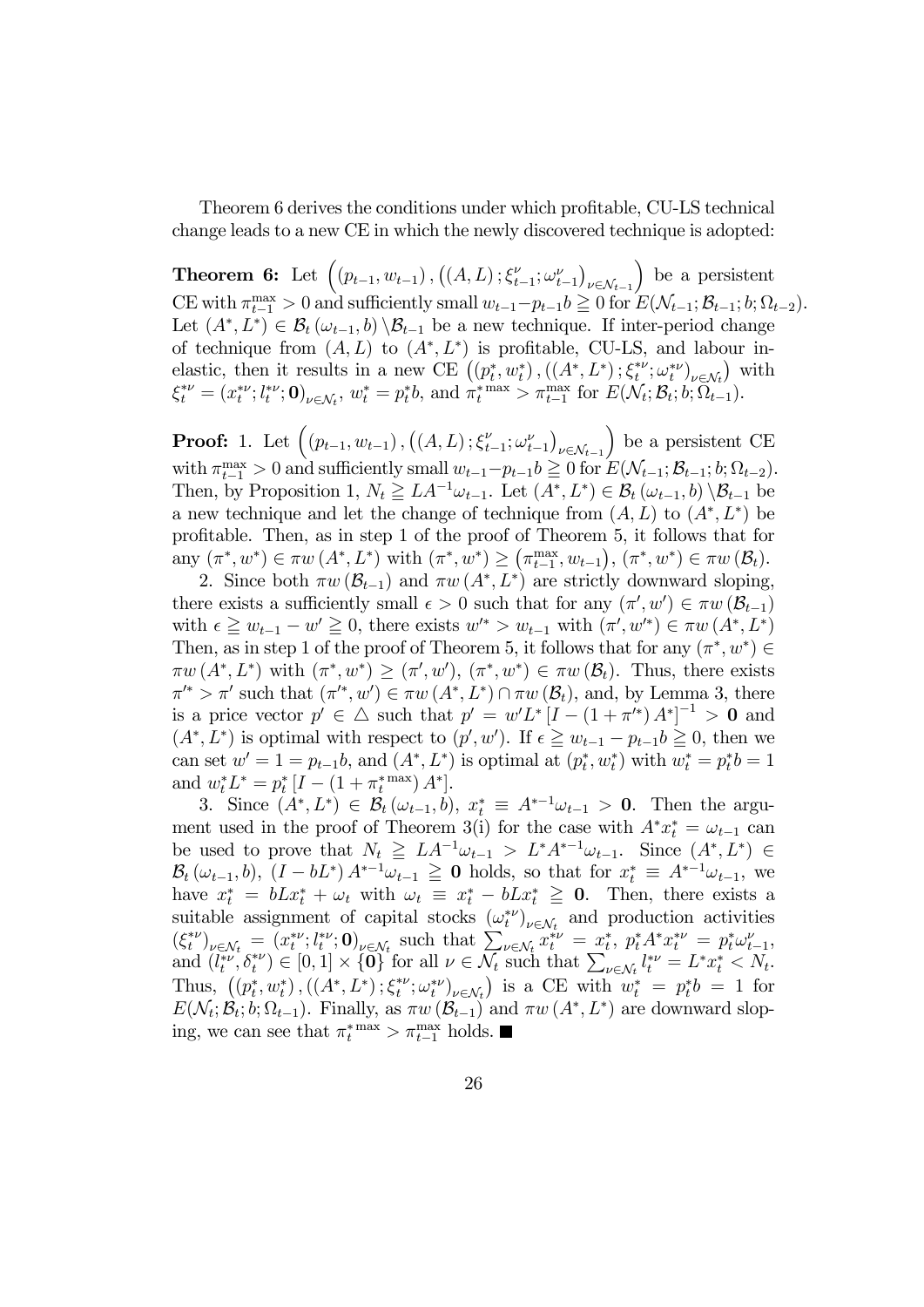Theorem 6 shows that a profitable, CU-LS innovation may indeed be adopted in equilibrium at t, provided  $w_{t-1}$  is sufficiently low. If this is not the case, however, the new technique may not be adopted. To see this, suppose that change of technique from  $(A, L)$  to  $(A^*, L^*)$  is CU-LS, labour inelastic, and profitable at  $(p_{t-1}, w_{t-1})$ , and  $N_t = LA^{-1}\omega_{t-1}$  holds. Then,  $N_t >$  $L^*A^{*-1}\omega_{t-1}$ , as per the proof of Theorem 3(i). Thus, if  $((p_t^*, w_t^*), ((A^*, L^*); \xi_t^{*\nu}; \omega_t^{*\nu})_{\nu \in \mathcal{N}_t})$ is a CE, then it must be  $w_t^* = p_t^* b = 1$  by Theorem 1(ii).

#### Insert Figure 2 around here.

Yet, while  $(A^*, L^*)$  yields higher profits than  $(A, L)$  in a neighbourhood of  $(p_{t-1}, w_{t-1})$ , it does not necessarily maximise the profit rate at  $(p_t^*, w_t^*)$  if  $w_t^* = 1$  is much lower than  $w_{t-1}$ . In this case, it is possible for  $(A, L)$  to be optimal at  $(p_t^*, w_t^*)$ , and there may be a CE with prices  $(p_t^*, w_t^*)$  and actions  $((A, L); (x_t^{\nu}; 1; 0); \omega_t^{\nu})_{\nu \in \mathcal{N}_t}$  with  $Ax_t = \omega_{t-1}$ . Figure 3 describes this situation.

#### Insert Figure 3 around here.

The above argument can be summarised by the following corollary:

Corollary 2: Let  $((p_{t-1}, w_{t-1}), ((A, L); \xi_{t-1}^{\nu}; \omega_{t-1}^{\nu})$  $\nu \in \mathcal{N}_{t-1}$ ) be a persistent CE with  $\pi_{t-1}^{\max} > 0$  for  $E(\mathcal{N}_{t-1}; \mathcal{B}_{t-1}; b; \Omega_{t-2})$ . Let  $(A^*, L^*) \in \mathcal{B}_t(\omega_{t-1}, b) \setminus \mathcal{B}_{t-1}$ be a new technique. Let inter-period change of technique from  $(A, L)$  to  $(A^*, L^*)$  be profitable, CU-LS, and labour inelastic. Then, there exists a CE  $((p_t^*, w_t^*), ((A^*, L^*); \xi_t^{*\nu}; \omega_t^{*\nu})_{\nu \in \mathcal{N}_t})$  for  $E(\mathcal{N}_t; \mathcal{B}_t; b; \Omega_{t-1})$  if and only if  $(\pi_t^{*} \text{max}, w_t^* = 1) \in$  $\pi w\left(\mathcal{B}_{t}\right) \cap \pi w\left(A^{*},L^{*}\right).$ 

Corollary 2 characterises the conditions under which what may be deemed a market failure occurs: if the condition in Corollary 2 is violated, there exists no equilibrium in which a new technique is adopted in equilibrium even if it is profitable and increases labour productivity.

Indeed, in this case innovations may cause an even deeper failure and disrupt the functioning of capitalist economies in a more surprising and counterintuitive way: technical progress may cause the economy to reach no equilibrium at t. To see this, reconsider the previous example and suppose that there is another technique  $(A^{**}, L^{**}) \in \mathcal{B}_{t-1} \setminus \mathcal{B}_{t-1} (\omega_{t-1}, b)$  such that  $v^{**} > v$ . Thus,  $\mathcal{B}_t = \{(A, L), (A^*, L^*), (A^{**}, L^{**})\}$ . Suppose further that  $(A^{**}, L^{**})$  is uniquely optimal at prices  $p_t^* = w_t^* L^* [I - (1 + \pi_t^{*} \max) A^*]^{-1}$  and  $w_t^* = p_t^*b = 1$ , and that  $\pi w(A, L)$  is not on the envelope  $\pi w(\mathcal{B}_t)$ . Then, there may exist no CE in the economy.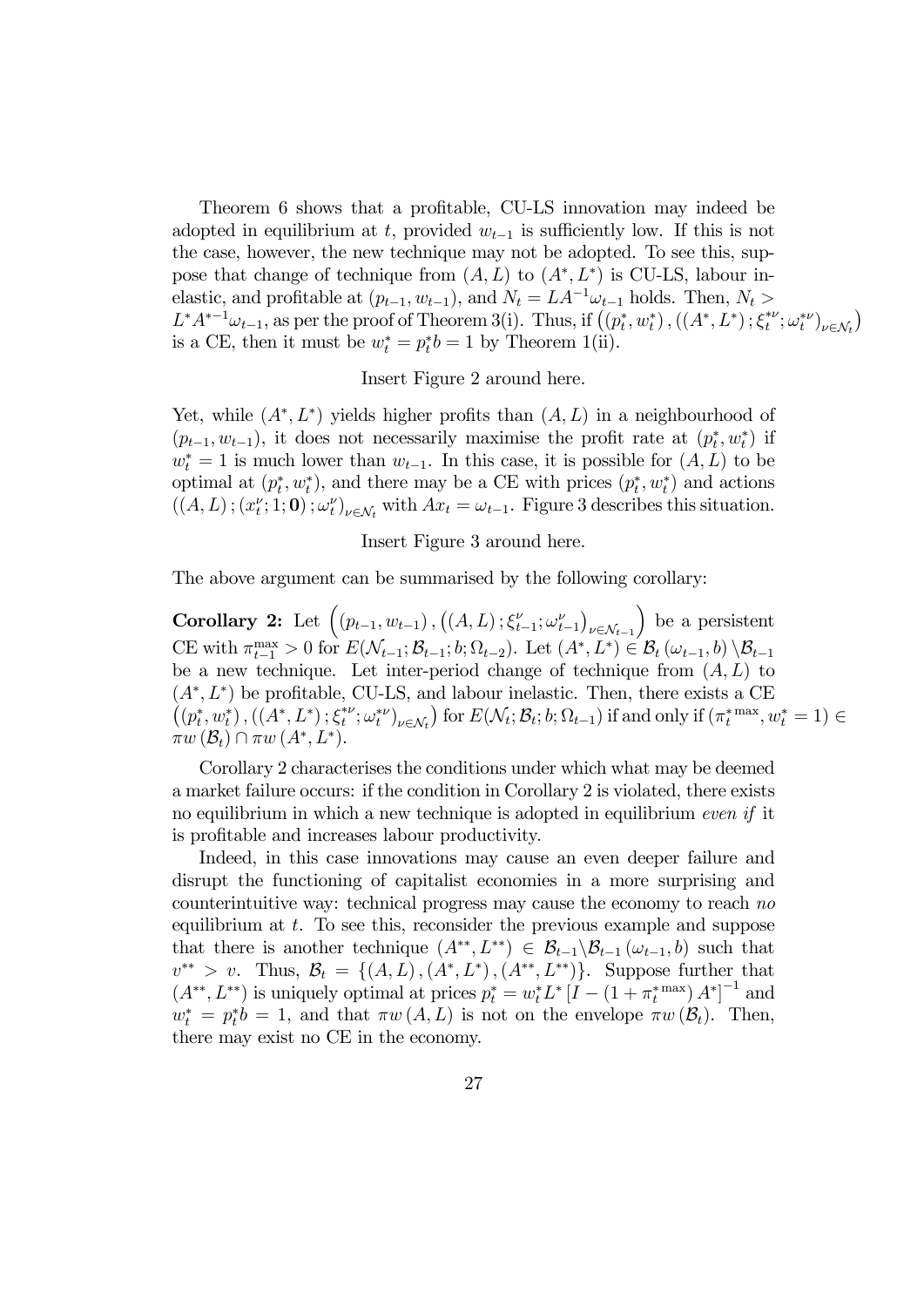To see this, note, first, that as  $\pi w(A, L)$  is not on the envelope  $\pi w(\mathcal{B}_t)$ ,  $(A, L)$  will never be activated in equilibrium. Next, we rule out the possibility that agents activate convex combinations of the other two techniques. Let  $\mu \in [0, 1]$  be the weight assigned to activity  $(A^*, L^*)$  in such combinations.

We proceed by contradiction. Suppose that  $\mu = 1$  and only  $(A^*, L^*)$  is activated in equilibrium. Then, by Theorem 1(ii), the corresponding equilibrium prices would be  $(p_t^*, w_t^*)$ . However, as  $(A^{**}, L^{**})$  is optimal at  $(p_t^*, w_t^*)$ ,  $(A^*, L^*)$  would not be chosen in equilibrium.

Next, suppose that  $\mu = 0$  and only  $(A^{**}, L^{**})$  is adopted in equilibrium. Because  $(A^{**}, L^{**}) \in \mathcal{B}_{t-1} \backslash \mathcal{B}_{t-1} (\omega_{t-1}, b)$ , there is no  $x' > 0$  such that  $A^{**}x' =$  $\omega_{t-1}$ <sup>29</sup> Hence, by Lemmas 1 and 2 the equilibrium price vector must be  $p_t^{**} = \frac{1}{v^{**}b}v^{**}$  and  $w_t^{**} = \frac{1}{v^{**}b}$ . Yet, because  $\frac{1}{v^{**}b} < \frac{1}{vb} < \frac{1}{v^{*}b}$  by  $v^{**} > v$ and Proposition 2(i),  $(A^*, L^*)$  yields a higher profit rate than  $(A^{**}, L^{**})$  at  $(p_t^{**}, w_t^{**})$ . Thus,  $(A^{**}, L^{**})$  cannot be optimally chosen in equilibrium.

Finally, suppose that in equilibrium agents activate both production techniques with weight  $\mu \in (0, 1)$ . This implies that the equilibrium price vector  $(p', w')$  with  $p' = w'[I-(1+\pi') A^{-1}]$  corresponds to a point  $(\pi', w')$  on the envelope  $\pi w (\mathcal{B}_t)$  where the wage curves  $\pi w (A^*, L^*)$  and  $\pi w (A^{**}, L^{**})$  intersect. By construction,  $(\pi', w') > (0, 1)$ . Therefore, by Lemma 1 in equilibrium  $\mu L^* A^{*-1} \omega_{t-1} + (1 - \mu) L^{**} A^{**-1} \omega_{t-1} = N_t$  must hold. As  $L^* A^{*-1} \omega_{t-1} < N_t$ , it follows that  $\hat{L}^{**}A^{**-1}\omega_{t-1} > N_t$  and there exists a unique  $\mu \in (0,1)$  such the labour market is in equilibrium.

Because  $(A^{**}, L^{**}) \in \mathcal{B}_{t-1} \backslash \mathcal{B}_{t-1} (\omega_{t-1}, b)$ , either  $A^{**-1} \omega_{t-1} \not> 0$  or  $(I$  $bL)A^{**-1}\omega_{t-1} \nleq 0$  holds. But then, there exist a range of values of  $\mu \in$ (0, 1) such that either  $\mu A^{*-1} \omega_{t-1} + (1 - \mu) A^{**-1} \omega_{t-1} \neq 0$  or  $\mu A^{*-1} \omega_{t-1} +$  $(1 - \mu) A^{**-1} \omega_{t-1} \nleq N_t b$ . In either case, if the unique  $\mu \in (0, 1)$  that clears the labour market falls within the relevant range, Definition 1(d) is violated.

As a result, the economy with  $\mathcal{B}_t = \{(A, L), (A^*, L^*), (A^{**}, L^{**})\}$  may not arrive at any equilibrium. Figure 4 describes such a situation.

#### Insert Figure 4 around here.

<sup>&</sup>lt;sup>29</sup>The case with  $x^{**} \not\geq bL^{**}x^{**}$  for  $x^{**} \equiv A^{**-1}\omega_{t-1} > 0$  can be ignored as it violates Definition 1(d) and therefore cannot be part of an equilibrium.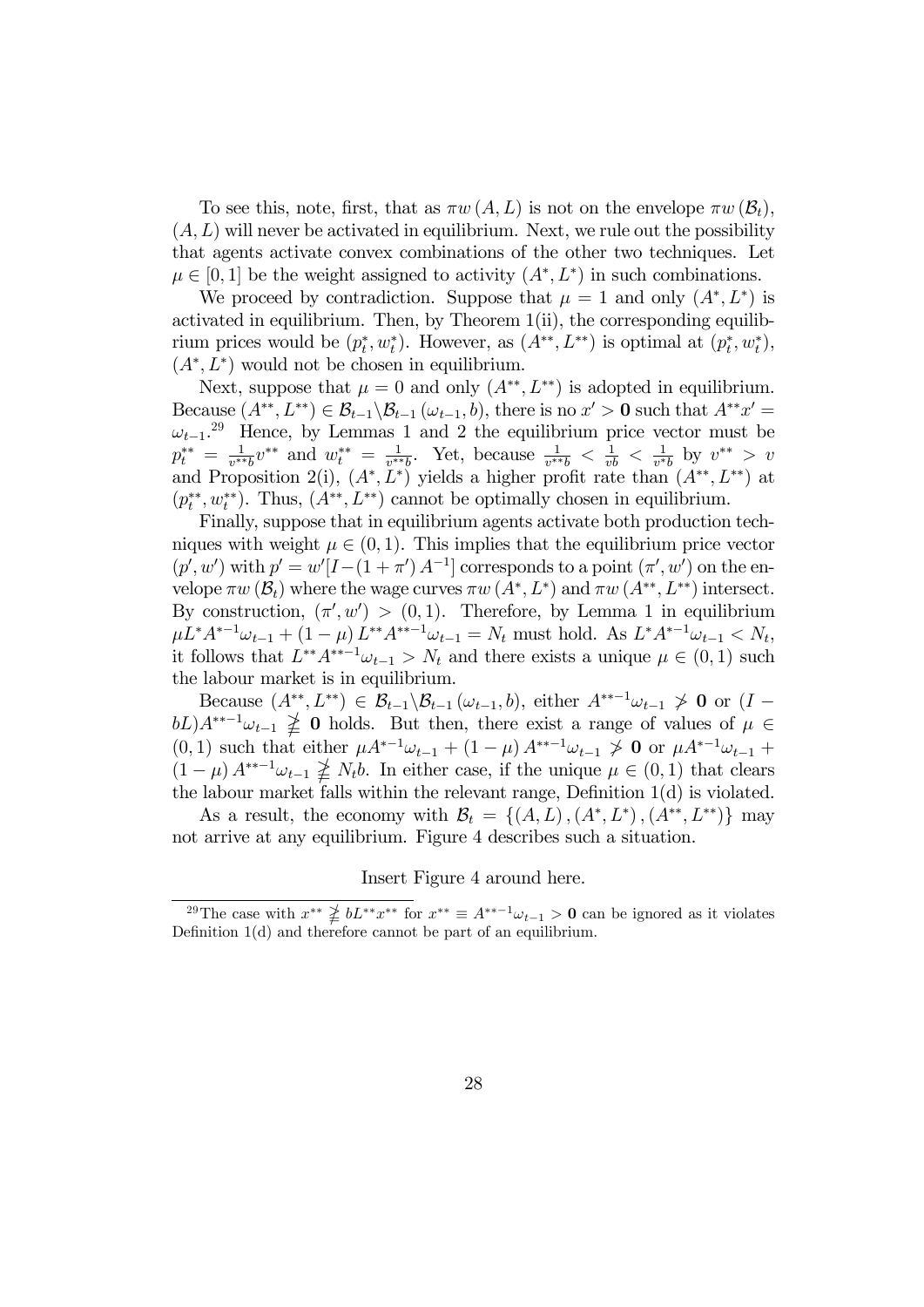# 7 The falling rate of profit

In the previous section, we have shown that  $-$  once the general equilibrium effects of technical change are taken into account — the distributive effects of innovations are not obvious. Absent a significant shift in bargaining power towards workers, however, innovations — and especially labour saving technical progress — tend to increase equilibrium profits. These results would seem to confirm the main intuition of OT and provide a further obituary on Marx's theory of the falling rate of profit. In this section, we show that, at a general level, this conclusion would be unwarranted — or would at least need to be qualified — and there are indeed some ex ante profitable innovations that may lead to a decrease in the equilibrium rate of profit.

Our first result characterises the conditions under which profitable CS-LU change of technique leads to a falling rate of profit:

Theorem 7: Let  $((p_{t-1}, w_{t-1}), ((A, L); \xi_{t-1}^{\nu}; \omega_{t-1}^{\nu}))$  $\nu \in \mathcal{N}_{t-1}$ ) be a persistent CE with  $\pi_{t-1}^{\max} > 0$  and  $w_{t-1} > p_{t-1}$ *b* for  $E(\mathcal{N}_{t-1}; \mathcal{B}_{t-1}; b; \Omega_{t-2})$ . Let  $(A^*, L^*)$  ∈  $B_t(\omega_{t-1}, b) \setminus B_{t-1}$  be a new technique. Let inter-period change of technique from  $(A, L)$  to  $(A^*, L^*)$  be profitable, CS-LU, and labour inelastic. Then, there exists a CE  $((p_t^*, w_t^*), ((A^*, L^*); \xi_t^{*\nu}; \omega_t^{*\nu})_{\nu \in \mathcal{N}_t})$  with  $\pi_t^{*\max} = 0$  for  $E(\mathcal{N}_t; \mathcal{B}_t; b; \Omega_{t-1})$  if and only if

$$
(A^*, L^*) \in \arg\min_{(A', L') \in \mathcal{P}_t} L'(I - A')^{-1} b. \tag{8}
$$

**Proof:**  $(\Leftarrow)$  Let  $((p_t^*, w_t^*), ((A^*, L^*); \xi_t^{*\nu}; \omega_t^{*\nu})_{\nu \in \mathcal{N}_t})$  be a CE with  $\pi_t^{*\max} = 0$ . By construction, at prices  $(p_t^*, w_t^*)$  with  $p_t^* = w_t^* v^*$  and  $w_t^* = \frac{1}{v^*b}$ ,  $\pi_t^*(A', L') \leq$  $0 = \pi_t^*(A^*, L^*)$  holds for all  $(A', L') \in \mathcal{B}_t$ . Suppose, contrary to the statement, that for some  $(A', L') \in \mathcal{B}_t$ ,  $\frac{1}{v'b} > \frac{1}{v * b}$ . Then, by Proposition 5.2 in Kurz and Salvadori [10]), it follows that  $(A', L')$  yields a higher profit rate than  $(A^*, L^*)$ in at least some sectors at  $(p_t^*, w_t^*)$ , a contradiction.<sup>30</sup>

(⇒) 1. Let  $(A^*, L^*)$  ∈ arg min<sub> $(A', L') \in \mathcal{B}_t$ </sub>  $L'(I - A')^{-1}$  *b*. Then  $\frac{1}{v'b} \leqq \frac{1}{v^*b}$  holds for all  $(A', L') \in \mathcal{B}_t$ . Therefore by Lemma 3 it follows that  $(A^*, L^*)$  is optimal at  $p_t^* = w_t^* v^* > 0$  and  $w_t^* = \frac{1}{v^* b}$ .

Since  $(A^*, L^*) \in \mathcal{B}_t(\omega_{t-1}, b)$ ,  $x_t^* \equiv A^{*-1}\omega_{t-1} > 0$ , and the argument used in the proof of Theorem 3(ii) can be adapted to prove that  $N_t =$ 

 $30$ For a statement of Proposition 5.2 in Kurz and Salvadori [10] see the Addendum.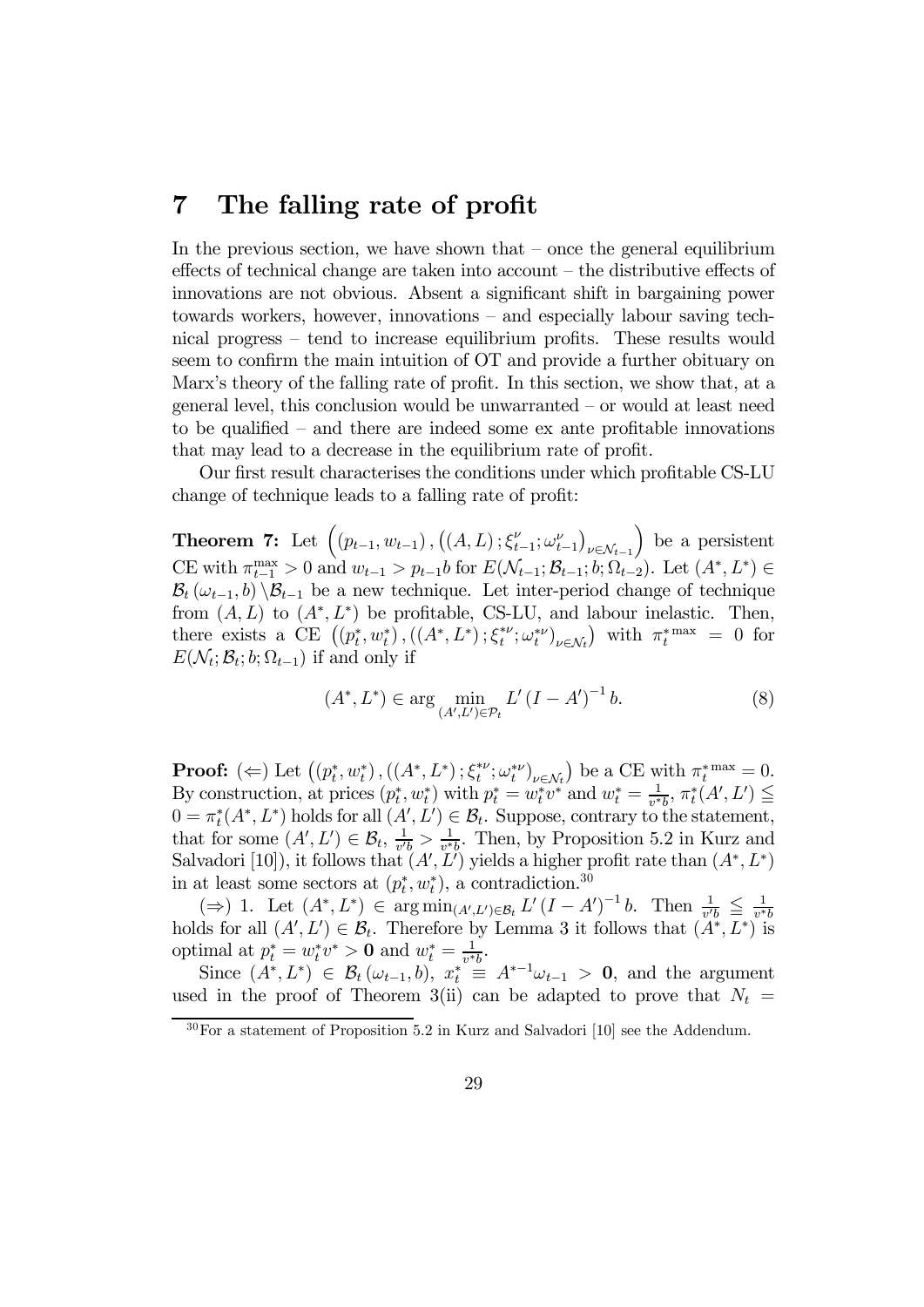$LA^{-1}\omega_{t-1} \leq L^*A^{*-1}\omega_{t-1}$ . Then, let  $k \equiv \frac{N_t}{L^*A^{*-1}\omega_{t-1}} \leq 1$ . For all  $\nu \in \mathcal{N}_t$ , consider  $(\xi_t^{*\nu}; \omega_t^{*\nu})$  such that  $p_t^* A^* x_t^{*\nu} = p_t^* k \omega_{t-1}^{\nu}, p_t^* \delta_t^{*\nu} = p_t^* (1 - k) \omega_{t-1}^{\nu},$  $l_t^{*\nu} = 1$ , and  $\omega_t^{*\nu}$  is such that equation (6) holds. Any such  $(\xi_t^{*\nu}; \omega_t^{*\nu})$  is optimal at  $(p_t^*, w_t^*)$ , given  $(A^*, L^*)$ , and Definition 1(a) is satisfied for any profile  $((A^*,L^*); \xi_t^{*\nu}; \omega_t^{*\nu})_{\nu \in \mathcal{N}_t}.$ 

2. Among the set of profiles in step 1, choose  $(\xi_t^{*\nu}; \omega_t^{*\nu})_{\nu \in \mathcal{N}_t}$  such that  $x_t^* = A^{*-1} k \omega_{t-1}, \ \delta_t^* = (1-k) \omega_{t-1} \text{ and } \omega_t^* = x_t^* + \delta_t^* - b L^* x_t^*.$  Then it immediately follows that Definition 1(b) holds. By the definition of  $k$  and  $l_t^{*\nu} = 1$  all  $\nu \in \mathcal{N}_t$ ,  $l_t^* = N_t = L^* x_t^*$  and Definition 1(c) also holds.

3. Because  $(A^*, L^*) \in \mathcal{B}_t(\omega_{t-1}, b)$ , it follows that  $(I - bL^*) A^{*-1} \omega_{t-1} \geq$ 0. Then, by construction, we have  $(I - bL^*) A^{*-1} k \omega_{t-1} \geq 0$ . Therefore  $(I - bL^*) x_t^* \geq 0$  which in turn implies  $x_t^* + \delta_t^* \geq bL^* x_t^*$ . The latter inequality proves that Definition 1(d) holds, as  $\omega_t^* = x_t^* + \delta_t^* - bL^*x_t^*$ . Finally,  $(A^*, L^*) \in$  $\mathcal{B}_t(\omega_{t-1},b)$  implies  $(I-bL^*)x_t^* \geq 0$ , and so  $x_t^* \geq N_t b > 0$ .

In summary,  $((p^*, w_t^*), ((A^*, L^*); \xi_t^{*\nu}; \omega_t^{*\nu})_{\nu \in \mathcal{N}_t})$  constitutes a CE with  $\pi_t^*$ <sup>max</sup> = 0.

Theorem 7 shows the existence of innovations that are profitable from the viewpoint of an individual capitalist but which, if adopted universally, lead the equilibrium rate of profit to fall. From a broad theoretical perspective, this result contradicts OT and may therefore be dubbed the Anti-Okishio Theorem. It rigorously derives the conditions under which individually rational actions lead to collectively suboptimal outcomes, an intuition which is at the core of Marx's theory of technical change. But Theorem 7 also shows some interesting and perhaps surprising connections between the theory of the falling rate of profit and some central insights of classical capital theory.

As an illustration, and without any loss of generality, consider the simplest possible case of technical change, whereby only one technique is known in period  $t-1$ , so that  $\mathcal{B}_{t-1} = \{(A, L)\}\$ and  $\mathcal{B}_t = \{(A, L), (A^*, L^*)\}\$ . Under the conditions of Theorem 7, the wage-profit curve of the new technique,  $\pi w(A^*, L^*)$ , dominates the wage-profit curve of  $(A, L)$ ,  $\pi w(A, L)$ , at least in a neighbourhood of points  $(0, \frac{1}{v^*b})$  and  $(\Pi(A^*), 0),^{31}$  as well as in the non-empty subset  $\pi w\left(\overline{A^*}, L^*; \left(\pi_{t-1}^{\text{max}}, w_{t-1}\right)\right)$ .<sup>32</sup>

<sup>&</sup>lt;sup>31</sup>The former follows noting that if (8) holds, then  $\frac{1}{v'b} \leq \frac{1}{v^*b}$  for all  $(A', L') \in \mathcal{B}_t$ and  $\pi w(A^*, L^*)$  coincides with the wage-profit frontier  $\pi w(\mathcal{B}_t)$  in a neighbourhood of  $(\pi_t^{*} \max, w_t^{*}) = (0, \frac{1}{v^{*}b})$ . The latter follows noting that  $A^{*} \leq A$  implies  $\Pi(A^{*}) > \Pi(A)$ .<br><sup>32</sup>Because technical change is profitable, an argument similar to that used for Theorem

<sup>5</sup> shows that the set  $\pi w\left(\overline{A^*}, L^*, \left(\pi_{t-1}^{\max}, w_{t-1}\right)\right)$  is non-empty and coincides with  $\pi w\left(\mathcal{B}_t\right)$ .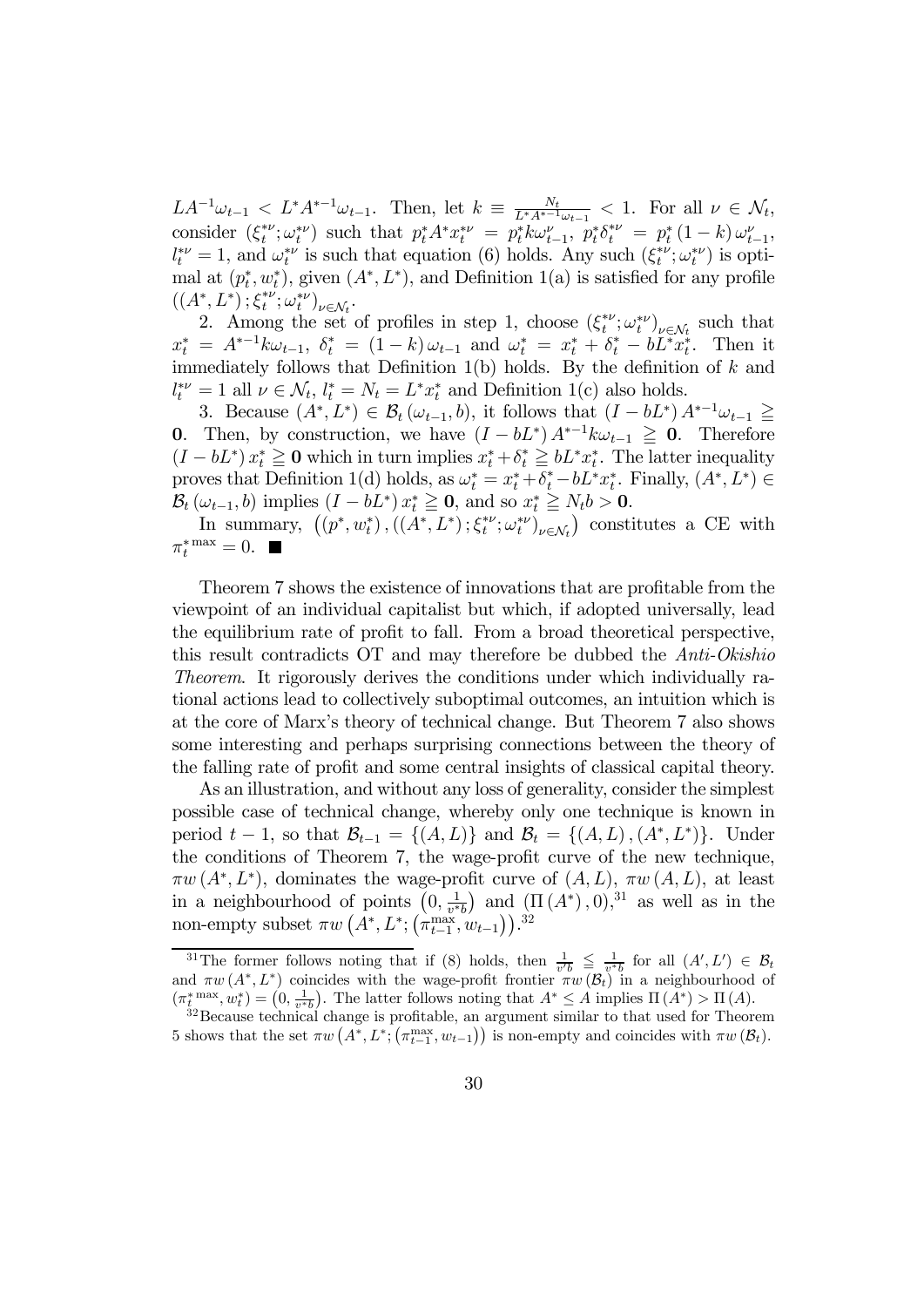Then, there are two scenarios in which the profit rate will fall. In the first,  $\pi w(A^*, L^*)$  completely dominates  $\pi w(A, L)$  as shown in Figure 5.

### Insert Figure 5 around here.

In this case, technical change is profitable at any prices and yet, according to Theorem 7 the adoption of  $(A^*, L^*)$  leads the equilibrium profit rate to drop to zero. This is quite a strong  $-$  and perhaps surprising  $-$  result from a theoretical viewpoint, but it is possibly of limited empirical relevance, because innovations that are profitable at any prices are rare.

Alternatively, if  $\pi w(A^*, L^*)$  does not completely dominate  $\pi w(A, L)$ , and given that the former dominates the latter in at least three regions, the two curves must intersect at least twice, as shown in Figure 6.

#### Insert Figure 6 around here.

Figure 6 describes a situation in which a reswitching of techniques (Kurz and Salvadori [10], p.148) occurs: because  $\frac{1}{vb} < \frac{1}{v*b}$ , close to the vertical axis the wage-profit frontier coincides with the wage-profit curve of the technique  $(A^*, L^*)$ , which is therefore optimal for a sufficiently small (or zero) profit rate. Further, as  $(A^*, L^*)$  is the optimal technique at  $\pi^* = 0$ , the corresponding wage rate,  $w^* = \frac{1}{v^*b}$  is higher than the wage rate,  $w = \frac{1}{vb}$ , associated with  $\pi = 0$  under  $(A, L)$ . In this case, as well-known in the literature on the Cambridge capital controversy, the capital-labour ratio of  $(A^*, L^*)$  is higher than that of  $(A, L)$  when the values of capital are measured by means of the commodity price vectors corresponding to each of the two switching points, and so  $(A^*, L^*)$  is a more capital-intensive technique than  $(A, L)$ .

As the profit rate increases, a switching point arrives after which the frontier coincides with  $\pi w(A, L)$  and the more labour-intensive technique  $(A, L)$ becomes optimal. However, since  $\Pi(A^*) > \Pi(A)$  another switching point exists after which, as the profit rate increases further, the capital intensive technique  $(A^*, L^*)$  becomes optimal again – a phenomenon known in the literature as capital reversing (Kurz and Salvadori [10], pp.447-451).

In other words, setting aside the empirically less relevant case of an innovation unambiguously dominating older techniques, the above arguments show that there exists an interesting relation between capital theory — and the phenomena known as reswitching of techniques and capital reversing,  $$ and the theory of the falling rate of profit.<sup>33</sup>

<sup>&</sup>lt;sup>33</sup>The above arguments may perhaps also explain why the possibility of profitable in-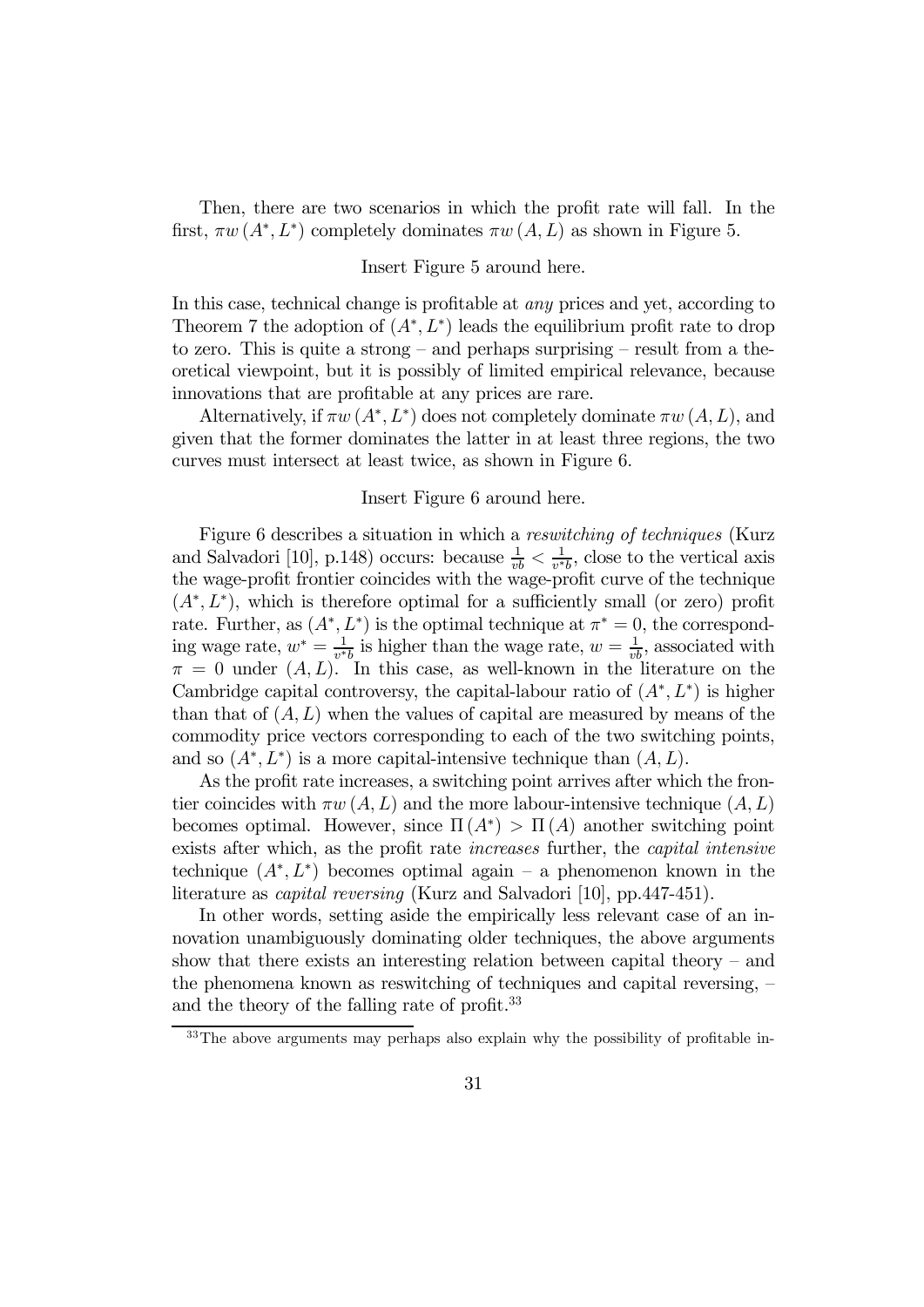How robust is the insight of Theorem 7? Does the equilibrium profit rate fall as a result of profitable, CS-LU technical change if condition (8) is not satisfied, or – more strongly – if technical change is regressive? This is not obvious. By Theorem 3(ii), if technical change is CS-LU and regressive, the new technique will not be adopted in equilibrium, even if it is profitable. In this case, either an equilibrium emerges in which an old technique is adopted, or no equilibrium exists  $-$  as in the case discussed in section 6.2. Theorem 8 addresses the first scenario.

**Theorem 8:** Let  $((p_{t-1}, w_{t-1}), ((A, L); \xi_{t-1}^{\nu}; \omega_{t-1}^{\nu}))$  $\nu \in \mathcal{N}_{t-1}$ ) be a persistent CE with  $\pi_{t-1}^{\max} > 0$  and  $w_{t-1} > p_{t-1}$ *b* for  $E(\mathcal{N}_{t-1}; \mathcal{B}_{t-1}; b; \Omega_{t-2})$ . Let  $(A^*, L^*)$  ∈  $B_t(\omega_{t-1}, b) \setminus B_{t-1}$  be a new technique. Let inter-period change of technique from  $(A, L)$  to  $(A^*, L^*)$  be profitable, CS-LU, labour inelastic, and regressive. Let there be a technique  $(A^{**}, L^{**}) \in \left[ \arg \min_{(A',L') \in \mathcal{B}_{t-1}} L'(I - A')^{-1} b \right] \cap$  $\mathcal{B}_{t-1}(\omega_{t-1},b)$  such that  $(A^{**}, L^{**}) \neq (A^{*}, L^{*})^{34}$  Then, there exists a CE  $((p_t^{**}, w_t^{**}), ((A^{**}, L^{**}); \xi_t^{*\nu}; \omega_t^{*\nu})_{\nu \in \mathcal{N}_t})$  with  $\pi_t^{**}$  max  $\langle \pi_{t-1}^{max}$  for  $E(\mathcal{N}_t; \mathcal{B}_t; b; \Omega_{t-1})$ if and only if  $N_t \leq L^{**}A^{**-1}\omega_{t-1}$ .

**Proof:** ( $\Rightarrow$ ) Assume  $N_t \leq L^{**}A^{**-1}\omega_{t-1}$ . We prove that there is a CE  $\left((p_t^{**}, w_t^{**})\,, \left((A^{**}, L^{**})\,; \xi_t^{*\nu}; \omega_t^{*\nu}\right)_{\nu \in \mathcal{N}_t}\right) \, \text{for} \, \, E(\mathcal{N}_t; \mathcal{B}_t; b; \Omega_{t-1}) \text{ with } \pi_t^{** \text{max}} < \pi_{t-1}^{\text{max}}.$ 

Consider  $(A^*, L^*)$ . Observe that  $(\pi_t^{*} \text{max}, w_t^*) = (0, \frac{1}{v^*b}) \in \pi w(A^*, L^*)$ with  $p^* = (1 + \pi_t^*) p^* A^* + w_t^* L^*$  where  $p^* = \frac{v^*}{v^* b}$ . Because technical change from  $(A, L)$  to  $(A^*, L^*)$  is regressive, it follows that  $vb < v^*b$  and by the definition of  $A^{**}$ ,  $v^{**}b < v^*b$ . Therefore, at  $\left(\frac{1}{v^*b}v^*, \frac{1}{v^*b}\right)$ , technical change from  $(A^*, L^*)$  to  $(A^{**}, L^{**})$  is profitable. Hence, as in step 1 of the proof of Theorem 5, we can find a price vector  $(p'_t, w'_t) \in \triangle \times \mathbb{R}_+$  with  $w'_t = \frac{1}{v^*b}$  and  $p'_t = (1 + \pi_t^{'\max}) p'_t A^{**} + w'_t L^{**}$  for some  $\pi_t^{'\max} > \pi_t^{*^{\max}} = 0$ .

Since  $(\pi_t'^{\max}, w_t')$ ,  $(\pi_{t-1}^{\max}, w_{t-1}) \in \pi w (\mathcal{B}_{t-1})$ , and  $\pi w (\mathcal{B}_{t-1})$  is downward sloping,  $w'_t > w_{t-1}$  implies  $\pi_t^{\max} < \pi_{t-1}^{\max}$ . (Note that  $w'_t \leq w_{t-1}$  is impossible because the change from  $(A, L)$  to  $(A^*, L^*)$  is profitable at  $(p_{t-1}, w_{t-1}).$ 

Suppose  $N_t = L^{**}A^{**-1}\omega_{t-1}$ . Since  $(A^{**}, L^{**}) \in \mathcal{B}_{t-1}(\omega_{t-1}, b)$ , then as shown in the proof of Theorem 5, there exists a CE  $((p_t^{**}, w_t^{**}), ((A^{**}, L^{**}); \xi_t^{**}; \omega_t^{**}))_{\nu \in \mathcal{N}_t})$ with  $(p_t^{**}, w_t^{**}) = (p_t', w_t')$  and so  $\pi_t^{**}$  =  $\pi_t'^{max} < \pi_{t-1}^{max}$ .

novations leading to a falling rate of profit is usually excluded in standard neoclassical growth models. For, reswitching of techniques and capital reversing emerge when capital is modelled as a bundle of reproducible commodities, as in this paper, rather than as a single homogeneous aggregate, as in standard neoclassical macro models.

<sup>&</sup>lt;sup>34</sup>Note that  $(A^{**}, L^{**})$  could be equal to  $(A, L)$ .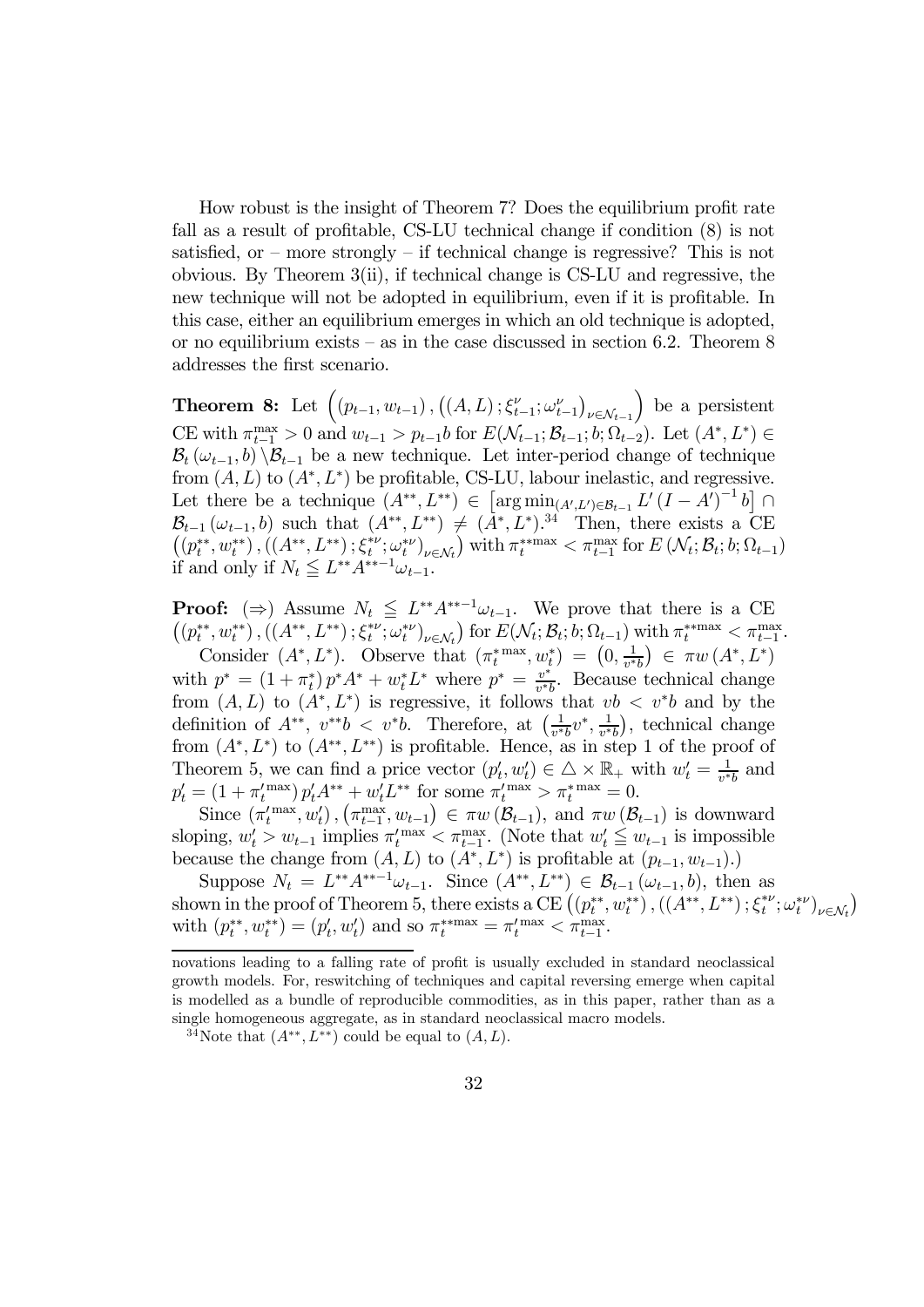Suppose  $N_t < L^{**}A^{**-1}\omega_{t-1}$ . Since  $(A^{**}, L^{**}) \in \mathcal{B}_{t-1}(\omega_{t-1}, b)$ , then as shown in the proof of Theorem 7, there exists a CE  $((p_t^{**}, w_t^{**}), ((A^{**}, L^{**}); \xi_t^{**}; \omega_t^{**})_{\nu \in \mathcal{N}_t})$ with  $(p_t^{**}, w_t^{**}) = \left(\frac{1}{v^{**}b}v^{**}, \frac{1}{v^{**}b}\right)$  and so  $\pi_t^{**max} = 0 < \pi_{t-1}^{max}$ .

 $(\Leftarrow)$  Let  $((p_t^{**}, w_t^{**}), ((A^{**}, L^{**}); \xi_t^{*\nu}; \omega_t^{*\nu})_{\nu \in \mathcal{N}_t})$  be a CE for  $E(\mathcal{N}_t; \mathcal{B}_t; b; \Omega_{t-1})$ with  $\pi_t^{**max} < \pi_{t-1}^{max}$ . Suppose, by way of contradiction, that  $N_t > L^{**}A^{**-1}\omega_{t-1}$ . Then at the CE it must be  $w_t^{**} = 1 \leq w_{t-1}$ , which contradicts the assumption that  $\pi_t^{*max} < \pi_{t-1}^{max}$ .

Theorem 8 suggests that the insight of Theorem 7 is indeed robust: there exist a range of scenarios in which the emergence of individually profitable innovations leads to a decline in the equilibrium rate of profit. The mechanism highlighted in Theorem 8, however, is rather different and the result provides an original perspective on the debates on the falling rate of profit. For it shows that technical progress may indeed lead to a decline in profitability because of the general equilibrium effects of innovations even though, unlike in Theorem 7, the new technique is not adopted in equilibrium.

The main effect of innovations, in Theorem 8, is to disrupt consolidated production activities. The appearance of the new, profitable technique  $(A^*, L^*)$  leads agents to abandon old production methods, moving the economy away from equilibrium. The new technique is not optimal at any CE, however, because it implies a CS-LU and regressive type of technical change, and therefore is not adopted. One may imagine an equilibrating process of trial and error in which the economy deviates from the original price system  $(p_{t-1}, w_{t-1})$  and eventually settles on another equilibrium in which a previously suboptimal technique,  $(A^{**}, L^{**})$ , is adopted.<sup>35</sup> If capital becomes relatively abundant and  $N_t < L^{**}A^{**-1}\omega_{t-1}$ , then the profit rate falls to zero. However, and perhaps more surprisingly, Theorem 8 proves that there is a decrease in the equilibrium profit rate even if the economy moves to an equilibrium with full employment of labour and capital,  $N_t = L^{**}A^{**-1}\omega_{t-1}$ , although in this case the new equilibrium profit rate is positive.

Two additional comments are in order. First, note that the existence of  $(A^{**}, L^{**})$  is not a very restrictive condition. For, because the change from  $(A, L)$  to  $(A^*, L^*)$  is regressive, then there must exist  $(A^{**}, L^{**}) \neq (A^*, L^*)$ such that  $(A^{**}, L^{**}) \in \arg \min_{(A', L') \in \mathcal{B}_t} L'(I - A')^{-1} b$ .

<sup>&</sup>lt;sup>35</sup>Interestingly, although technical change to  $(A^*, L^*)$  would be CS-LU, the production activity that is actually adopted in equilibrium is more capital intensive than the original technique  $(A, L)$ , where the value of capital is evaluated based on the commodity prices corresponding to the switching point of these techniques on  $\pi w (\mathcal{B}_{t-1})$ .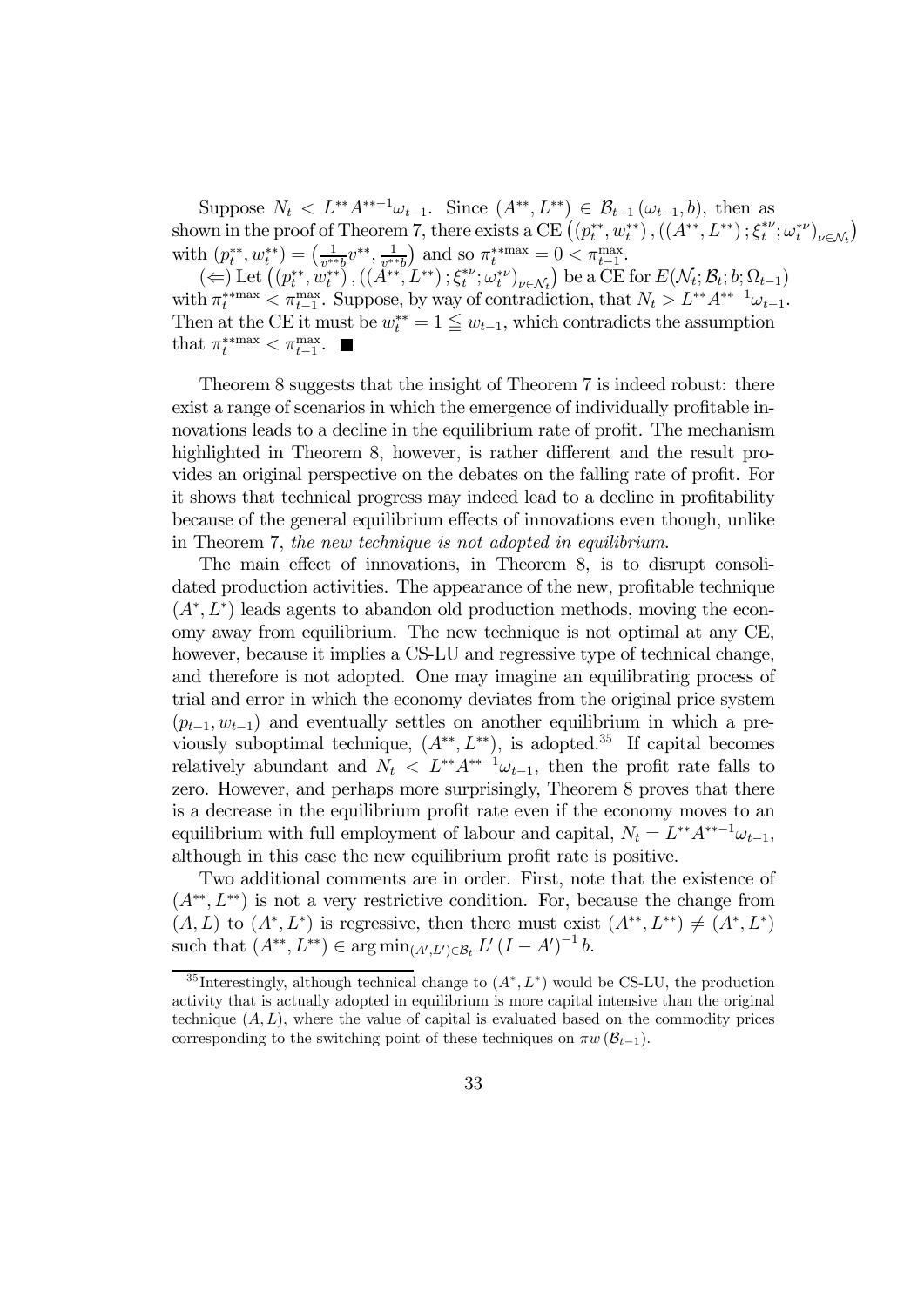Second, Theorems 7 and 8 hold under the assumption of full employment of labour at the persistent CE in  $t-1$ . What if, instead, there is a sufficiently big industrial reserve army of the unemployed? It can be shown that if  $N_t >$  $LA^{-1}\omega_{t-1}$ , then a profitable CS-LU change of technique will be adopted in equilibrium, and lead to an increase in the profit rate, provided it is gradual.<sup>36</sup> This scenario could obtain, for example, in a developing economy in which aggregate capital is still low relative to the labour force.

Theorems 7 and 8 prove that CS-LU changes of technique may cause the profit rate to fall. Is this the only scenario that may lead to a decrease in the rate of profit? Not really. Theorem 9 proves that if general equilibrium effects are considered, then the profit rate may fall even in the standard case of CU-LS change of technique.37

**Theorem 9:** Let  $((p_{t-1}, w_{t-1}), ((A, L); \xi_{t-1}^{\nu}; \omega_{t-1}^{\nu}))$  $\nu \in \mathcal{N}_{t-1}$ ) be a persistent CE with  $\pi_{t-1}^{\max} > 0$  for  $E(\mathcal{N}_{t-1}; \mathcal{B}_{t-1}; b; \Omega_{t-2})$ . Let  $(A^*, L^*) \in \mathcal{B}_t \setminus \mathcal{B}_{t-1}$  be such that  $(A^*, L^*) \notin \mathcal{B}_t (\omega_{t-1}, b)$ . If inter-period change of technique from  $(A, L)$  to  $(A^*, L^*)$  is profitable and CU-LS, then it results in a new CE  $((p_t^*, w_t^*), ((A^*, L^*); (x_t^{*\nu}; 1; \delta_t^{*\nu}); \omega_t^{*\nu})_{\nu \in \mathcal{N}_t})$  with  $\pi_t^{*\max} = 0$  for  $E(\mathcal{N}_t; \mathcal{B}_t; b; \Omega_{t-1})$ if and only if (1) there exists  $x^* > 0$  such that  $(I - bL^*) x^* \geq A^* x^* - \omega_{t-1}$  with  $A^*x^* \le \omega_{t-1}$  and  $L^*x^* = N_t$ ; and  $(2)$   $(A^*, L^*) \in \arg \min_{(A', L') \in \mathcal{B}_t} L'(I - A')^{-1}$  b.

# 8 Conclusions

Our results paint a much more complex picture of the effects of innovations than in standard neoclassical theory and in the literature on OT. At a broad theoretical level, they vindicate the basic intuitions of Marx's theory of technical change. There is no obvious relation between ex-ante profitable innovations and the (functional) distribution of income that emerges in equilibrium after technical change is implemented. If technical change leads to an equilibrium with full employment of productive factors, the distribution of income is undetermined, and it is even possible for either the profit rate or the wage rate to decrease. More generally, individually rational choices of technique do not necessarily lead to ex post optimal outcomes. There exist

<sup>36</sup>For a formal statement, see the Addendum.

<sup>&</sup>lt;sup>37</sup>The proof of Theorem 9 is similar to that of Theorems 7 and 8 – noting that  $(A^*, L^*) \notin$  $B_t(\omega_{t-1}, b)$  leads to  $\pi_t^*$ <sup>max</sup> = 0 as shown in Theorem 3(i) – and is therefore omitted. (See the Addendum.)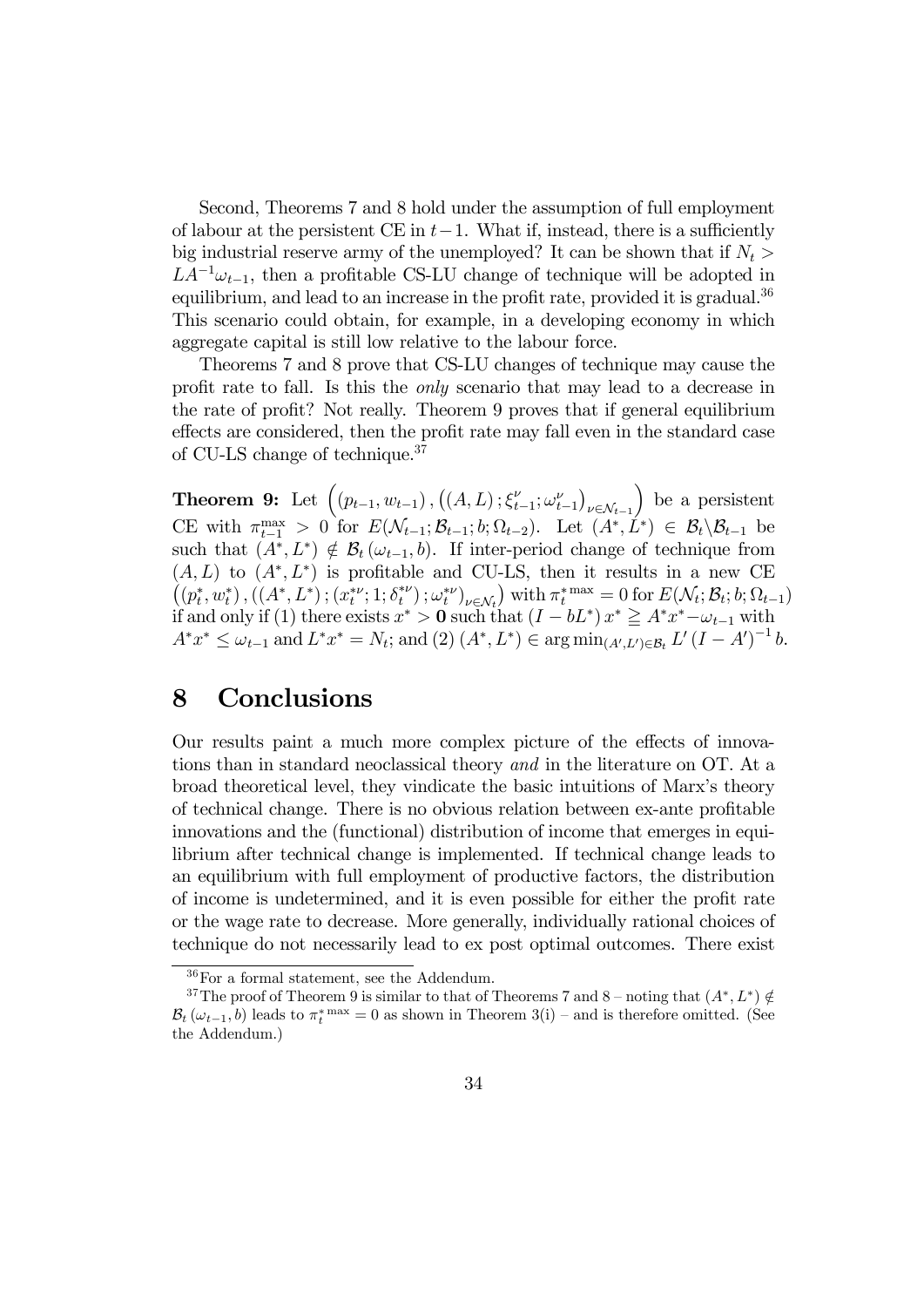a set of innovations that are profitable — at current prices — for individual capitalists which lead either to socially sub-optimal outcomes characterised by a decrease in labour productivity, or to a falling rate of profit, when they are universally adopted thus causing equilibrium prices to change.

Methodologically, our analysis suggests that the distributive effects of technical progress cannot be fully understood in models that do not capture the dialectic between individual choices and aggregate outcomes, and the complex network of relations that characterise capitalist economies. This is a major limitation of most of the literature on OT, which does not explicitly analyse the general equilibrium effects of innovations and usually assumes profitable new techniques to be adopted. In contrast, a general equilibrium approach to technical change allows us to model some aspects of the Schumpeterian process of creative destruction. Innovations disrupt consolidated production practices and move an economy away from its original equilibrium. Indeed, we have shown that they may even cause the disappearance of all equilibria and lead the economy to a persistent disequilibrium dynamics.

This methodological insight is, we believe, robust and our theoretical approach provides a rich framework for the analysis of innovations. In closing, we briefly mention three possible extensions of our analysis. First, we have focused only on process innovations — new ways of combining inputs in the production of a given set of goods. It would be interesting to investigate the distributive effects of *product* innovations  $-$  the invention of new goods and services. Second, given our focus on the effect of the appearance of innovations on the functional distribution of income, we have not explicitly modelled the process of discovering new techniques. Yet, from the general equilibrium perspective adopted in our paper, it would be interesting to endogenise R&D activities and investment, and then examine how the decisions of R&D investors interact with the choices of capitalists in productive sectors in driving changes in the equilibrium income distribution (for a preliminary analysis in an one-good model, see Cogliano et al. [5]). Finally, we have followed the classical literature on OT by focusing on economies with homogeneous labour. It would be worth extending our analysis to more complex models with heterogeneous labour inputs: in addition to allowing for a richer picture of production processes, and of innovations, this would also provide a more nuanced analysis of the distributive effects of innovations which goes beyond the stark two-class framework of the canonical classical model by including cleavages within the working class (for example, between high-skilled and low-skilled workers).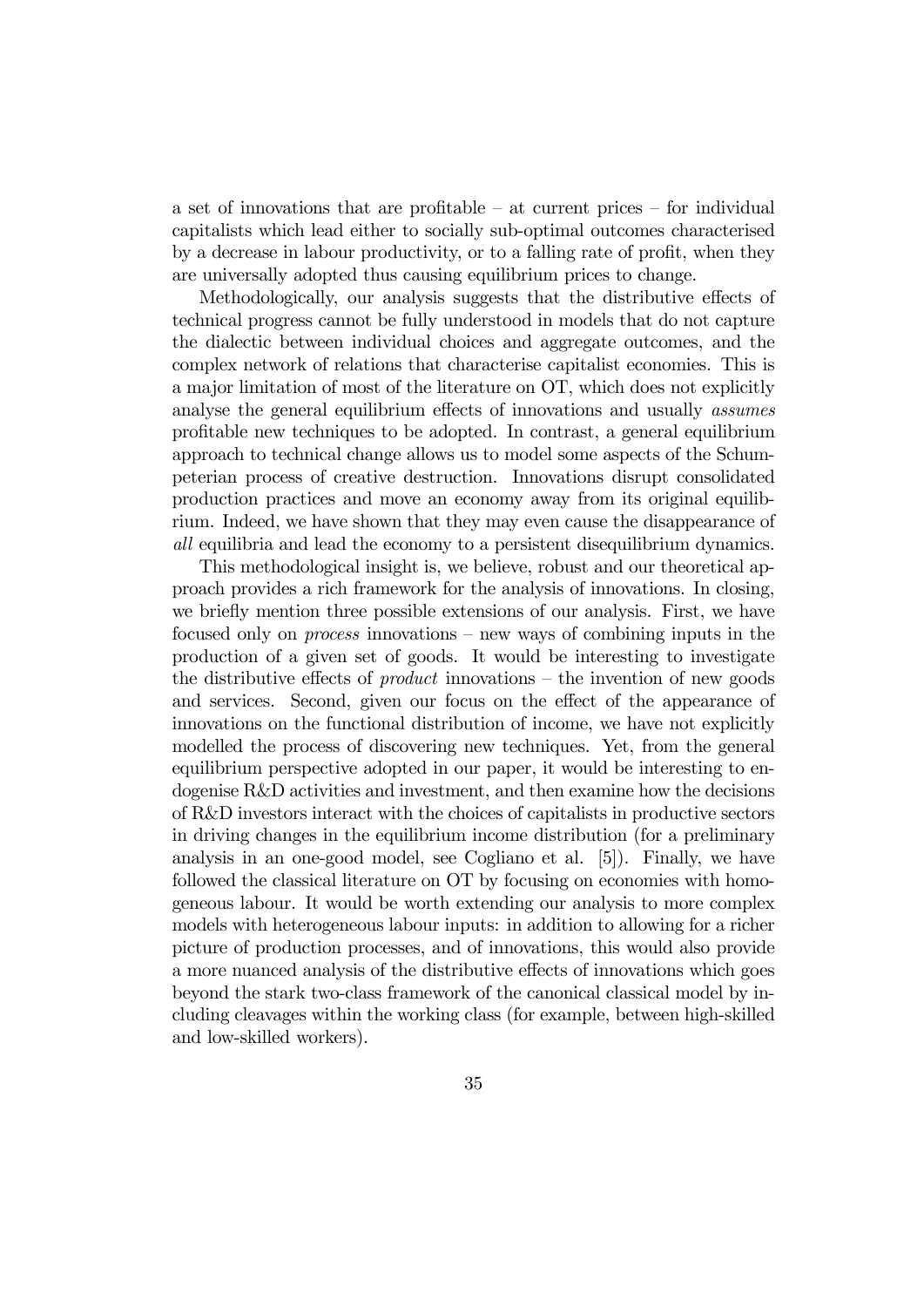# References

- [1] Acemoglu, D., 2002. Directed Technical Change. Review of Economic Studies 69, 782-809.
- [2] Acemoglu, D., 2003. Labour- and Capital-Augmenting Technical Change. Journal of the European Economic Association 1, 1-37.
- [3] Aghion, P., Howitt, P., 1992. A Model of Growth Through Creative Destruction. Econometrica 60, 323-351.
- [4] Bidard, C., 1999. An Algorithmic Theory of the Choice of Techniques, Econometrica, 58, 839-859.
- [5] Cogliano, J., Veneziani, R., Yoshihara, N., 2016. The Dynamic of Exploitation and Class in Accumulation Economies. Metroeconomica 67, 242-290.
- [6] Flaschel, P., Franke, R., Veneziani, R., 2013. Labor Productivity and the Law of Decreasing Labor Content. Cambridge Journal of Economics 37, 379-402.
- [7] Franke, R. 1999. Technical change and a falling wage share if profits are maintained. Metroeconomica 50, 35-53.
- [8] Grossman, G., Helpman, E., 1991. Quality Ladders in the Theory of Growth. Review of Economic Studies LIIX, 43-61.
- [9] Jones, C.I., 2005. The Shape of Production Functions and the Direction of Technical Change. Quarterly Journal of Economics 120, 517-549.
- [10] Kurz, D.K., Salvadori, N., 1995. Theory of Production: A Long-Period Analysis. Cambridge University Press, Cambridge.
- [11] Mandler, M., 1999. Sraffian Indeterminacy in General Equilibrium, Review of Economic Studies, 66, 693-711.
- [12] Marx, K., 1954 [1867]. Capital, Vol.I. Lawrence & Wishart, London.
- [13] Marx, K., 1959 [1894]. Capital, Vol.III. Lawrence & Wishart, London.
- [14] Okishio, N., 1961. Technical Change and the Rate of Profit. Kobe University Economic Review 7, 86-99.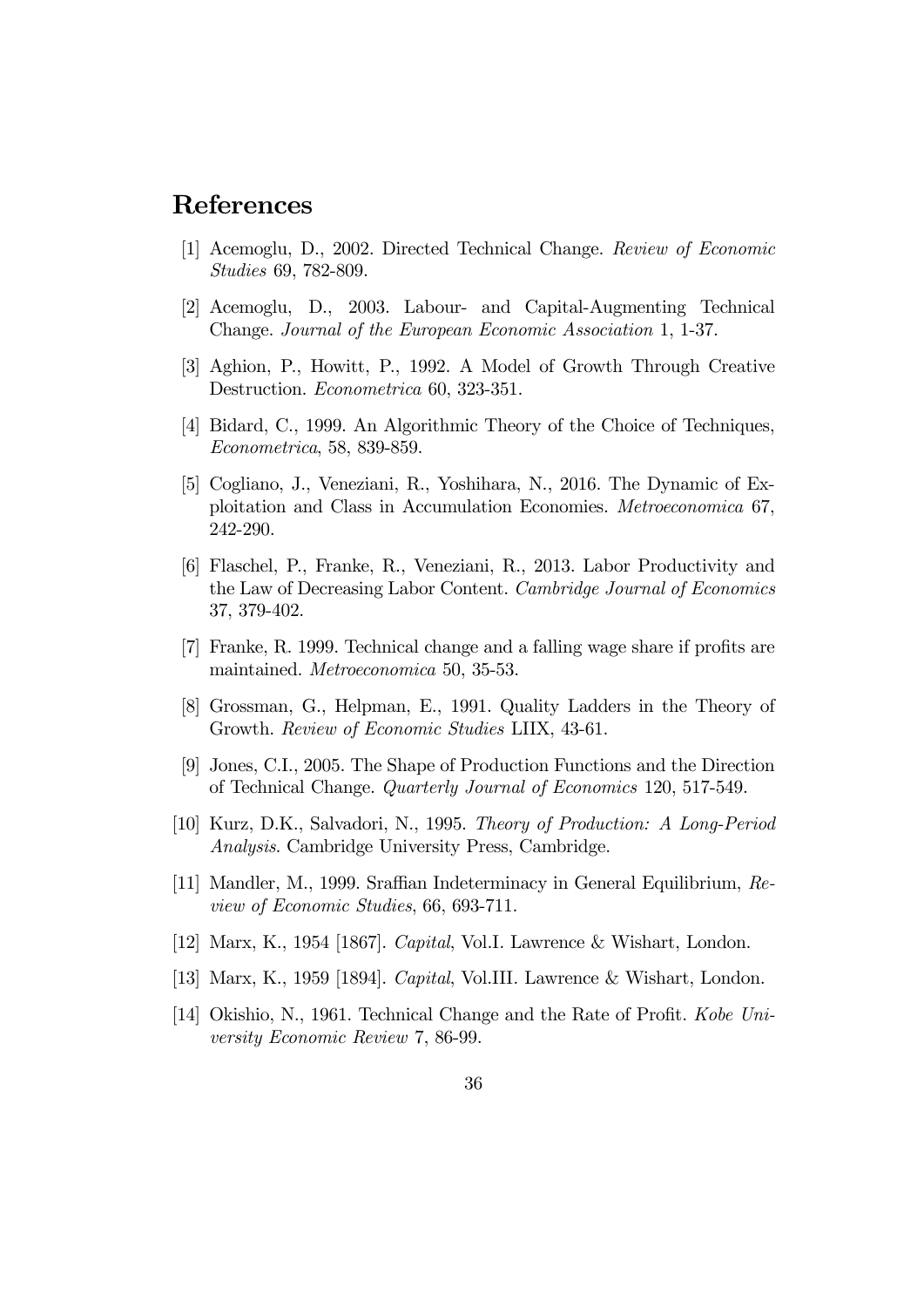- [15] Okishio, N., 2000. Competition and Production Prices. Cambridge Journal of Economics 25, 493-501.
- [16] Romer, P.M., 1990. Endogenous Technological Change. Journal of Political Economy 98, S71-S102.
- [17] Roemer, J.E., 1977. Technical change and the 'tendency of the rate of profit to fall'. Journal of Economic Theory 16, 403-424.
- [18] Roemer, J.E., 1979. Continuing controversy on the falling rate of profit: fixed capital and other issues. Cambridge Journal of Economics 3, 379- 398.
- [19] Roemer, J.E., 1981. Analytical foundations of Marxian economic theory. Harvard University Press, Cambridge, MA.
- [20] Roemer, J.E., 1982. A General Theory of Exploitation and Class. Harvard University Press, Cambridge, MA.
- [21] Schumpeter, J.A., 1934. The Theory of Economic Development. Harvard University Press, Cambridge, MA.
- [22] Sraffa, P., 1960. Production of Commodities by Means of Commodities: Prelude to a Critique of Economic Theory, Cambridge University Press, Cambridge.
- [23] Veneziani, R., 2004. The Temporal Single-System Interpretation of Marxian Economics: A Critical Evaluation, Metroeconomica 55, 96-114.
- [24] Veneziani, R., 2005. Dynamics, Disequilibrium, and Marxian Economics, Review of Radical Political Economics 37, 517-529.
- [25] Yoshihara, N., Kaneko, S., 2016. On the Existence and Characterization of Unequal Exchange in the Free Trade Equilibrium, Metroeconomica 67, 210-241.
- [26] Yoshihara, N., Kwak, S-H., 2019. Sraffian Indeterminacy in General Equilibrium Revisited, DP 2019-4, University of Massachusetts, Amherst.
- [27] Yoshihara, N., Veneziani, R., 2014. The Measurement of Labour Content: A General Approach. DP 2013-5, University of Massachusetts, Amherst.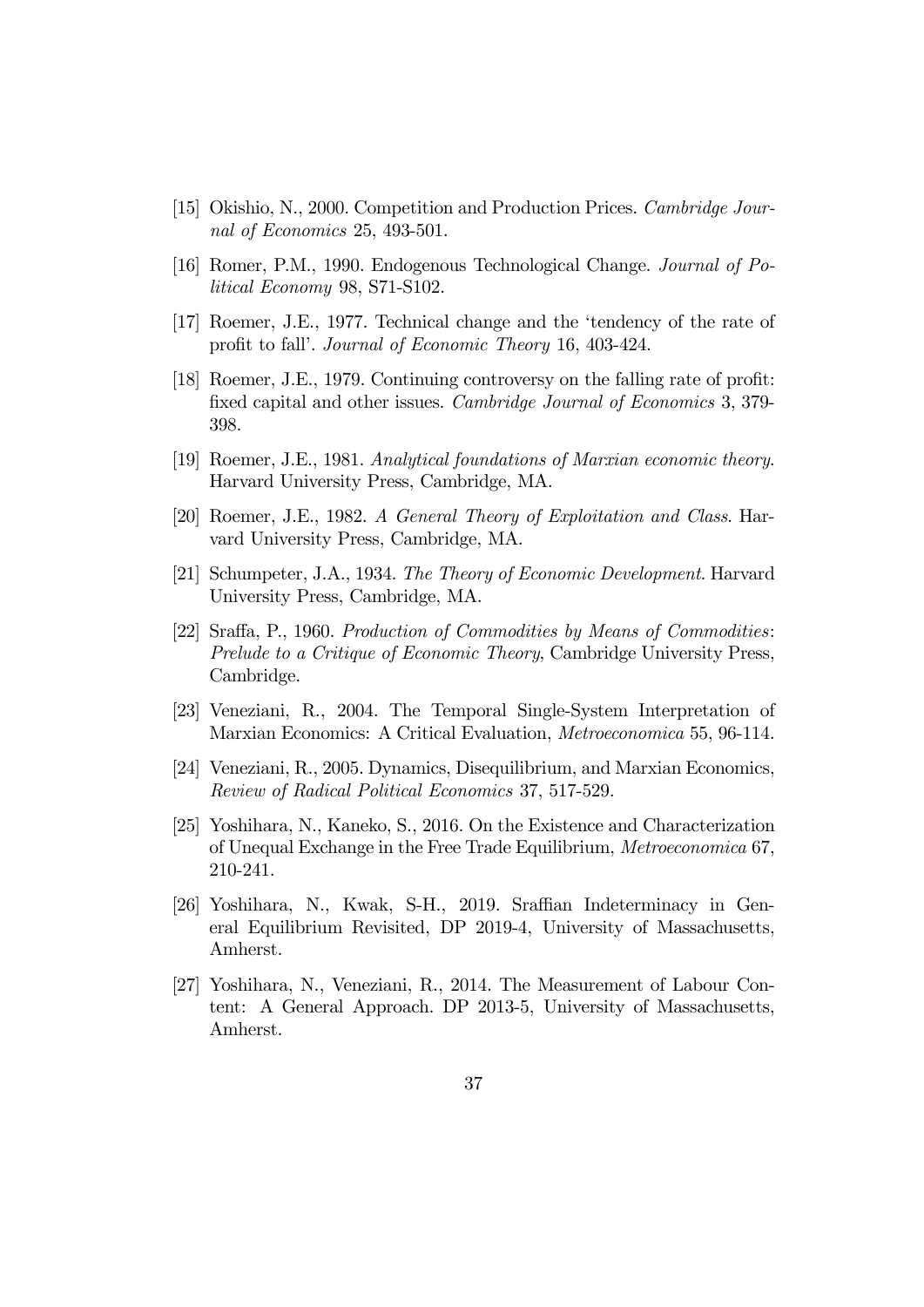

Figure 1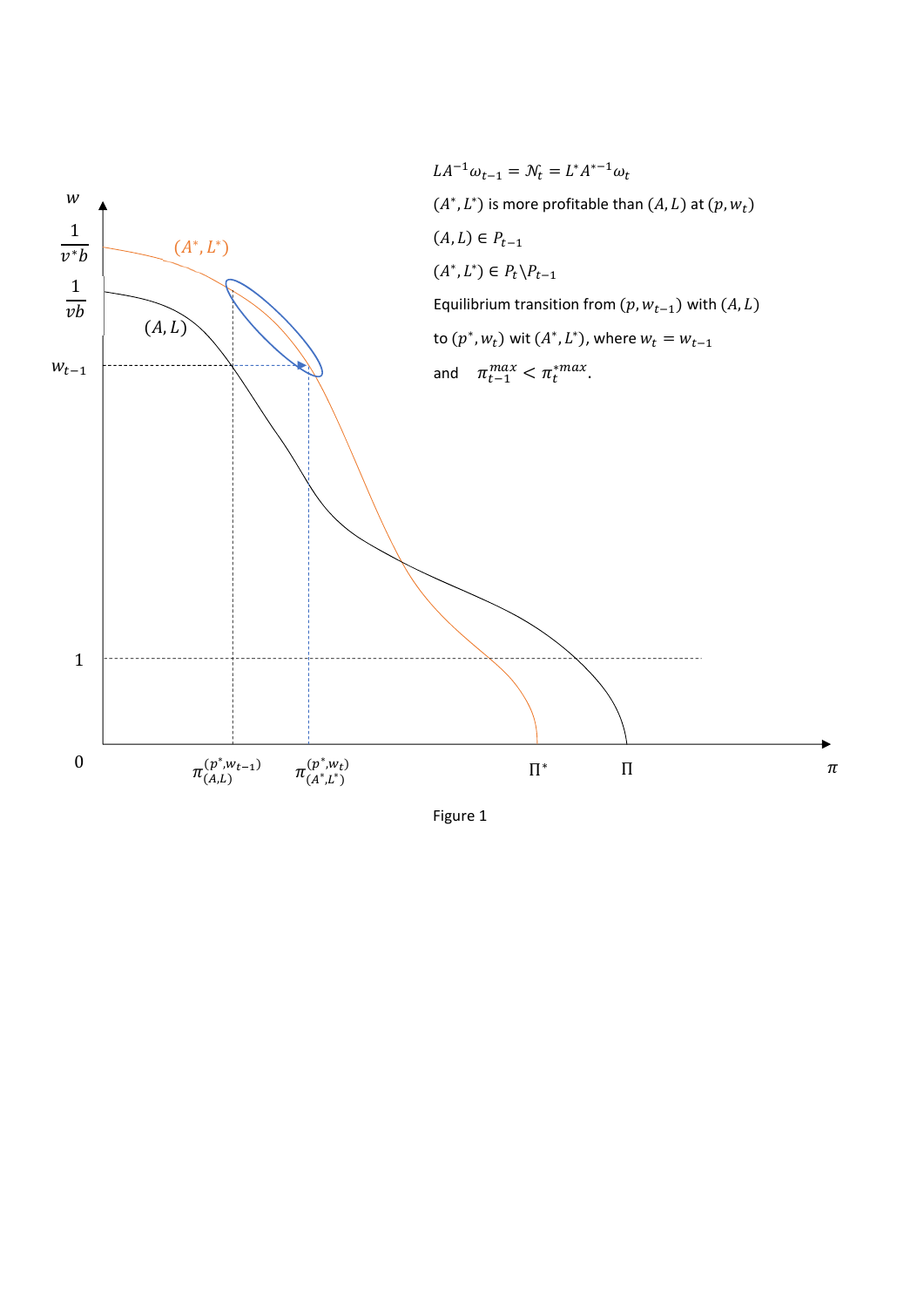

Figure 2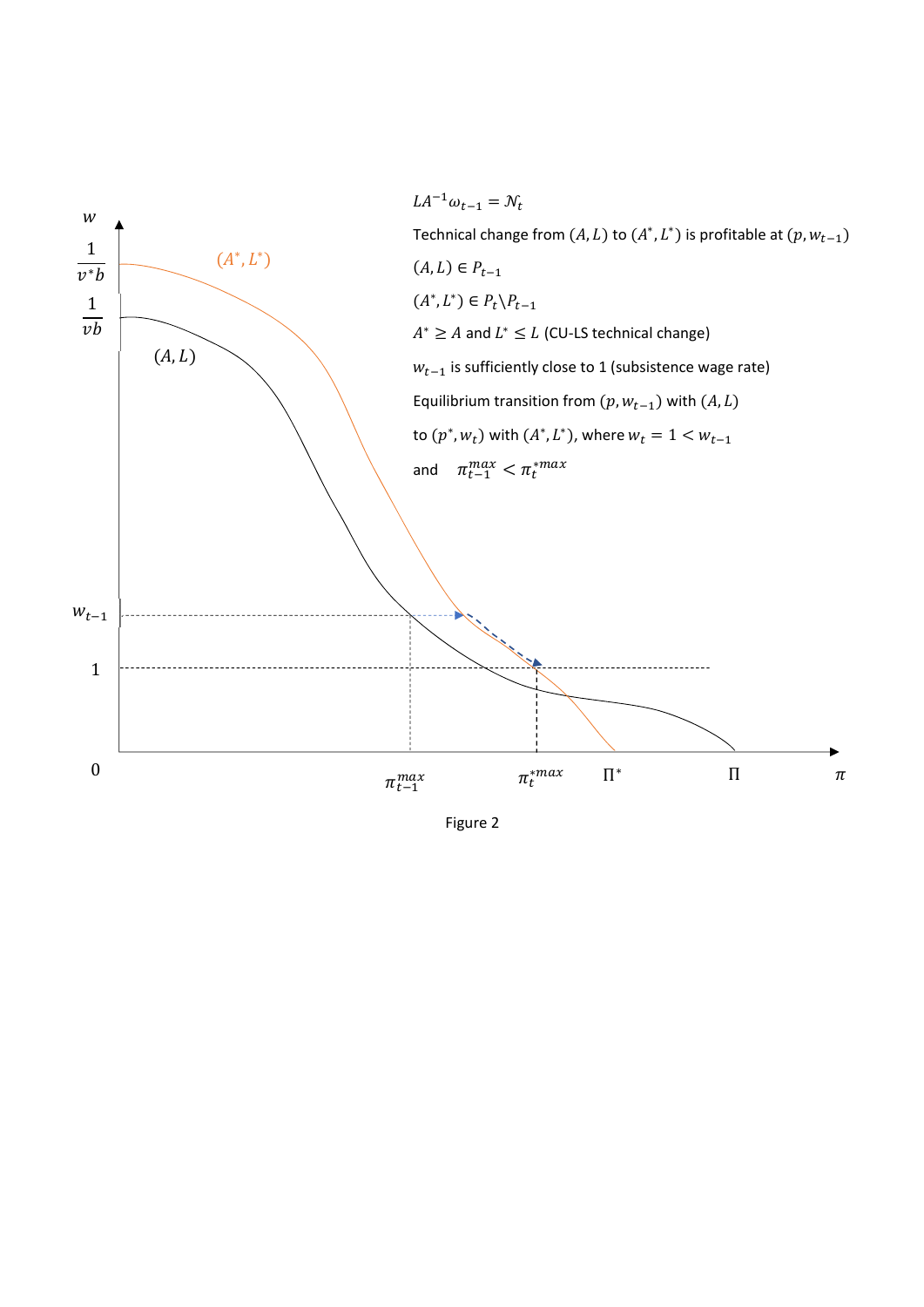

Figure 3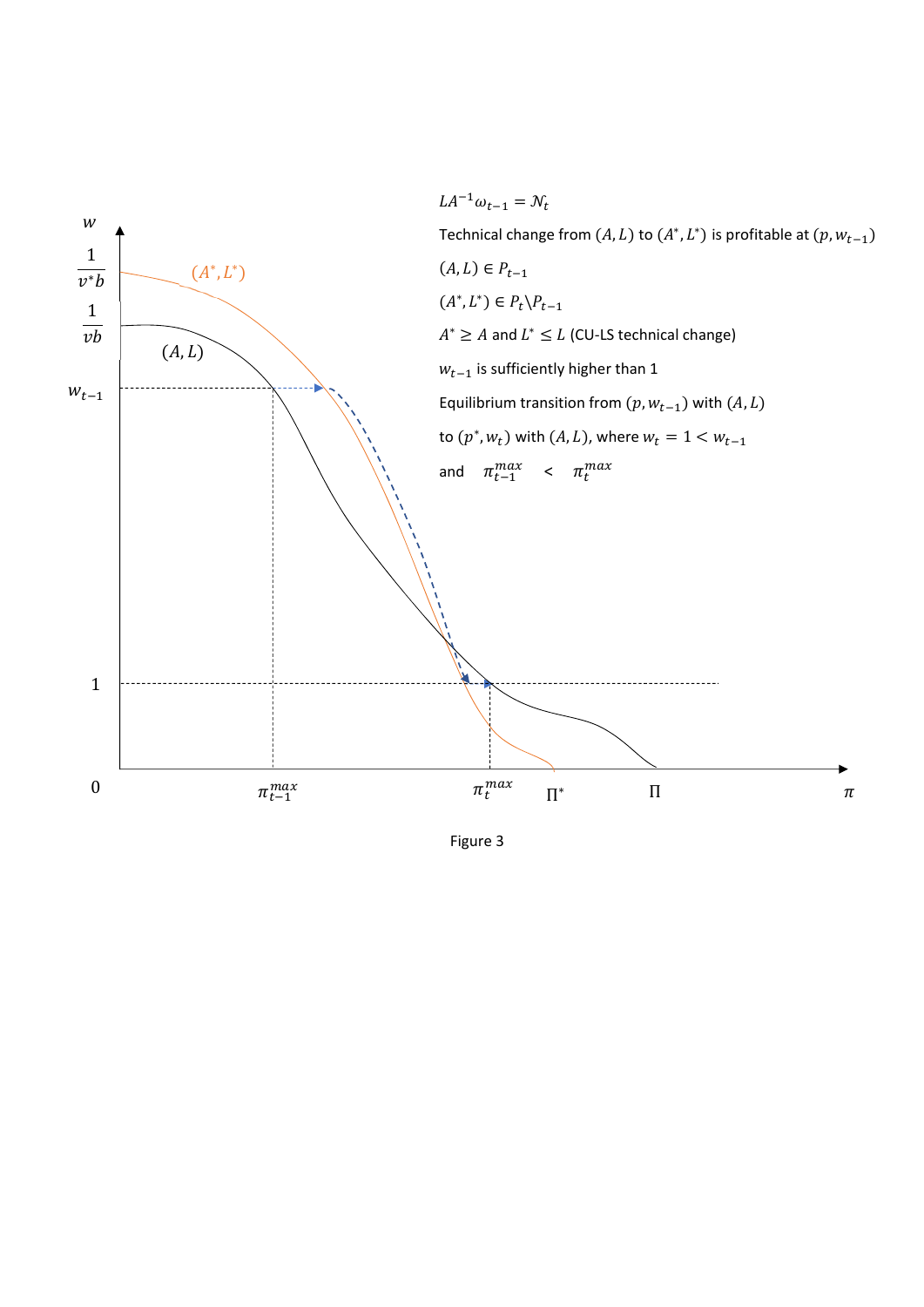

Figure 4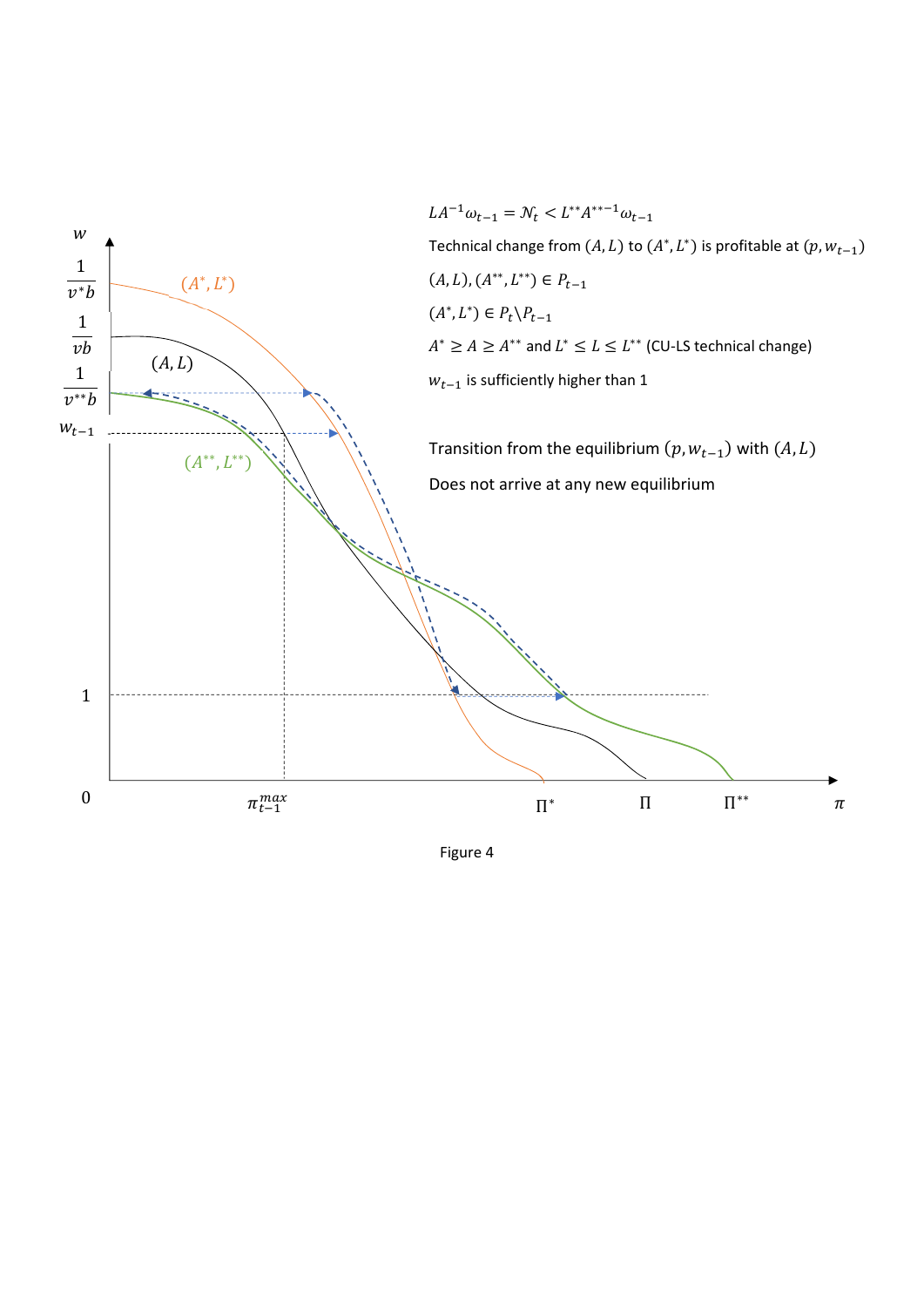

Figure 5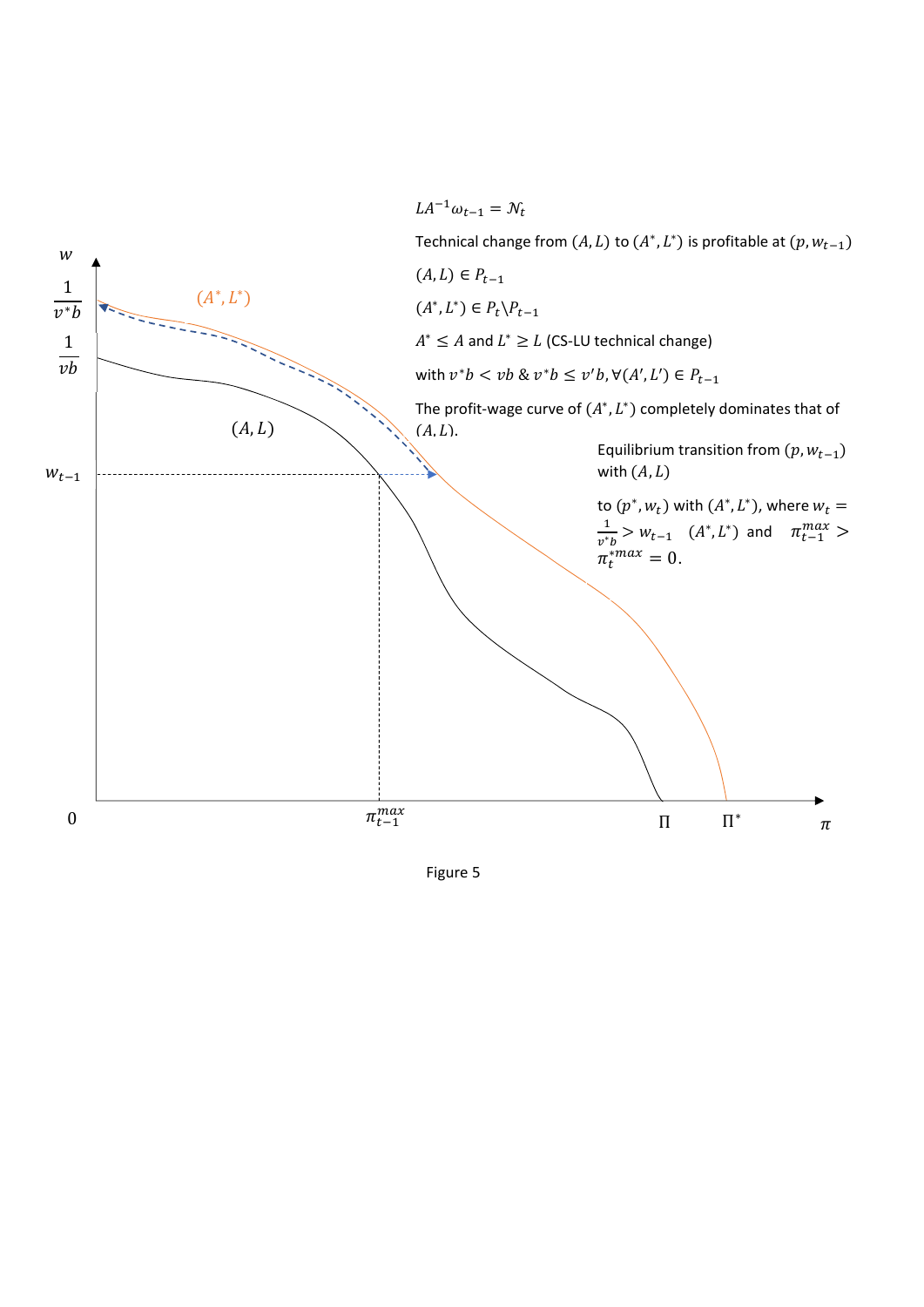

Figure 6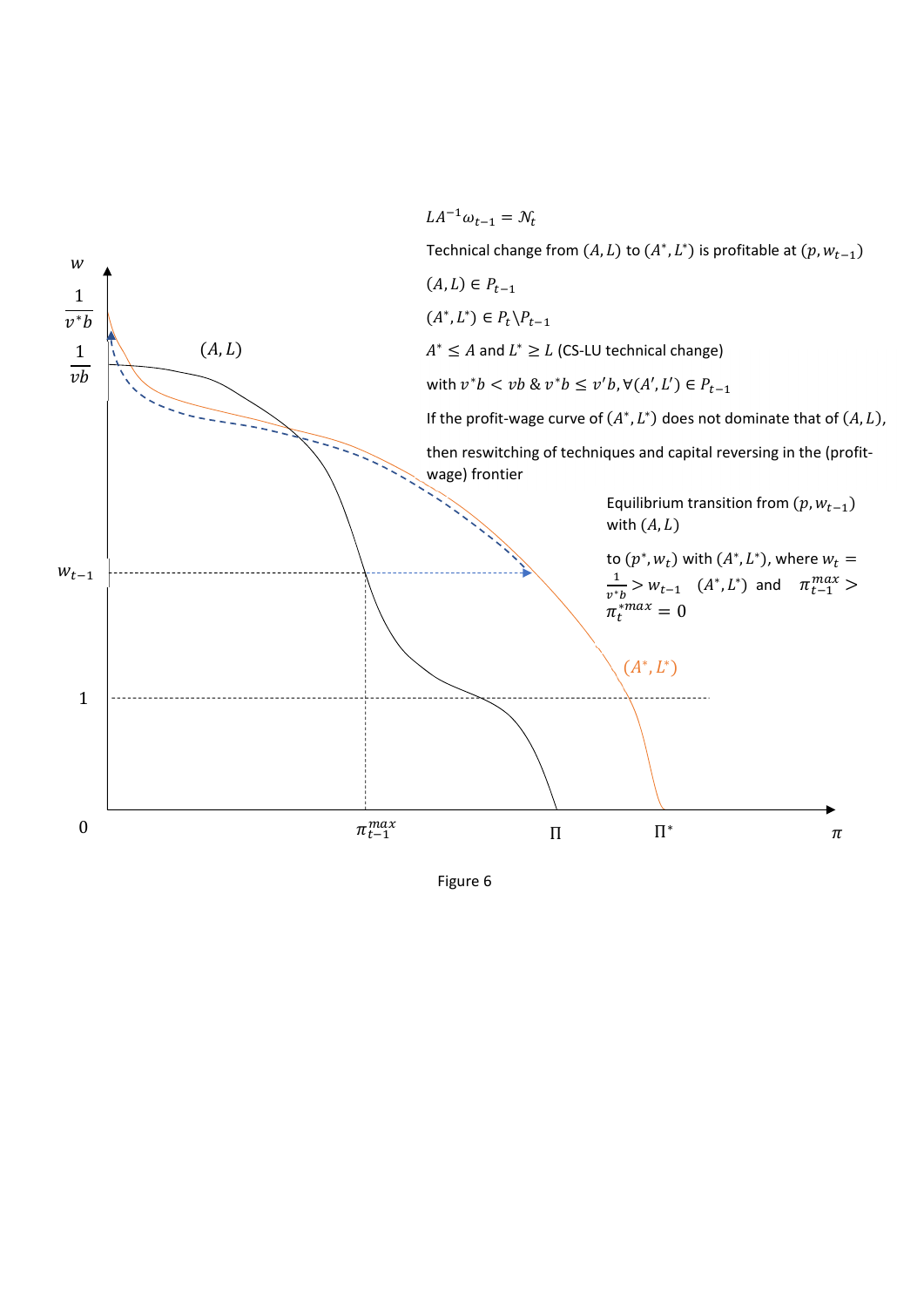# Addendum for the paper: "Technical progress, capital accumulation, and distribution"

Naoki Yoshihara<sup>∗</sup> Roberto Veneziani†

November 27, 2019

#### Abstract

Section 1 contains the proofs omitted in the paper. Section 2 reports some results by Kurz and Salvadori [2] used in the proofs of Theorems 5 and 7 in the paper. Section 3 shows an example of nonexistence of equilibrium after profitable, CS-LU, L-labour inelastic, and regressive technical change. Section 5 provides a formal statement of the distributive implications of technical progress in developing economies. Section 6 provides the proof of existence of equilibrium.

<sup>∗</sup>Department of Economics, University of Massachusetts Amherst, Crotty Hall, Amherst, MA, 01002, USA; The Institute of Economic Research, Hitotsubashi University, Naka 2-1, Kunitachi, Tokyo 186-0004, Japan; and School of Management, Kochi University of Technology, Tosayamada, Kami-city, Kochi 782-8502, Japan. (nyoshihara@econs.umass.edu)

<sup>†</sup>School of Economics and Finance, Queen Mary University of London, Mile End Road, London E1 4NS, UK. (r.veneziani@qmul.ac.uk)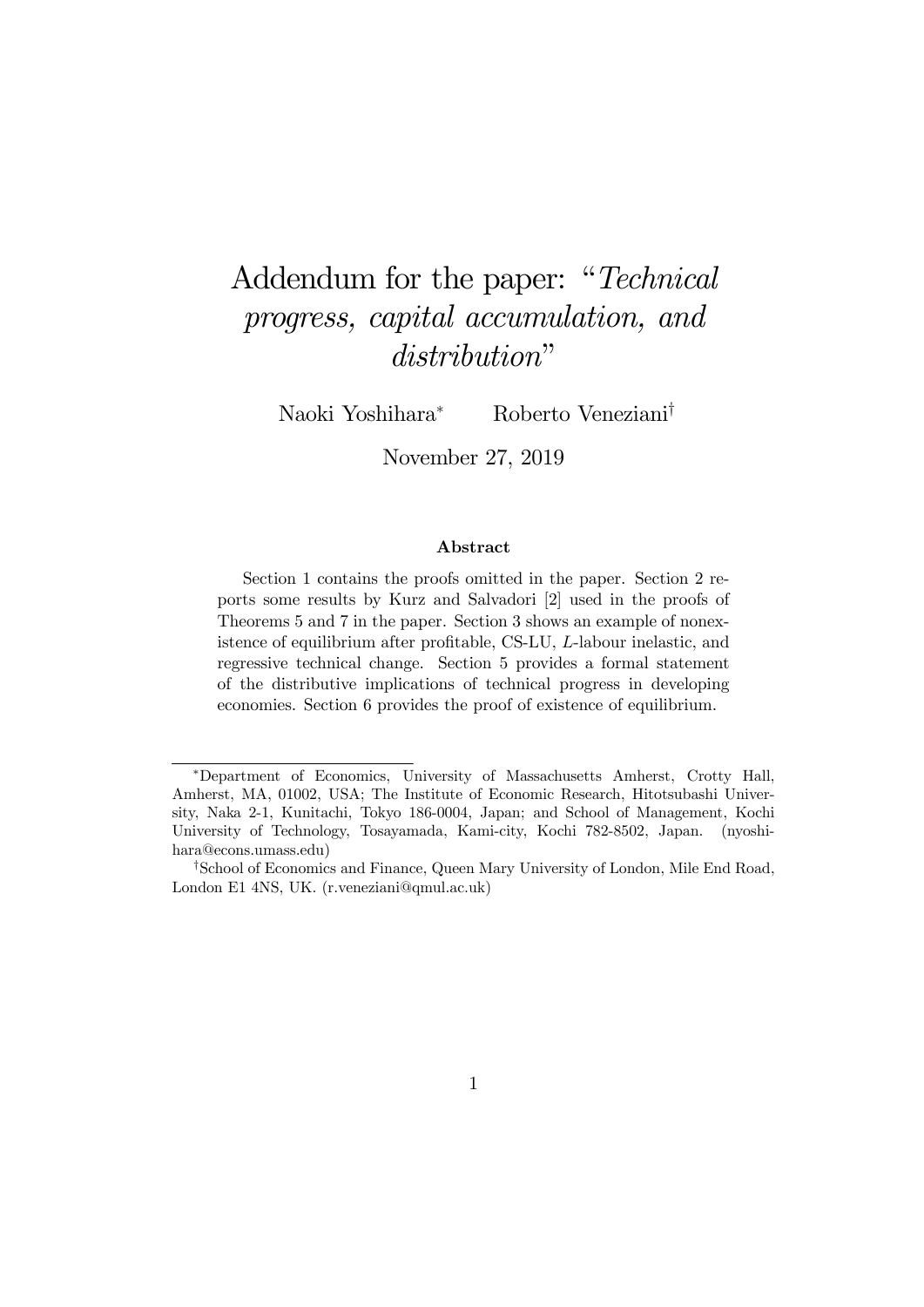# 1 Proofs

**Proof of Lemma 1:** The result follows immediately from equation (6).  $\blacksquare$ 

**Proof of Lemma 2:** At a CE, as  $x_t > 0$  holds,  $\pi_t^{\max} \ge 0$  must hold. Indeed, if  $\pi_t^{\max} < 0$ , then  $x_t^{\nu} = \mathbf{0}$  constitutes an optimal action at the CE for every  $\nu$ . Moreover, since only sectors yielding the maximum profit rate are activated at the solution to  $MP_t^{\nu}$ ,  $x_t > 0$  implies that  $p_t = (1 + \pi_t^{\max}) p_t A_t + w_t L_t$ holds. Then, by the productiveness and the indecomposability of  $A_t$ ,  $p_t =$  $\pi_t^{\max} p_t A_t (I - A_t)^{-1} + w_t L_t (I - A_t)^{-1} > 0$  holds. Finally,  $x_t > 0$  implies that  $L_t^i x_t > 0$  and therefore by Definition 1(c) and (6), it must be  $w_t \geq p_t b$ .

**Proof of Theorem 1:** Part (i). By Lemma 1,  $p_t A_t x_t^{\nu} = p_t \omega_{t-1}^{\nu}$  and  $l_t^{\nu} = 1$ for all  $\nu \in \mathcal{N}_t$ . Then,  $p_t A_t x_t = p_t \omega_{t-1}$  holds, and by Definition 1(c),  $L_t x_t =$  $l_t = N_t$ . By Lemma 2,  $p_t > 0$ . Therefore,  $p_t A_t x_t = p_t \omega_{t-1}$  and Definition 1(b), imply  $A_t x_t = \omega_{t-1}$ . Since  $x_t = A_t^{-1} \omega_{t-1}$ , then  $N_t = L_t A_t^{-1} \omega_{t-1}$  holds.

Part (ii). Suppose, contrary to the statement, that  $w_t > p_t b$ . Then, by Lemma 1,  $l_t^{\nu} = 1$ , all  $\nu \in \mathcal{N}_t$ . But, then noting that  $A_t x_t \leq \omega_{t-1}$  by Definition 1(b),  $N_t > L_t A_t^{-1} \omega_{t-1}$ , implies that  $L_t x_t < l_t$  holds, contradicting Definition  $1(c)$ .

Part (iii). Suppose, contrary to the statement, that  $\pi_t^{\max} > 0$ . Then, by Lemma 1,  $p_t A_t x_t^{\nu} = p_t \omega_{t-1}^{\nu}$ , for all  $\nu \in \mathcal{N}_t$ , and so  $p_t A_t x_t = p_t \omega_{t-1}$ . Therefore since by Lemma 2  $p_t > 0$  holds, Definition 1(b) implies  $A_t x_t = \omega_{t-1}$ . But, since  $N_t < L_t A_t^{-1} \omega_{t-1}$ ,  $L_t x_t > l_t$  holds, contradicting Definition 1(c).

**Proof of Proposition 2:** By Lemma 2, since the change of technique is profitable,  $(1 + \pi_{t-1}^{\max}) p_{t-1}A + w_{t-1}L = p_{t-1} \ge (1 + \pi_{t-1}^{\max}) p_{t-1}A^* + w_{t-1}L^*$ , which  $\text{implies } w_{t-1}L = p_{t-1} - \left(1 + \pi_{t-1}^{\max}\right)p_{t-1}A \text{ and } w_{t-1}L^* \leq p_{t-1} - \left(1 + \pi_{t-1}^{\max}\right)p_{t-1}A^*.$ 

(i) Therefore, if the change of technique is CU-LS:

$$
w_{t-1} (L - L^*) \ge (1 + \pi_{t-1}^{\max}) p_{t-1} (A^* - A) \ge p_{t-1} (A^* - A) \ge 0.
$$

Then, since  $\frac{p_{t-1}}{w_{t-1}} \geq v$ ,  $(L - L^*) \geq v (A^* - A) \geq 0$  holds. This implies  $L +$  $vA \geq L^* + vA^* \Leftrightarrow v \geq L^* + vA^*$ . Therefore,  $v(I - A^*) \geq L^*$ , which implies  $[v (I - A^*) - L^*] (I - A^*)^{-1} > 0$  by  $(I - A^*)^{-1} > 0$ . Thus,  $v > v^*$  holds.

(ii) In contrast, if the change of technique is CS-LU and  $v(A - A^*) \leq$  $(L^* - L)$ , then  $0 \le v(A - A^*) \le (L^* - L)$  holds. Then,  $v = vA + L \le$  $vA^* + L^*$ . Thus,  $[v(I - A^*) - L^*] \leq 0$ . Then, by multiplying  $(I - A^*)^{-1} > 0$ from the right, we have  $v - v^* < 0$ .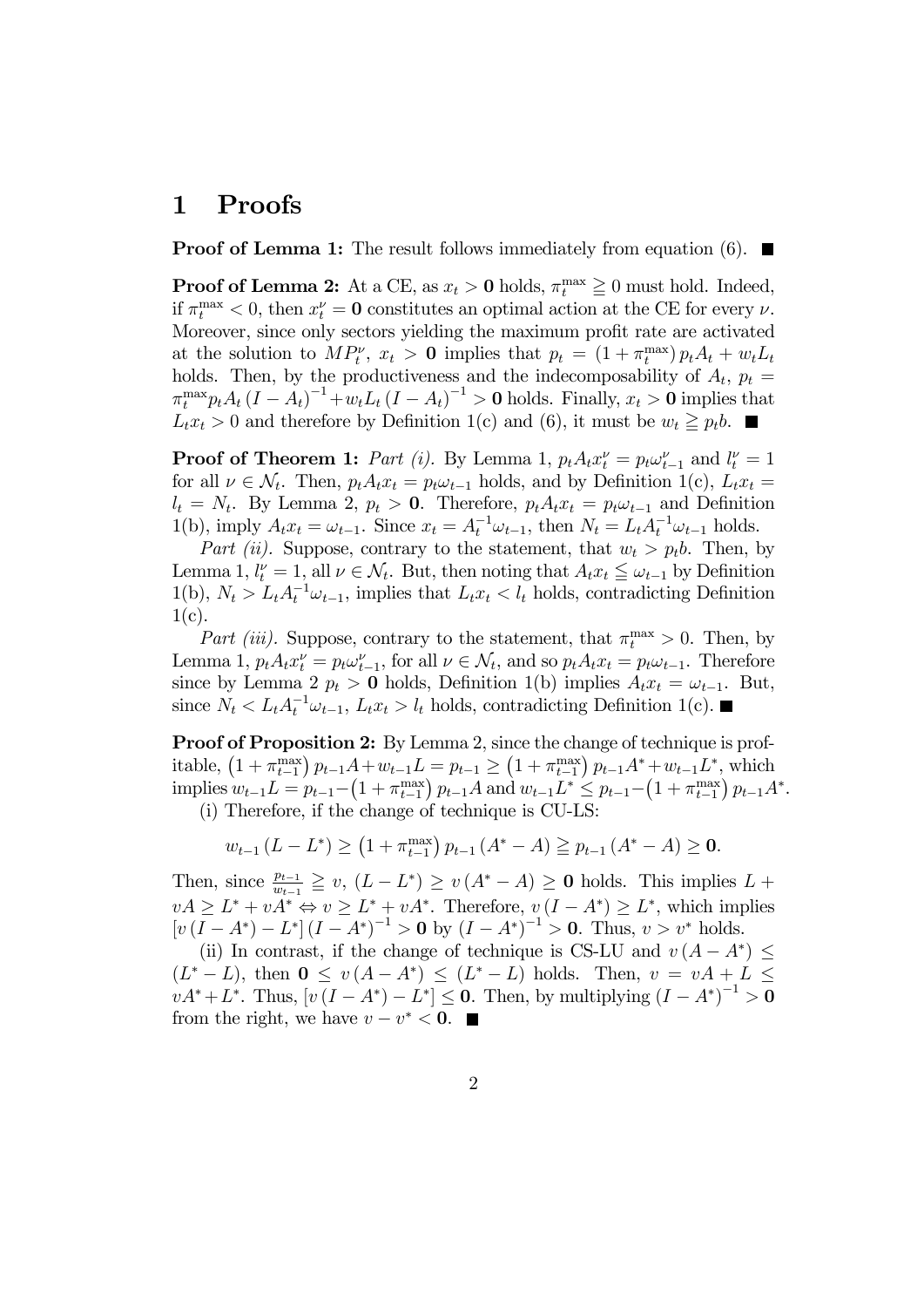# 2 Auxiliary results from Kurz and Salvadori [2]

**Proposition 5.1 (Kurz and Salvadori [2])**: Let  $(\pi, w) \in \pi w(A, L)$  with  $p = (1 + \pi) pA + wL$  for some  $p \in \triangle$ . If there is a technique  $(A', L') \in \mathcal{B}_t$ such that the change from  $(A, L)$  to  $(A', L')$  is profitable at  $(p, w)$ , then there exists a technique  $(A^*, L^*) \in \mathcal{B}_t$  such that for some  $(p^*, w^*) \in \Delta \times \mathbb{R}_+$  with  $w^* > w, p^* = (1 + \pi) p^* A^* + w^* L^*.$ 

**Proposition 5.2 (Kurz and Salvadori** [2]): Let  $(A, L), (A', L') \in \mathcal{B}_t$  be such that  $(\pi, w) \in \pi w(A, L)$  with  $p = (1 + \pi) pA + wL$  for some  $p \in \Delta$ ,  $(\pi, w') \in \pi w(A', L')$  with  $p' = (1 + \pi) p' A' + w'L'$  for some  $p' \in \Delta$ , and  $w' > w > 0$ . Then, there exists a technique  $(A^*, L^*) \in \mathcal{B}_t$  such that  $p \geq$  $(1 + \pi) pA^* + wL^*$ .

# 3 Non-existence of equilibrium after profitable, CS-LU, L-labour inelastic, and regressive technical change

Note that the second scenario is available in a situation that in addition to the present technique  $(A, L) \in \mathcal{B}_{t-1}$  and the new discovered technique  $(A^*, L^*) \in \mathcal{B}_t \backslash \mathcal{B}_{t-1}$ , there is another technique  $(A^{**}, L^{**}) \in \mathcal{B}_{t-1}$  which was not used in the previous period such that  $N_t > L^{**}A^{**-1}\omega_{t-1}$ . In this case, even if the third alternative technique  $(A^{**}, L^{**})$  is the most progressive one in the sense of  $(A^{**}, L^{**}) \in \arg \min_{(A', L') \in \mathcal{B}_{t-1}} L'(I - A')^{-1} b \cap \mathcal{B}_{t-1}(\omega_{t-1}, b),$ it could not necessarily constitute an equilibrium. More precisely, unless a reswitching structure between the two wege-profit curves  $\pi w(A, L)$  and  $\pi w(A^{**}, L^{**})$  is observed, the economy may not reach to any equilibrium in period t, as Figure 7 describes.

Figure 7 around here.

In Figure 7, the change from  $(A, L)$  to  $(A^*, L^*)$  is profitable at  $(p, w_{t-1})$ . Therefore, the economy shifts to a price system associated with  $(A^*, L^*)$  as an optimal technique. However, since this change is CS-LU,  $N_t < L^* A^{*-1} \omega_{t-1}$ so that the economy shifts to the price system  $\left(\frac{1}{v^*b}v^*, \frac{1}{v^*b}\right)$  with zero profit rate. However, given that price system,  $(A^{**}, L^{**})$  is more profitable so that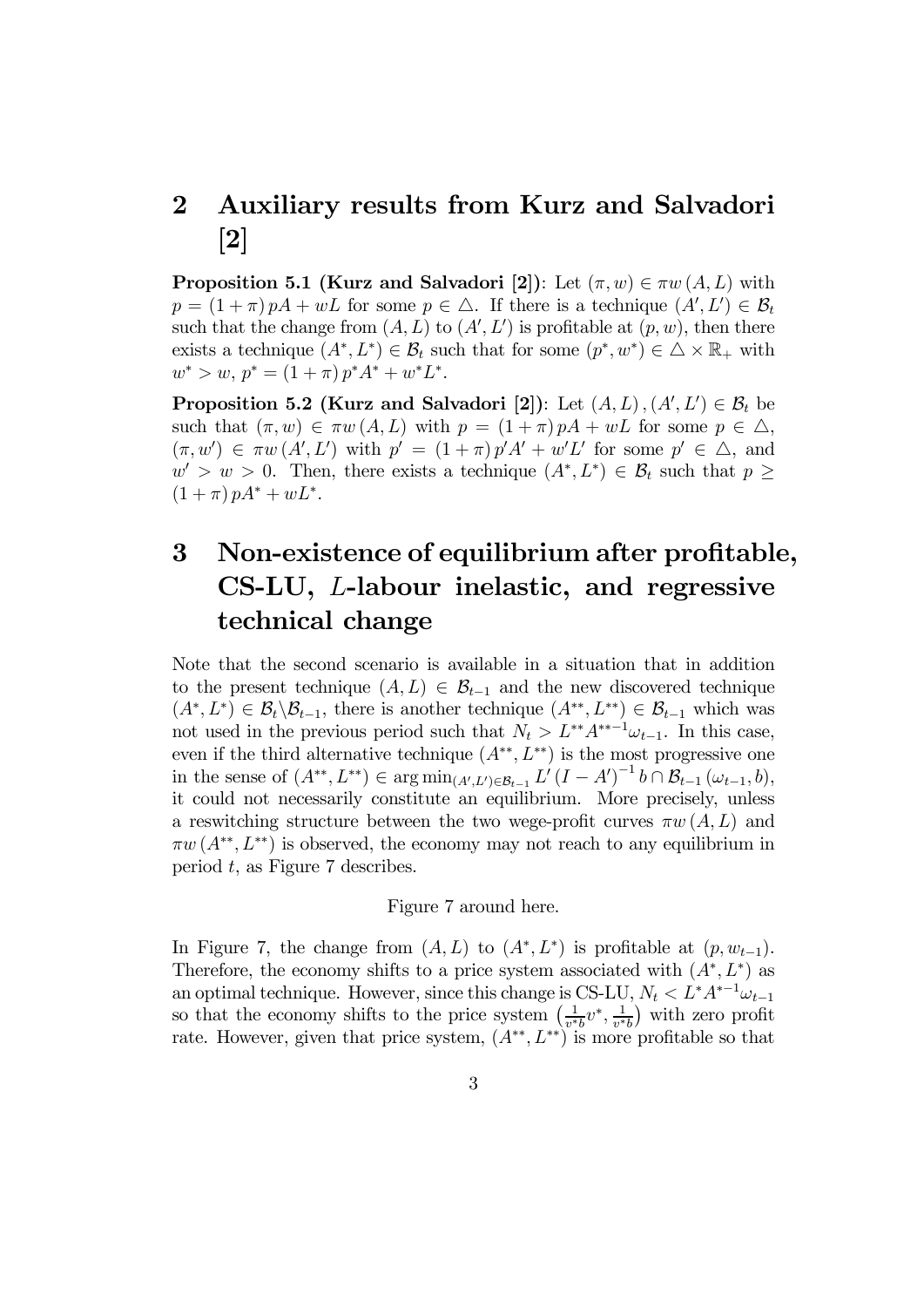the change from  $(A^*, L^*)$  to  $(A^{**}, L^{**})$  occurs at  $\left(\frac{1}{v^*b}v^*, \frac{1}{v^*b}\right)$ , which also leads to a further change of price system to  $(p^{**}, w^{**}) \in \mathbb{Z} \times \mathbb{R}_+$  with  $w^{**} = \frac{1}{v^{*}b}$  and  $p^{**} = (1 + \pi^{p^{**}, w^{**}}) p^{**} A^{**} + w^{**} L^{**}$  for some  $\pi^{p^{**}, w^{**}} > 0$ . However, since  $N_t > L^{**}A^{**-1}\omega_{t-1}$  and  $w^{**} > 1$ ,  $(p^{**}, w^{**})$  cannot be an equilibrium price system so that the economy shifts to a price system with the subsistence wage. However, as Figure 6 describes,  $\pi w(A^*, L^*)$  covers the wage-profit frontier at around the subsistence wage level, so that the change from  $(A^{**}, L^{**})$  to  $(A^*, L^*)$  occurs at such a price system. Then, since  $N_t < L^* A^{*-1} \omega_{t-1}$  so that the economy shifts to the price system  $\left(\frac{1}{v^*b}v^*, \frac{1}{v^*b}\right)$  with zero profit rate. Thus, the same movement would repeat, so that it would not arrive at any equilibrium in this situation.

# 4 Proof of Theorem 9

**Theorem 9:** Let  $((p_{t-1}, w_{t-1}), ((A, L); \xi_{t-1}^{\nu}; \omega_{t-1}^{\nu}))$  $\nu \in \mathcal{N}_{t-1}$ ) be a persistent CE with  $\pi_{t-1}^{\max} > 0$  for  $E(\mathcal{N}_{t-1}; \mathcal{B}_{t-1}; b; \Omega_{t-2})$ . Let  $(A^*, L^*) \in \mathcal{B}_t \setminus \mathcal{B}_{t-1}$  be a new technique such that  $(A^*, L^*) \notin \mathcal{B}_t (\omega_{t-1}, b)$ . If inter-period change of technique from  $(A, L)$  to  $(A^*, L^*)$  is profitable and CU-LS, then it results in a new CE  $((p_t^*, w_t^*), ((A^*, L^*); \xi_t^{*\nu}; \omega_t^{*\nu})_{\nu \in \mathcal{N}_t})$  with  $\xi_t^{*\nu} = (x_t^{*\nu}; 1; \delta_t^{*\nu})_{\nu \in \mathcal{N}_t}$  and  $\pi_t^{*}$ <sup>max</sup> = 0 for  $E(\mathcal{N}_t; \mathcal{B}_t; b; \Omega_{t-1})$  if and only if (1) there exists  $x^* > 0$  such that  $(I - bL^*) x^* \geq A^* x^* - \omega_{t-1}$  with  $A^* x^* \leq \omega_{t-1}$  and  $L^* x^* = N_t$ ; and (2)  $(A^*, L^*) \in \arg\min_{(A', L') \in \mathcal{B}_t} L'(I - A')^{-1} b$ . Moreover, there is no other CE associated with  $(A^*, L^*)$  for  $E(\mathcal{N}_t; \mathcal{B}_t; b; \Omega_{t-1}).$ 

**Proof of Theorem 9:**  $(Only if part) Let ((p_t^*, w_t^*), ((A^*, L^*); \xi_t^{* \nu}; \omega_t^{* \nu}))_{\nu \in \mathcal{N}_t})$ be a CE with  $\xi_t^{\ast \nu} = (x_t^{\ast \nu}; 1; \delta_t^{\ast \nu})_{\nu \in \mathcal{N}_t}$  and  $\pi_t^{\ast \max} = 0 < \pi_{t-1}^{\max}$  for  $E(\mathcal{N}_t; \mathcal{B}_t; b; \Omega_{t-1})$ be a CE after the profitable, CU-LS, and labor inelastic technical change. As  $\pi_t^{* \max} = 0$ ,  $(p_t^*, w_t^*) = \left(\frac{1}{v^* b} v^*, \frac{1}{v^* b}\right)$  holds, so that  $(A^*, L^*) \in \arg \min_{(A', L') \in \mathcal{B}_t} L'(I - A')^{-1} b$ should hold. Moreover, it follows that  $x_t^* \equiv \sum_{\nu \in \mathcal{N}_t} x_t^{*\nu} > 0$  and  $L^* x_t^* = N$ by Definition 1(c)-(d). Noting  $(A^*, L^*) \notin \mathcal{B}_t(\omega_{t-1}, b)$ , suppose  $A^*x_t^* =$  $\omega_{t-1}$ . Then, it implies that  $(I - bL^*) x_t^* \nsubseteqq 0$ . However, by Definition 1(d),  $(I - bL^*) x_t^* + \delta_t^* \geq 0$  must hold for  $\delta_t^* \equiv \sum_{\nu \in \mathcal{N}_t} \delta_t^{*\nu}$ , which implies that  $\delta_t^* \geq 0$ . Then,  $A^* x_t^* + \delta_t^* \geq \omega_{t-1}$ , which constradicts Definition 1(b). Therefore,  $A^*x_t^* \leq \omega_{t-1}$  should hold, and  $\delta_t^* = \omega_{t-1} - A^*x_t^*$ . Thus, by Definition 1(d),  $(I - bL^*) x_t^* \geq A^* x_t^* - \omega_{t-1}.$ 

(If part) Let there exist  $x^* > 0$  such that  $(I - bL^*) x^* \geq A^* x^* - \omega_{t-1}$  with  $A^*x^* \le \omega_{t-1}$  and  $L^*x^* = N_t$ ; and let  $(A^*, L^*) \in \arg \min_{(A', L') \in \mathcal{B}_t} L'(I - A')^{-1} b$ .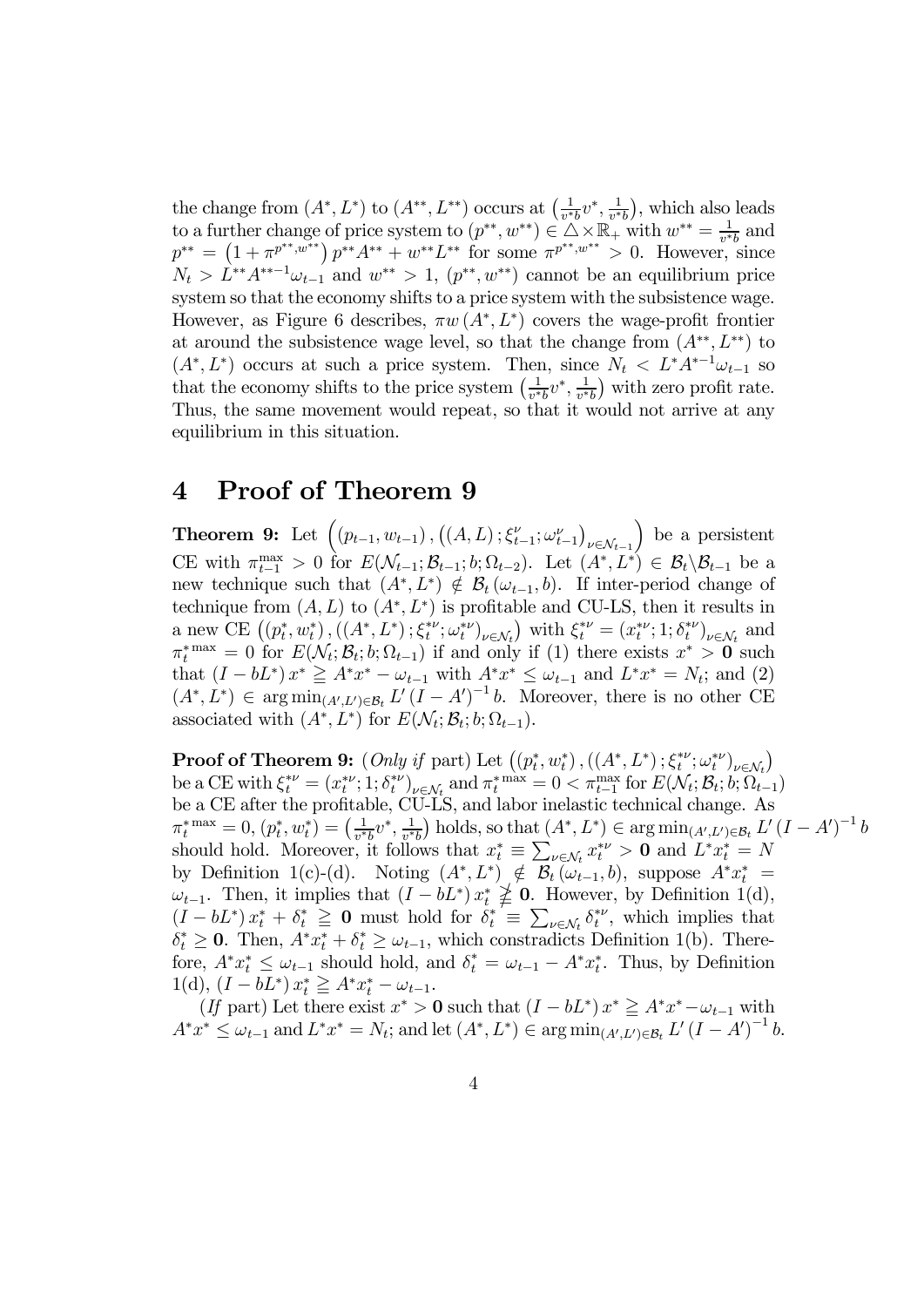Then, as shown in the proof of Theorem 7,  $(A^*, L^*)$  is optimal at  $(p_t^*, w_t^*) \equiv$  $\left(\frac{1}{v^*b}v^*, \frac{1}{v^*b}\right)$ . In this case, as  $w_t^* > 1$ ,  $l_t^{*\nu} = 1$  is the optimal labour supply for each  $\nu \in \mathcal{N}_t$  at  $(p_t^*, w_t^*)$ . Let  $\delta^* \equiv \omega_{t-1} - A^* x^* \geq \mathbf{0}$ . Moreover, let  $\omega_t^* \equiv x^* +$  $\delta^* - Nb \geq 0$ . Then, consider a suitable feasible assignment,  $(x^{*\nu}, \delta^{*\nu}, \omega_t^{*\nu})_{\nu \in \mathcal{N}_t}$ of  $(x^*, \delta^*, \omega_t^*)$  among all agents in  $\mathcal{N}_t$ , in order to meet  $x_t^{*\nu} = \frac{p_t^* \omega_{t-1}^{*\nu}}{p_t^* \omega_{t-1}^*} x^*,$  $\delta_t^{*\nu} = \frac{p_t^* \omega_{t-1}^{*\nu}}{p_t^* \omega_{t-1}^{*\nu}} \delta^*,$  and  $p_t^* \omega_t^{*\nu} = p_t^* \omega_{t-1}^{*\nu} + w_t^* - p_t^* b$  for each  $\nu \in \mathcal{N}_t$ . Then,  $(x^{*\nu}, 1, \delta^{*\nu}; \omega_t^{*\nu})$  constitutes an optimal action for each  $\nu \in \mathcal{N}_t$  at  $(p_t^*, w_t^*)$ . Thus, as the aggregation of the profile  $(x^{*\nu}, 1, \delta^{*\nu}; \omega_t^{*\nu})_{\nu \in \mathcal{N}_t}$  satisfy Definitions 1-(b), 1-(c), and 1-(d), the profile  $((p_t^*, w_t^*), ((A^*, L^*), (x^{*\nu}, 1, \delta^{*\nu}; \omega_t^{*\nu}))_{\nu \in \mathcal{N}_t})$ constitutes a CE. As  $(p_t^*, w_t^*) = (\frac{1}{v^*b}v^*, \frac{1}{v^*b})$ ,  $\pi_t^{*max} = 0$  holds.

Finally, to show that no other CE associated with  $(A^*, L^*)$ , suppose that there exists a CE  $((p_t^*, w_t^*), ((A^*, L^*); \xi_t^{*\nu}; \omega_t^{*\nu})_{\nu \in \mathcal{N}_t})$  with  $\pi_t^{*\max} > 0$ . Then, by Lemma 1 and Lemma 2,  $A^*x_t^* = \omega_{t-1}$ . Then, as  $(A^*, L^*) \notin \mathcal{B}_t(\omega_{t-1}, b)$ , it implies that  $(I - bL^*)$   $x_t^* \not\geq 0$ . Then, as shown in (Only if part), we derive a contradiction from Definition 1(b)-(d). Thus, no such CE exists.  $\blacksquare$ 

## 5 CS-LU Technical Change in Developing Economies

Consider a developing economy in which the social endowments of capital stocks accumulated in the past are still very low relative to the size of population. In this case, it is natural to assume that a persistent CE is characterised by  $N_t > LA^{-1}\omega_{t-1}$  and ask whether the premise of Theorem 4 can be satisfied. This is particularly relevant if a CS-LU change of technique is considered, as in the next result.

**Theorem 10:** Let  $((p, w_{t-1}), ((A, L); \xi_{t-1}^{\nu}; \omega_{t-1}^{\nu}))$  $\nu \in \mathcal{N}_{t-1}$ ) be a persistent CE for  $E(\mathcal{N}_{t-1}; \mathcal{B}_{t-1}; b; \hat{\Omega}_{t-2})$  associated with  $N_t > LA^{-1}\omega_{t-1}$ . Let  $(A^*, L^*) \in$  $B_t(\omega_{t-1}, b) \setminus B_{t-1}$  be a new technique. Let inter-period change of technique from  $(A, L)$  to  $(A^*, L^*)$  be profitable and CS-LU with sufficiently small  $(A - A^*, L^* - L)$ . Then, there exists a CE  $((p^*, w_t^*), ((A^*, L^*); \xi_t^{*\nu}; \omega_t^{*\nu})_{\nu \in \mathcal{N}_t})$  with  $w_t^* = 1$  and  $\pi_t^{* \max} > \pi_{t-1}^{\max}$  for  $E(\mathcal{N}_t; \mathcal{B}_t; b; \Omega_{t-1}).$ 

**Proof:** Straightforward adaptation of the proof of Theorem 6. ■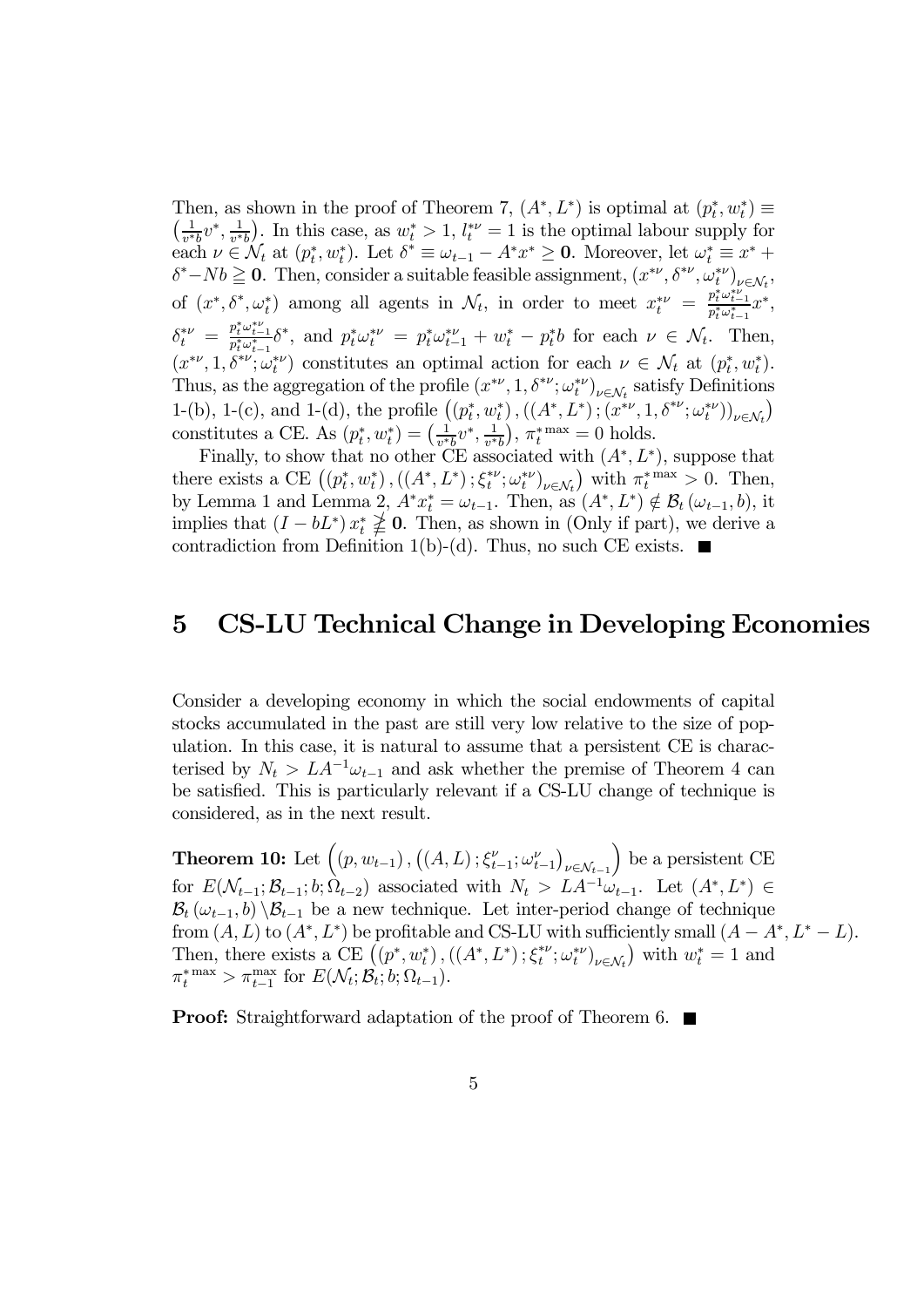Theorem 10 shows that the premise of Theorem 4(ii) is satisfied: if there is a sufficiently big industrial reserve army of the unemployed, then a profitable, gradual, CS-LU change of technique will indeed be adopted in equilibrium, and lead to an increase in the profit rate, even if this change of technique is regressive.

Both the assumption  $N_t > LA^{-1}\omega_{t-1}$ , and the characteristics of the new equilibrium described in Theorem 9 are quite realistic in developing economies, in which aggregate labour is abundant relative to the level of accumulated capital stock. These economies may wish to import the advanced technology (a more capital-intensive technique) from advanced economies, but their aggregate capital endowments are often insufficient to adopt capitalintensive techniques. In this case, developing economies may modify such advanced technology into a slightly more labour-intensive one, as in the case of the Japanese economy just after the Meiji Revolution around the mid 19th century (see, e.g., Allen [1]).

# 6 The existence of a persistent competitive equilibrium

In this appendix, we analyse the existence of persistent CEs for an economy  $E(\mathcal{N}_t; \mathcal{B}_t; b; \Omega_{t-1})$  with a set of agents  $\mathcal{N}_t$ , a set of base techniques  $\mathcal{B}_t$ , a subsistence vector b, and a distribution of physical endowments  $\Omega_{t-1}$ , in period  $t$ . As specified in section 6 of the main text, the wage-profit frontier  $\pi w(\mathcal{B}_t)$  is specified from the set  $\mathcal{B}_t$ . Likewise, for each  $(A, L) \in \mathcal{B}_t$ , the wage-profit curve  $\pi w(A, L)$  associated with  $(A, L)$  is specified. Then, let

 $\overline{\mathcal{B}}_t \equiv \{(A, L) \in \mathcal{B}_t \mid \exists (\pi, w) \in \pi w (A, L) \cap \pi w (\mathcal{B}_t) \text{ s.t. } (\pi, w) \geq (0, 1) \}.$ 

# 6.1 The existence of persistent CEs with full employment of all factors of production

Given an economy  $E(\mathcal{N}_t; \mathcal{B}_t; b; \Omega_{t-1})$  at period t with  $\mathcal{N}_{t+1}$ , a set of endowments of produced inputs is defined as follows:

$$
C_t^*
$$
  
\n
$$
\equiv \left\{ \omega \in \mathbb{R}_+^n \mid \exists x^* > \mathbf{0} \& (A, L) \in \overline{\mathcal{B}}_t : \begin{matrix} Ax^* = \omega, (I - bL) x^* \ge \mathbf{0}, Lx^* = N_t, \\ A^{-1} (x^* - N_t b) > \mathbf{0}, L A^{-1} (x^* - N_t b) = N_{t+1} \end{matrix} \right\}
$$

.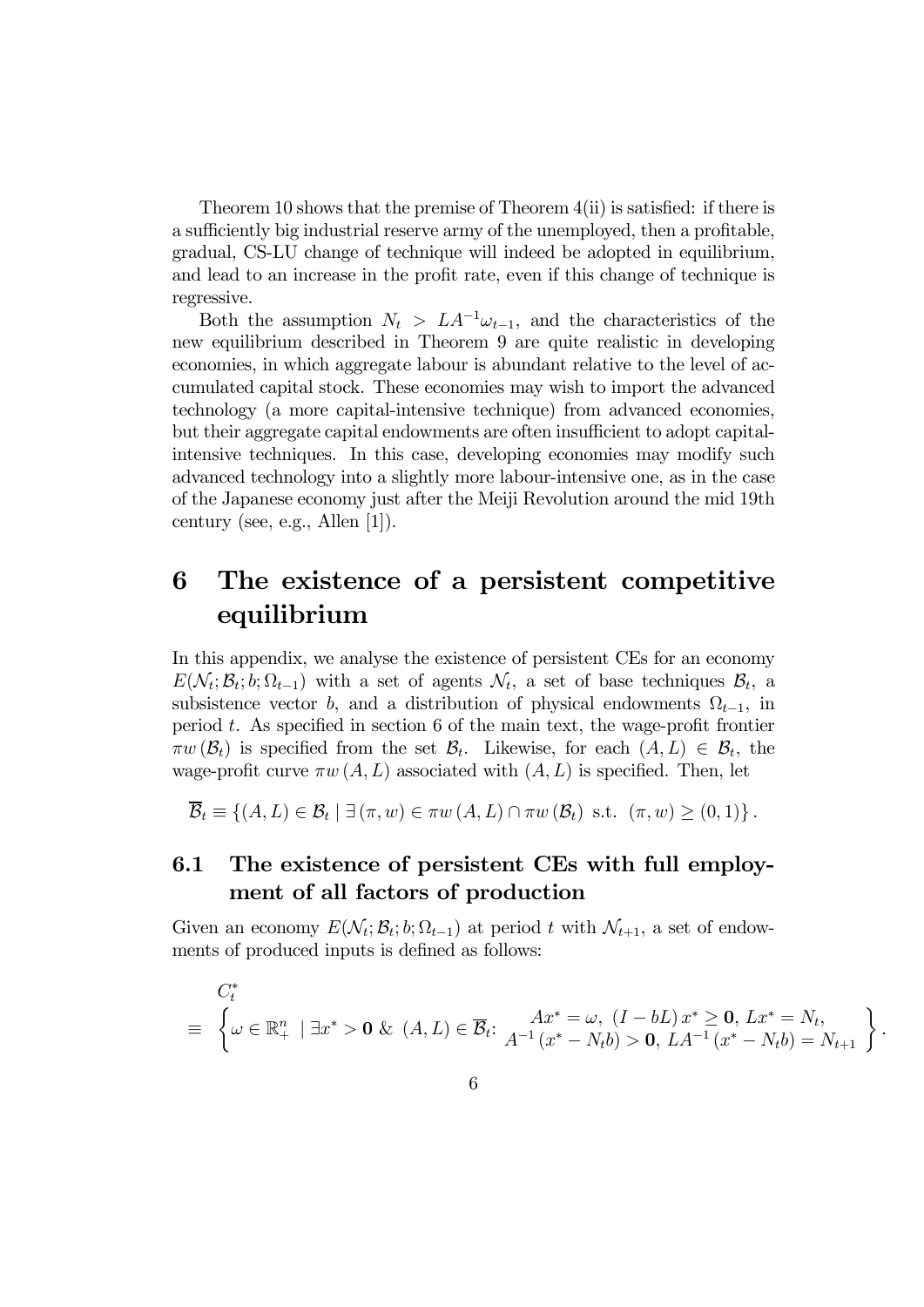We will show that  $\omega_{t-1} \in C_t^*$  is the necessary and sufficient condition for the existence of persistent CEs with full employment of all productive factors. First of all, let us show that the set  $C_t^*$  is well-defined. To show it, let us define

$$
\overline{\mathcal{B}}_t\left(N_t, N_{t+1}\right) \equiv \left\{ \left(A, L\right) \in \overline{\mathcal{B}}_t \mid L\left[I - \frac{N_{t+1}}{N_t} A\right]^{-1} b = 1 \right\}.
$$

Then:

**Theorem A.1:** Consider an economy  $E(\mathcal{N}_t; \mathcal{P}_t; b; \Omega_{t-1})$  at period t with  $\mathcal{N}_{t+1}$ . Then, if  $\mathcal{B}_t(N_t, N_{t+1}) \neq \emptyset$ , then  $C_t^* \neq \emptyset$ .

**Proof.** As  $\mathcal{B}_t(N_t, N_{t+1}) \neq \emptyset$ , let  $(A, L) \in \mathcal{B}_t(N_t, N_{t+1})$ . Let  $(1 + g) \equiv \frac{N_{t+1}}{N_t}$ . Then,  $L[I - (1 + g)A]^{-1}b = 1$  holds. The last equation implies that there exists  $p \in \triangle$  such that  $p \equiv L[I - (1 + g)A]^{-1} > 0$ . Therefore,  $p = p [(1 + q) A + bL]$  holds. The last equations imply that the Frobenius eigenvalue of the matrix  $[(1+g)A+bL]$  is 1 associated with the unique Frobenius eigenvector  $p > 0$ . Then, there exists the Frobenius eigenvector  $x^* > 0$  such that  $x^* = [(1+g)A+bL] x^*$  unique up to  $Lx^* = N_t$ . Then,  $(1+g) Ax^* = x^* - N_t b$  holds. As  $(1+g) Ax^* > 0$  by the indecomposability of A and  $x^* > 0$ ,  $x^* - N_t b = (I - bL)x^* > 0$ . Moreover,  $A^{-1}(x^* - N_t b) = A^{-1}(1 + g) A x^* = (1 + g) x^* > 0.$  Finally,

$$
LA^{-1}(1+g)Ax^* = LA^{-1}(x^* - N_t b)
$$

which is equivalent to

$$
(1+g) Lx^* = LA^{-1} (x^* - N_t b) \Leftrightarrow \frac{N_{t+1}}{N_t} N_t = LA^{-1} (x^* - N_t b).
$$

Thus, by  $\omega \equiv Ax^*$ , we can see that  $\omega \in C_t^*$ .

Note that for each  $(A, L) \in \mathcal{B}_t$ , there exists  $\pi \in (0, \Pi(A))$  such that  $L\left[I - (1 + \pi)A\right]^{-1}b = 1$  holds, due to the intermediate value theorem. Then, if  $\overline{B}_t$  contains sufficiently many alternative Leontief techniques, then it would be likely to exist  $(A, L) \in \overline{\mathcal{B}}_t$  such that for some  $\pi = \frac{N_{t+1}}{N_t} = -1$ ,  $L[I - (1 + \pi)A]^{-1}b =$ 1 holds. Therefore, it would be likely that the set  $C_t^*$  is non-empty.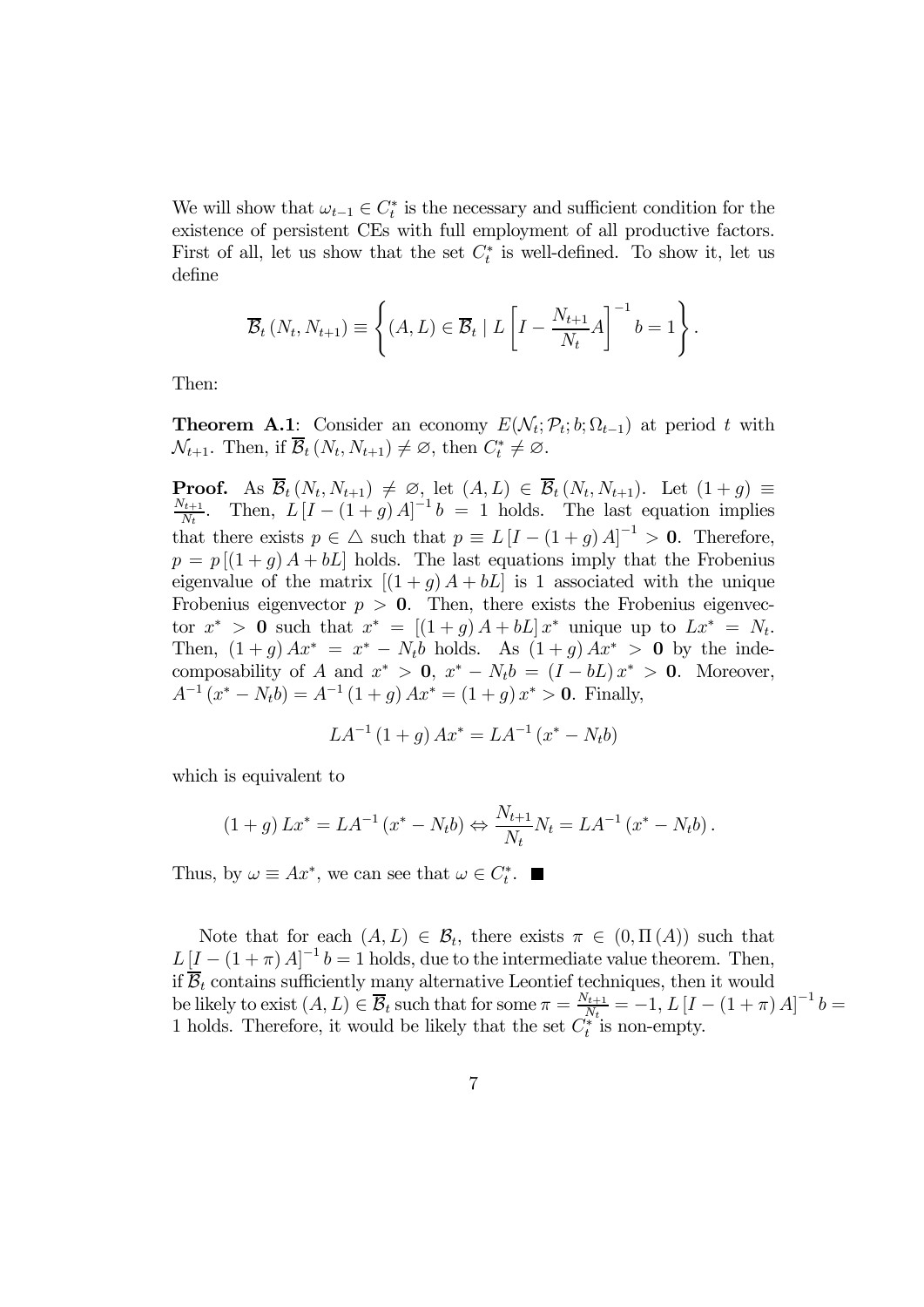**Theorem A.2:** Consider an economy  $E(N_t; \mathcal{P}_t; b; \Omega_{t-1})$  at period t with  $\mathcal{N}_{t+1}$ . Then, there exists a persistent CE  $((p_t^*, w_t^*), ((A^*, L^*), \xi_t^{\nu}; \omega_t^{\nu})_{\nu \in \mathcal{N}_t})$ such that  $A^*x^* = \omega_{t-1}$  and  $L^*x^* = N_t$  if and only if  $\omega_{t-1} \in C_t^*$ .

**Proof.** (*Only if* part) Let  $((p_t^*, w_t^*), ((A^*, L^*); \xi_t^{\nu}; \omega_t^{\nu})_{\nu \in \mathcal{N}_t})$  be a persistent CE such that  $A^*x_t^* = \omega_{t-1}$  and  $L^*x_t^* = N_t$ . As  $(\pi_t^{*} \text{max}, w_t^*) \geq (0, 1)$  holds in this case,  $(A^*, L^*) \in \overline{\mathcal{B}}_t$  holds. In this CE,  $\omega_t = x_t^* - N_t b$  holds. As the CE is persistent,  $\omega_t \geq 0$  holds, which implies that  $x_t^* - N_t b = (I - bL) x_t^* \geq$ 0. Moreover, by Proposition 1(i),  $A^{*-1}\omega_t > 0$  holds, which implies that  $A^{*-1}(x_t^* - N_t b) > 0$ . Finally, by Proposition 1(i),  $L^* A^{*-1} \omega_t = N_{t+1}$ . Thus,  $L^*A^{*-1}(x_t^* - N_t b) = N_{t+1}$  holds. In conclusion,  $\omega_{t-1} \in C_t^*$  holds.

(If part) Let  $\omega_{t-1} \in C_t^*$  hold. Then, there exist  $x^* > 0$  and  $(A, L) \in \mathcal{B}_t$ such that  $Ax^* = \omega_{t-1}$ ,  $(I - bL)x^* \ge 0$ ,  $Lx_t^* = N_t$ ,  $A^{-1}(x^* - N_t b) > 0$ , and  $LA^{-1}(x^* - N_t b) = N_{t+1}$ . As  $(A, L) \in \overline{\mathcal{B}}_t$ , there exists  $(\pi_t^{*} \text{max}, w_t^*) \geq (0, 1)$ such that for  $p_t^* \equiv w_t^* L [I - (1 + \pi_t^{*}^{\max}) A]^{-1} > 0$ ,

$$
p_t^* = (1 + \pi_t^{* \max}) p_t^* A + w_t^* L \le (1 + \pi_t^{* \max}) p_t^* A' + w_t^* L' \text{ for any } (A', L') \in \mathcal{B}_t.
$$

Then, for each  $\nu \in \mathcal{N}_t$ , a suitable optimal action profile  $(\xi_t^{\nu}; \omega_t^{\nu})$  with  $\xi_t^{\nu} =$  $(x_t^{\nu*}, 1, 0)$  can be specified so as to satisfy  $\sum_{\nu \in \mathcal{N}_t} x_t^{\nu*} = x^*$  and  $\sum_{\nu \in \mathcal{N}_t} \omega_t^{\nu} =$  $\omega_t \equiv x^* - N_t b \geq 0$ . Thus,  $((p_t^*, w_t^*), ((A, L); \xi_t^{\nu}; \omega_t^{\nu})_{\nu \in \mathcal{N}_t})$  is a CE with the full employment of all productive factors. Finally,  $A^{-1}\omega_t > 0$  and  $LA^{-1}\omega_t = N_{t+1}$  follow from  $A^{-1}(x^* - N_t b) > 0$  and  $LA^{-1}(x^* - N_t b) = N_{t+1}$ respectively, and  $\omega_t = x^* - N_t b$ . Thus, Proposition 1 implies that this CE is persistent.

## 6.2 The existence of persistent CEs with unemployment of labour

Given an economy  $E(\mathcal{N}_t; \mathcal{B}_t; b; \Omega_{t-1}),$  let

$$
\overline{\mathcal{B}}_t^* \equiv \left\{ (A, L) \in \mathcal{B}_t \mid \exists (\pi, w) \in \pi w \left( A, L \right) \cap \pi w \left( \mathcal{B}_t \right) \text{ s.t. } \pi > 0 \& w = 1 \right\}.
$$

Given an economy  $E(\mathcal{N}_t; \mathcal{B}_t; b; \Omega_{t-1})$  at period t with  $\mathcal{N}_{t+1}$ , a set of endowments of produced inputs is defined as follows:

$$
C_t^{**}
$$
\n
$$
\equiv \left\{ \omega \in \mathbb{R}_+^n \mid \exists x^* > 0 \ \& \ (A, L) \in \overline{\mathcal{B}}_t^* \colon \begin{array}{c} Ax^* = \omega, \ (I - bL) \, x^* \geq 0, \ Lx^* < N_t, \\ A^{-1} \, (I - bL) \, x^* > 0, \ L A^{-1} \, (I - bL) \, x^* < N_{t+1} \end{array} \right\}
$$

.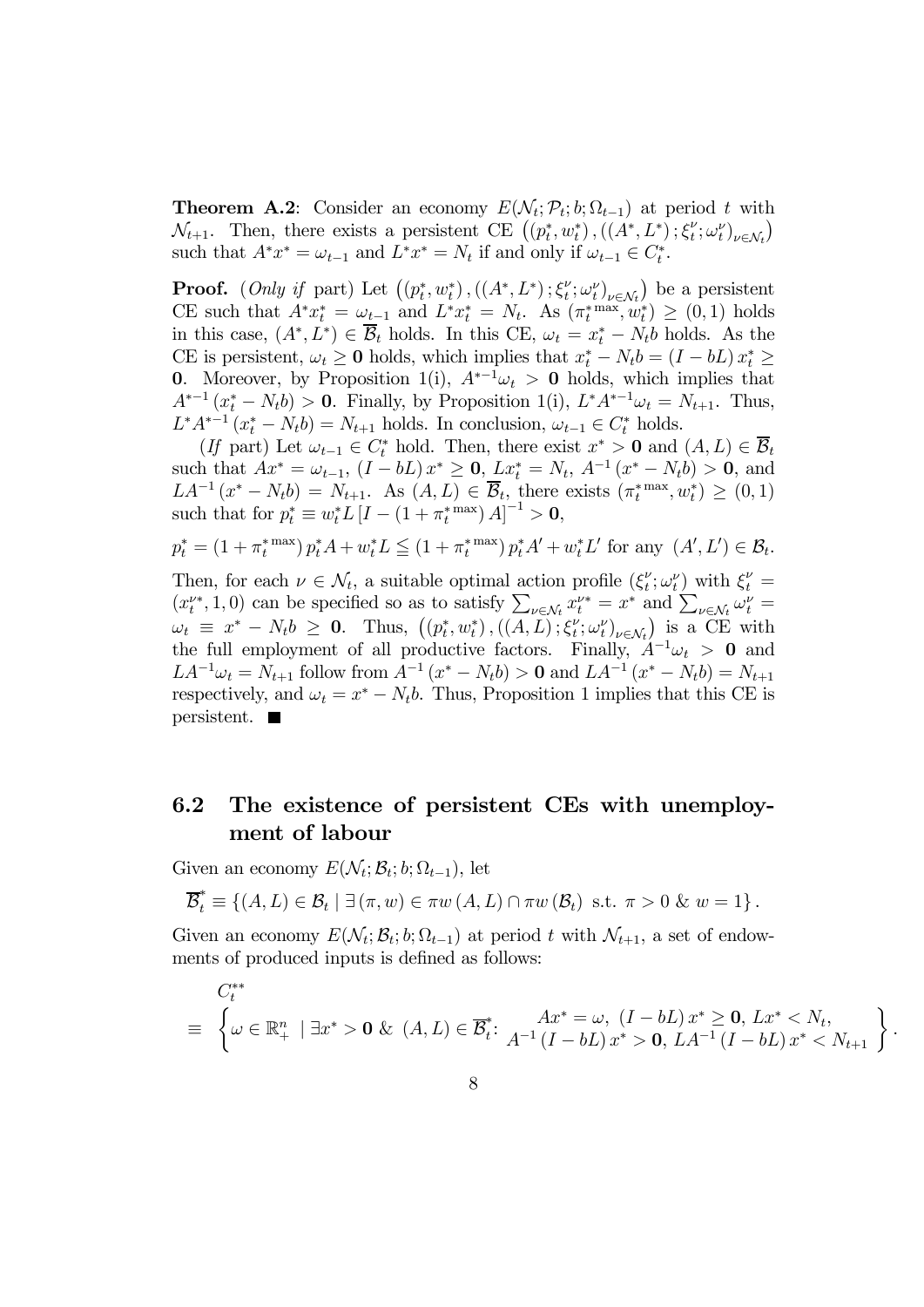We will show that  $\omega_{t-1} \in C_t^{**}$  is the necessary and sufficient condition for the existence of persistent CEs with unemployment of labour.

First, we will show that  $C_t^{**}$  is well-defined:

**Theorem A.3:** Consider an economy  $E(\mathcal{N}_t; \mathcal{P}_t; b; \Omega_{t-1})$  at period t with  $\mathcal{N}_{t+1}$ . Then,  $C_t^{**} \neq \emptyset$ .

**Proof.** Let  $(A, L) \in \overline{\mathcal{B}}_t^*$ . Then, by the intermediate value theorem, there exists  $g_{(A,L)} > 0$  such that  $L \left[ I - \left( 1 + g_{(A,L)} \right) A \right]^{-1} b = 1$ . The last equation implies that there exists  $p \in \Delta$  such that  $p \equiv L \left[ I - (1 + g_{(A,L)}) A \right]^{-1} > 0$ . Therefore,  $p = p [(1 + g_{(A,L)}) A + bL]$  holds. The last equations imply that the Frobenius eigenvalue of the matrix  $\left[ (1 + g_{(A,L)}) A + bL \right]$  is 1 associated with the unique Frobenius eigenvector  $p > 0$ . Then, there exists the Frobenius eigenvector  $x^* > 0$  such that  $x^* = \left[ \left(1 + g_{(A,L)}\right) A + bL \right] x^*$  with  $Lx^* <$  $N_{t+1}$  $\frac{N_{t+1}}{1+g_{(A,L)}}$ . Then,  $(1+g_{(A,L)}) Ax^* = x^* - bLx^* > 0$  holds by  $x^* > 0$  and the indecomposability of A. Moreover,  $A^{-1} (I - bL) x^* = A^{-1} (1 + g_{(A,L)}) Ax^* =$ <br> $(1 + g_{(A,L)}) x^* > 0$  holds. Finally, we have  $1 + g_{(A,L)}$ )  $x^* > 0$  holds. Finally, we have

$$
LA^{-1} (1 + g_{(A,L)}) Ax^* = LA^{-1} (x^* - bLx^*)
$$

which is equivalent to  $(1 + g_{(A,L)}) Lx^* = LA^{-1} (x^* - bLx^*)$ . Then,  $(1 + g_{(A,L)}) Lx^* <$  $N_{t+1}$  as  $Lx^* < \frac{N_{t+1}}{1+g_{(A,L)}}$ . Thus,  $LA^{-1}(x^* - bLx^*) < N_{t+1}$ . Then, by  $\omega \equiv Ax^*$ , we can see that  $\omega \in C_t^{**}$ .

**Theorem A.4:** Consider an economy  $E(\mathcal{N}_t; \mathcal{P}_t; b; \Omega_{t-1})$  at period t with  $\mathcal{N}_{t+1}$ . Then, there exists a persistent CE  $((p_t^*, w_t^*), ((A^*, L^*)^*; \xi_t^{\nu}; \omega_t^{\nu})_{\nu \in \mathcal{N}_t})$ such that  $A^*x^* = \omega_{t-1}$  and  $L^*x^* < N_t$  if and only if  $\omega_{t-1} \in C_t^{**}$ .

**Proof.** (*Only if* part) Let  $((p_t^*, w_t^*), ((A^*, L^*); \xi_t^{\nu}; \omega_t^{\nu})_{\nu \in \mathcal{N}_t})$  be a persistent CE such that  $A^*x_t^* = \omega_{t-1}$  and  $L^*x_t^* < N_t$ . As  $\pi_t^{* \max} > 0$  and  $w_t^* = 1$ hold in this case,  $(A^*, L^*) \in \overline{\mathcal{B}}_t^*$  holds. In this CE,  $\omega_t = x_t^* - bL^*x_t^*$  holds. As the CE is persistent,  $\omega_t \geq 0$  holds, which implies that  $(I - bL)x_t^* \geq 0$ 0. Moreover, by Proposition 1(ii),  $A^{*-1}\omega_t > 0$  holds, which implies that  $A^{*-1}(x_t^* - bL^*x_t^*) > 0$ . Finally, as this CE is persistent with unemployment of labour, it follows from Proposition 1(ii) that  $L^* A^{*-1} \omega_t < N_{t+1}$ . Thus,  $L^* A^{*-1} (x_t^* - bL^* x_t^*) < N_{t+1}$  holds. In conclusion,  $\omega_{t-1} \in C_t^{**}$  holds.

(If part) Let  $\omega_{t-1} \in C_t^{**}$  hold. Then, there exist  $x^* > 0$  and  $(A, L) \in \overline{\mathcal{B}}_t^*$ such that  $Ax^* = \omega_{t-1}$ ,  $(I - bL)x^* \geq 0$ ,  $Lx^* < N_t$ ,  $A^{-1}(I - bL)x^* > 0$ , and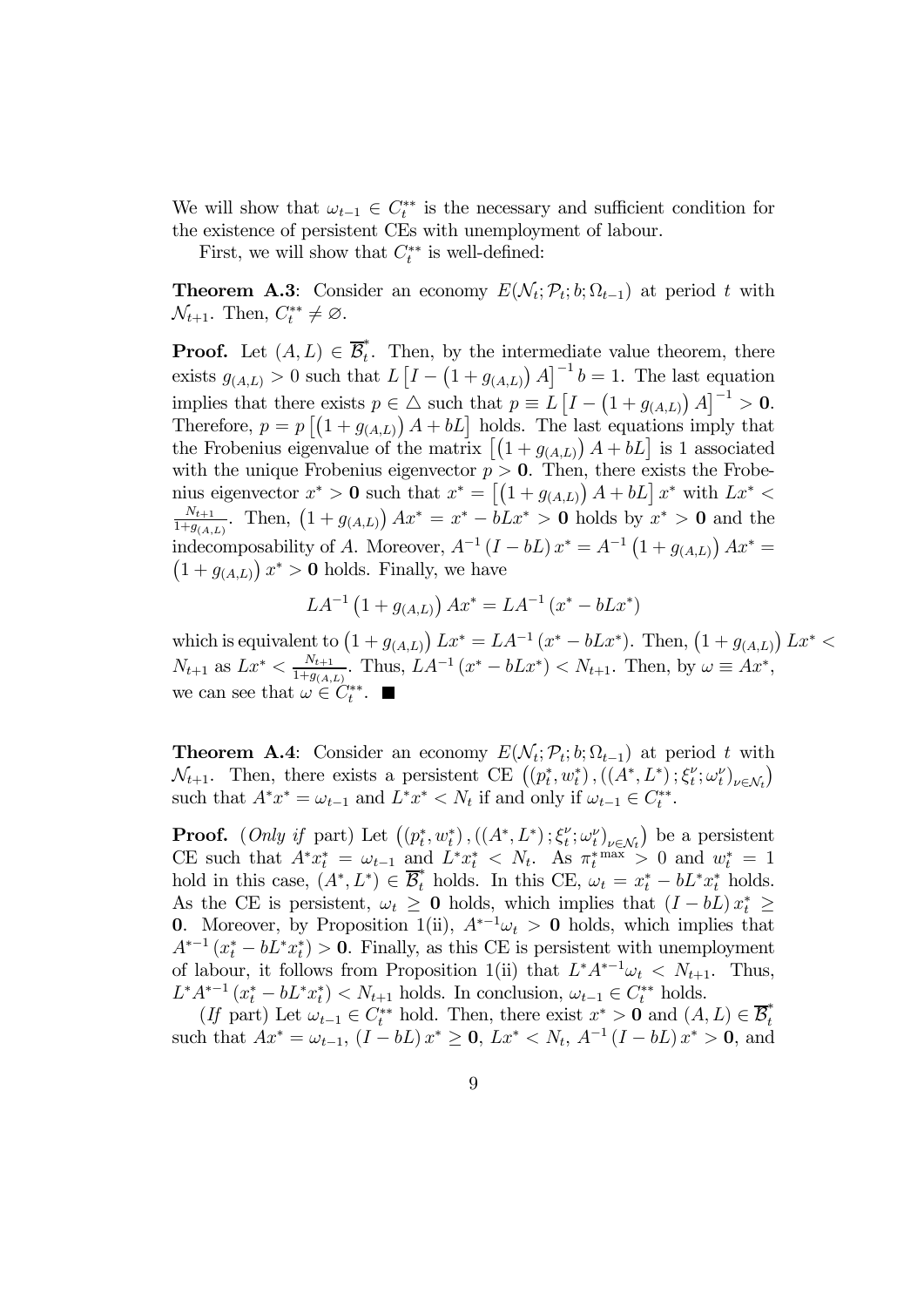$LA^{-1}(I - bI)x^* < N_{t+1}$ . As  $(A, L) \in \overline{\mathcal{B}}_t^*$ , there exist  $\pi_t^{*}$  max  $> 0$  and  $w_t^* = 1$ such that for  $p_t^* \equiv w_t^* L [I - (1 + \pi_t^{*} \max) A]^{-1} > 0$ ,  $p_t^* = (1 + \pi_t^{* \max}) p_t^* A + w_t^* L \leq (1 + \pi_t^{* \max}) p_t^* A' + w_t^* L'$  for any  $(A', L') \in \mathcal{B}_t$ . Then, for each  $\nu \in \mathcal{N}_t$ , a suitable optimal action profile  $(\xi_t^{\nu}; \omega_t^{\nu})$  with  $\xi_t^{\nu} =$  $\left(x_t^{\nu*}, \frac{Lx^*}{N_t}, 0\right)$  can be specified so as to satisfy  $\sum_{\nu \in \mathcal{N}_t} x_t^{\nu*} = x^*$  and  $\sum_{\nu \in \mathcal{N}_t} \omega_t^{\nu} =$  $\omega_t \equiv x^* - bLx^*$ . Thus,  $((p_t^*, w_t^*), ((A, L); \xi_t^{\nu}; \omega_t^{\nu})_{\nu \in \mathcal{N}_t})$  is a CE with unemployment of labour. Finally,  $A^{-1}\omega_t > 0$  and  $LA^{-1}\omega_t < N_{t+1}$  follow from  $A^{-1} (I - bL) x^* > 0$  and  $L(A^{-1}(x^* - bLx^*) < N_{t+1}$  respectively, noting that  $\omega_t = x^* - bLx^*$ . Thus, Proposition 1(ii) implies that this CE is persistent.

# References

- [1] Allen, J., 2011. Global Economic History: A Very Short Introduction. Oxford University Press, Oxford.
- [2] Kurz, D.K., Salvadori, N., 1995. Theory of Production: A Long-Period Analysis. Cambridge University Press, Cambridge.